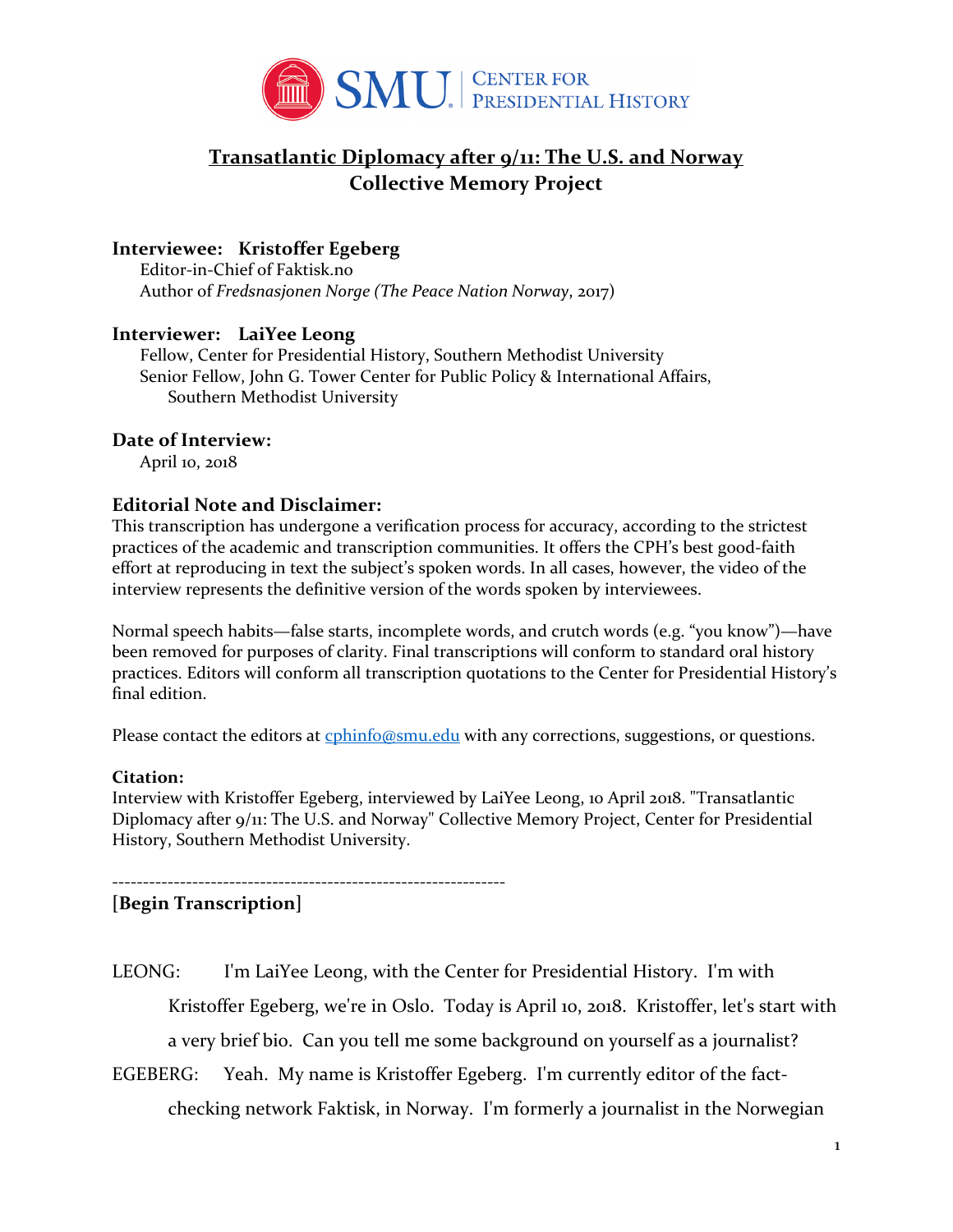

daily, *Dagbladet*, where I worked in 2002 as a reporter, and then investigating reporter in the news section. My former most topic is security policy and defense policy, that's my topic of interest. Before, I joined *Dagbladet* in 2002, I was [00:01:00] also a NATO officer. I worked in Bosnia and in Kosovo, and before that, I also had three tours in Lebanon, for the UN, in UNIFIL, in the late '90s, and before that, I was a journalist in -- before I joined the army -- I was a journalist in local newspapers in Norway.

LEONG: Oh, okay. So you just published this book that traces Norway's security and foreign policies in the last 15, 18 years or so.

EGEBERG: Yeah.

LEONG: How did you come to do that?

EGEBERG: Well, my book, which translates to *Peace Nation*, is based on the slogan that we Norwegians like to put-- the slogan, or the stamp we like to put on ourselves, as a nation in the international community, as a nation of peace, as a peace broker internationally, [00:02:00] very focused on the UN, on brokering peace all over the world. I wanted, when I started out, based on my own kind of experience as a veteran, I wanted to write, first a book about the soldiers on the ground, the boots on the ground, and how different the actual reality on ground in all these missions we have been participating abroad, UN missions like in Lebanon or in Somalia, or as in the newer NATO missions like Bosnia, Kosovo, and Enduring Freedom in Afghanistan and now currently in Iraq and Syria. [00:03:00] The reality on ground is quite different from the reality I experienced when I joined *Dagbladet* as a reporter, after being a veteran myself, and see how this reality is portrayed back home, both in the public domain, in the news, but also in parliament and in the political debate. It's very, very different, and I started asking myself questions; how could this kind of shift in reality occur? This is why I wanted eventually, to write a book about this, first from a soldier's perspective, but the more I thought and started this project, I found out that it would be just as important and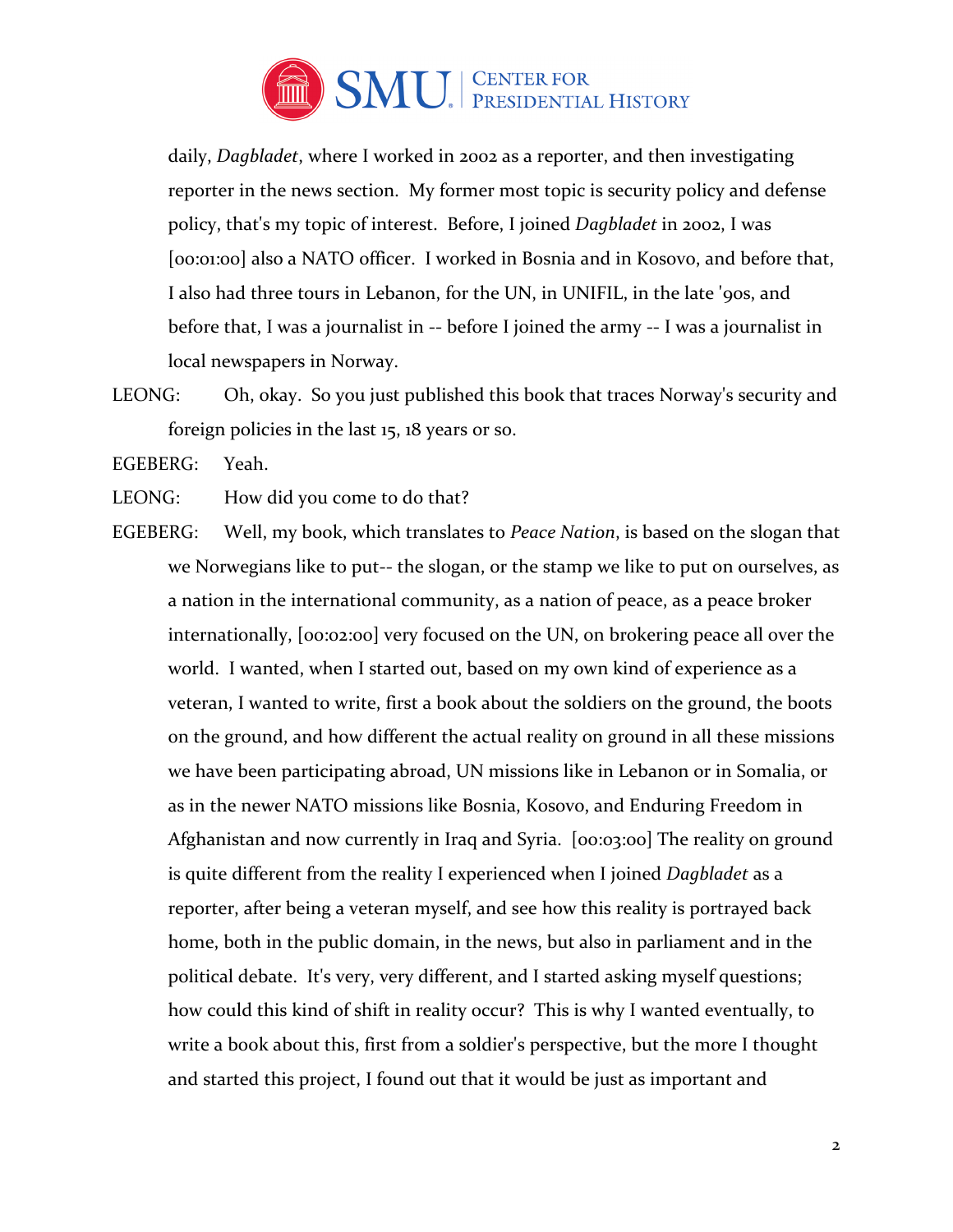

interesting to see it from the leaders' perspective, I mean to have the broader picture; both the [00:04:00] soldiers doing the job and the leaders, both political and military, sending them abroad to do the work. To kind of tie these three or four realities together and try to make some sense in how we became this -- had all these different perspectives, and how this played into the broader picture of the portrait of Norway as a peace nation, as a nation, a peace broker across the world. How does this occur and where do our soldiers and the wars, and the political specter play into this. If that makes any sense.

LEONG: Yeah, no that's really interesting, because a big part of your book actually talks about the contradiction of that.

EGEBERG: Yeah, exactly, the contradiction.

LEONG: Of that sort of self-image.

EGEBERG: Yeah.

- LEONG: We want to concentrate on the years 2001 to 2009, [00:05:00] but your book actually begins a little bit before that. So maybe we can just spend a little bit of time setting it up and explaining how the years before that will help to explain the years to come.
- EGEBERG: Exactly. Then you have to know something about Norway, I mean to lay the ground here is that Norway, during the Cold War, was the only NATO country bordering directly to Russia in the north. So the whole Cold War, NATO and alliance perspective of Norway was to receive help from NATO. The whole reason of Norway being in NATO was to receive aid if the Soviet Union should, by any chance, start an invasion of Norway. So the whole military [00:06:00] concept, a total defense concept of the Norwegian army or armed forces, was based on defending Norwegian territory against a Soviet invasion. This meant that we had a really big conscript army, on paper consisting of, I think 210,000 soldiers by the early '90s, or at the end of the Cold War. We had many brigades very infantry heavy, everything based on defending the north border of Norway, and also to lay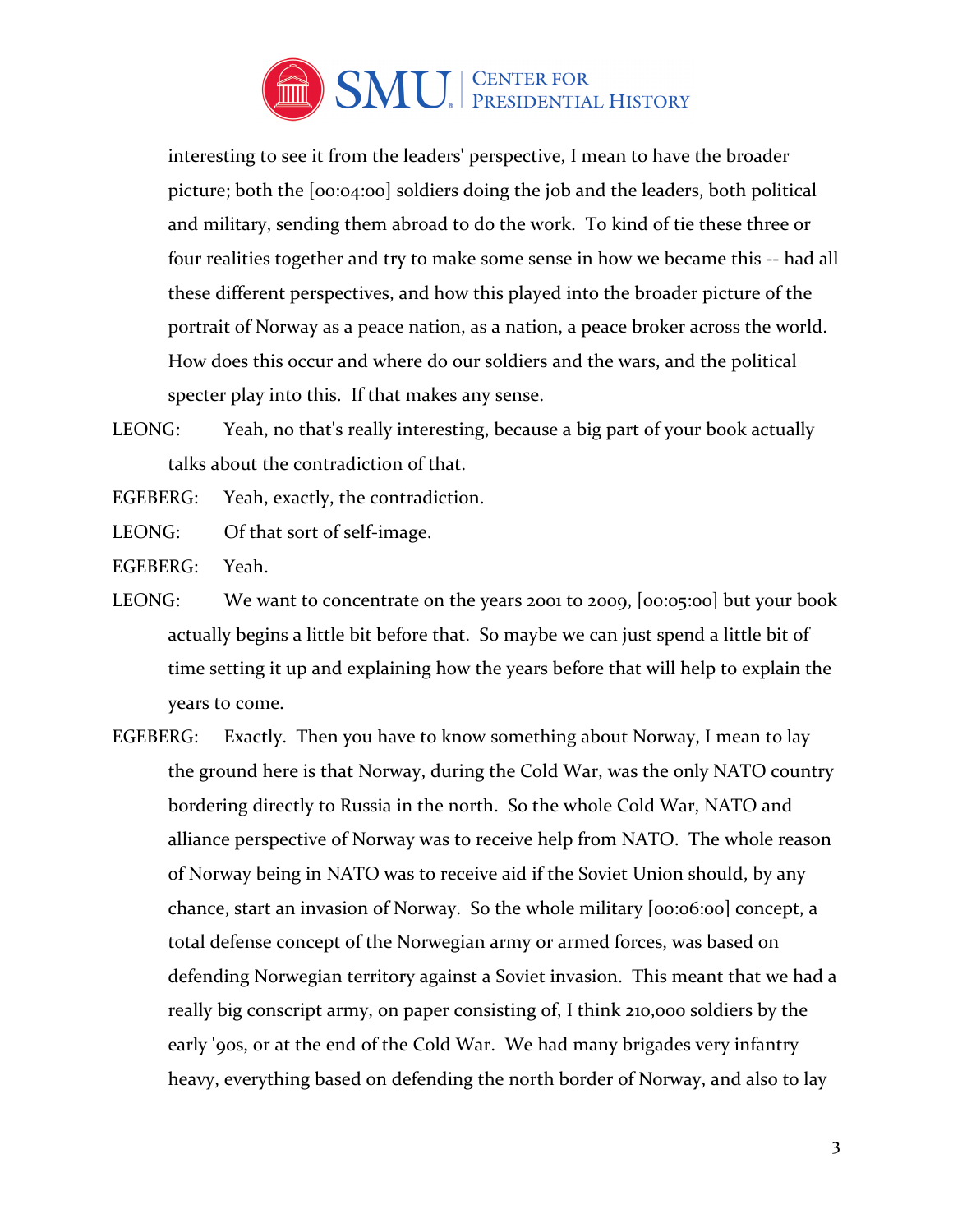

the ground for NATO shipping in additional troops and equipment to defend Norway. This was all the way from the Second World War, and all the way until the end of the Cold War, the [00:07:00] whole concept was this conscript army, very large, very un-mobile, based on the defense of Norway.

Now during this period, '50s, '60s, '70s, '80s, and into the '90s, missions abroad, which was primarily UN missions, I mean this was before NATO had any out-of-area operations. Missions abroad was very ad hoc. It was something that the generals and something the Department of Defense was not very interested in doing, but this was something, the Foreign Service and Norway, as a small country, based on the UN-led world order, wanted to participate in. This could be the missions, the UN [00:08:00] missions in Congo, observers in the Middle East. You had the largest, through time, UN operation for Norway was in Lebanon, the UNIFIL in Lebanon. But you had several big and small UN missions where Norway were sending either military observers or a small group or a larger group of soldiers to. Now, these were not drawn from the regular army or the regularly armed forces, since this was ad hoc, since this was something that neither the generals or the politicians really, in the defense sector, wanted to participate in or spend money and resources on. These were drawn from the service, from former conscripts out in the civilian life, it would be you know, drivers, economics, scholars, students, whatever. If you had done your draft conscription duty, [00:09:00] you could apply for jobs in the Foreign Service one half year or six months in Lebanon, or six months in Congo, or whatever, and you would be called. You would have maybe two or three weeks of soldiering course, to learn how to shoot and to get your equipment, and then they would send you to these UN missions around the world, and this was how it was done. It was so ad hoc from the regular armed forces, that they weren't in a command structure even, you know? It was a small office up by Gardermoen, outside of Oslo, with you know, a few officers, four or five, six officers, administrating this kind of paper army, ad hoc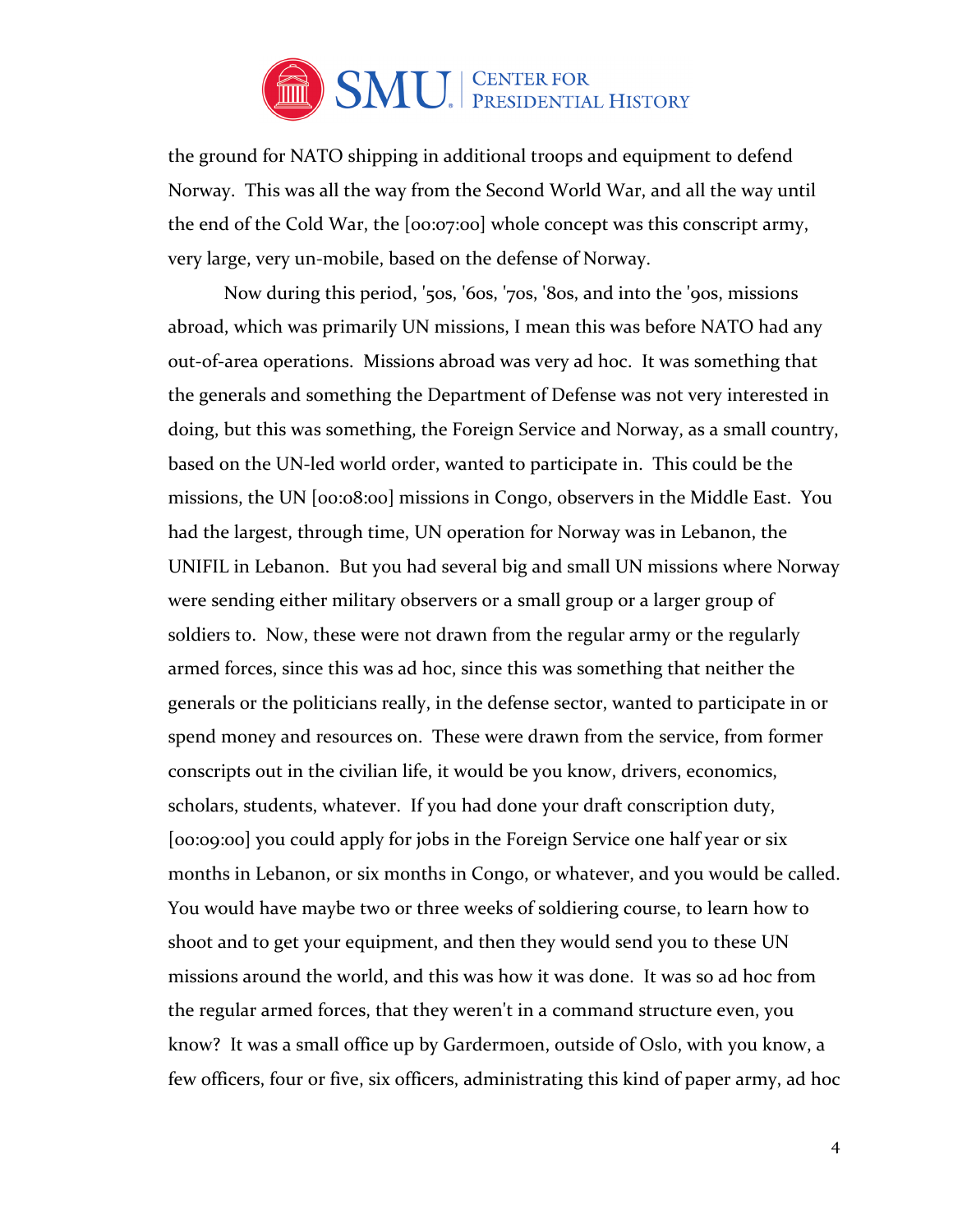

army, sending UN soldiers, hiring, used handwritten lists of willing soldiers who wanted to join for this, and calling in if they need one here or [00:10:00] one there. So it was really, what you could say unprofessional, and very ad hoc, and this was the system, because the regular armed forces, they wanted to use all their money, all their focus, on defending the north border to Russia.

 Then, we come to the end of the Cold War, where we have then, a huge military structure based on a Cold War which has ended, the Soviet Union, which is not there anymore. This brings a whole lot of problems. One is the obvious one, the economic perspective. It is an old fashioned military structure which is extremely resource demanding to keep up. It has to be restructured for a new time, [00:11:00] a new era. I mean even only on the equipment side, you know, old equipment, old personal equipment from rucksacks to guns to the combat gear, old equipment when it comes to bigger cars, engine tanks. Everything has to be restructured and restructured to a new time, and this obviously costs a lot. You had too many officers, too many conscripts, to keep up for, and they are demanding everything to be restructured after the Cold War.

You also have the allied perspective. Suddenly Norway is the only country in NATO really left up north, in the high north, being concerned about the Russian border. The rest of NATO is [00:12:00] struggling to find any purpose for kind of the new NATO, what is NATO going to be, because the Cold War is over? Is the alliance obsolete? This happens at the same time as you have the Gulf War, I mean Operation Desert Storm, which actually is the first Article 4 NATO mission where Turkey, in the absolute opposite direction of the NATO alliance, is the first NATO country actually receiving aid from NATO, military aid. This is what the whole concept of Norway has been about, to receive the help from NATO, and the first time NATO actually sends help is to Turkey, to defend Turkey in case of an Iraqi attack during Desert Storm or Desert Shield. This is quite interesting, because this brings a shock into the Norwegian, also the political and defense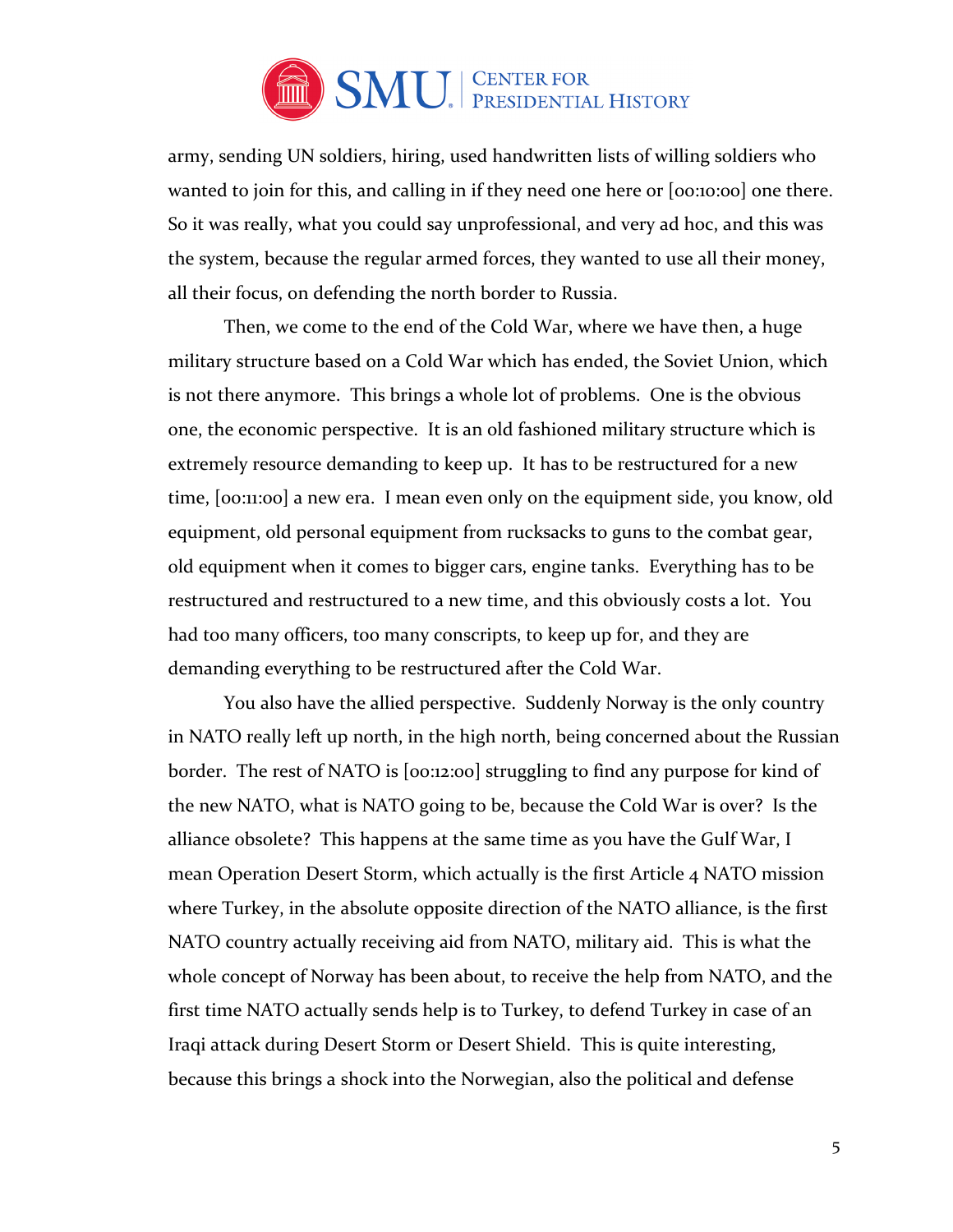

[00:13:00] community in Norway that, my God, we cannot automatically depend on getting NATO's help, unless we make ourself relevant again.

Also, during the early '90s, you see the demand of four, what do you call it? Equipment that NATO had based in Norway, to make ready for NATO aid, was being pulled back. Traditionally, the U.S. have had the biggest forward storage of military equipment in Norway, but also you had Germany, the German navy had a huge stockpiles stored in Norway, in case [00:14:00] of an invasion, and also Canada had artillery based in Norway permanently, in case of an invasion. These four storage for Canada and Germany, were pulled off during the early '90s, which was also bringing a scare into the defense community in Norway that you know, people were losing their interest in Norway as the focal point of NATO, being where NATO would have its natural alert in case of any shift in -- or threat.

So, this is when NATO starts talking also about, about out-of-area operations, to keep itself relevant. I think it was actually in 1992, they had the big meeting here in Oslo, where they actually agreed on the out-of-area doctrine to aid [00:15:00] UN operations and to be able to send military aid or military interventions outside of the NATO area. Now, this was a really big shift for Norway, because Norway had no actual military structure built for -- I mean in the regular military, built for aiding outside Norway. Everything was built on aiding or defending Norway against an invasion, and these ad hoc kind of hired, six months amateur soldiers sent to abroad for the UN missions were absolutely not either equipped or trained for these kinds of thought operations for NATO, so this was a huge problem. Then you had [00:16:00] the third factor, also the UN mission started to become much harder, where Norway sent a staff company to Somalia, to Mogadishu, and this was in '92, '93, where you, among others, had the big battle of Mogadishu. You had "black hawk down," this incident, and it was the first UN peace enforce mission. I'm trying to get to use the English word for it. You have, not peacekeeping but peace enforced mission?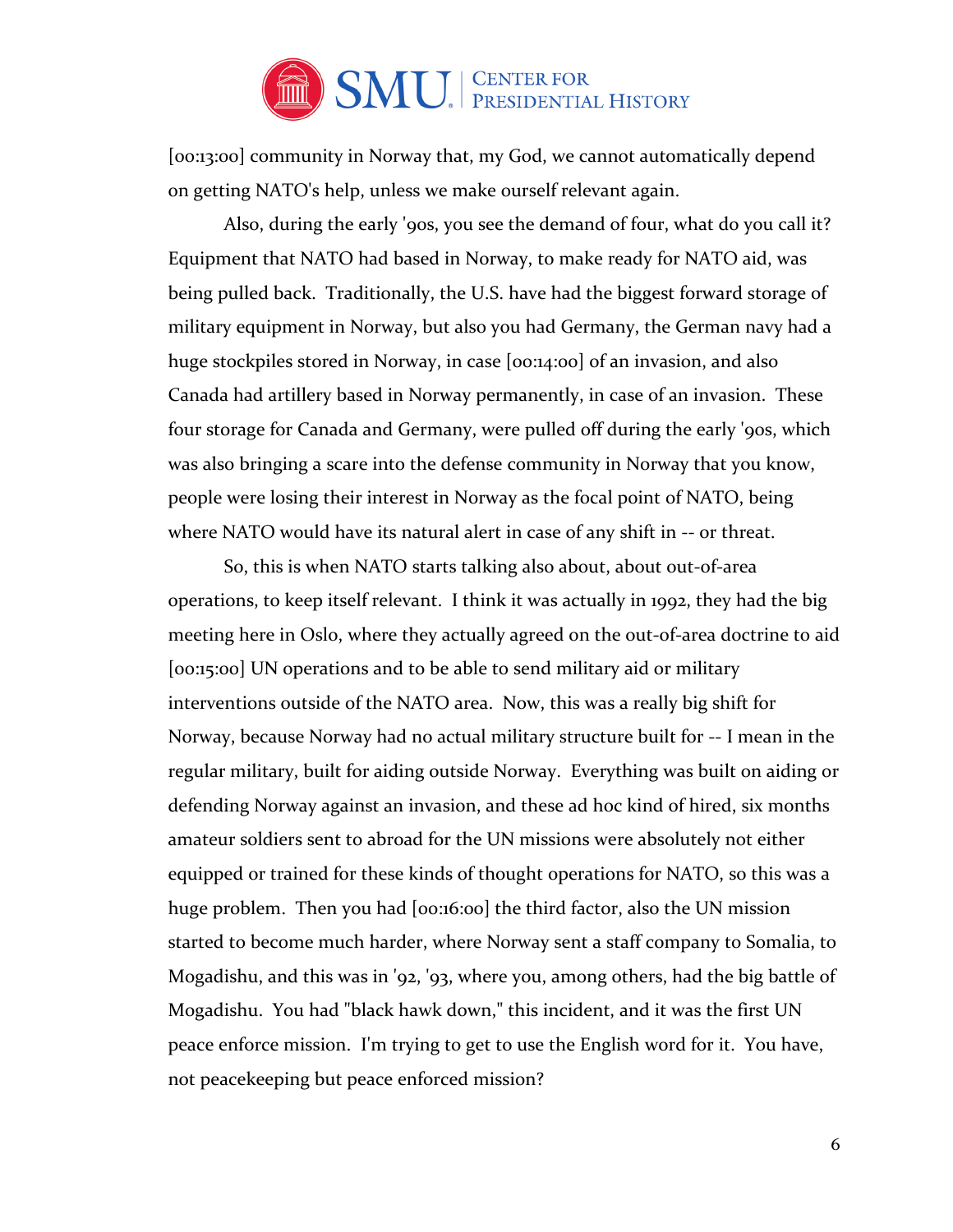

LEONG: I'm not sure.

EGEBERG: It's an article. It's the UN Chapter VII mission.

- LEONG: Okay.
- EGEBERG: Where they can enforce peace and not only keep peace, which is a sharper offensive UN mission. [00:17:00] This was the first since the Korean War, or first really Chapter VII mission in the UN history, where we sent ill-equipped Norwegian soldiers that only had one or two weeks for preparation, came from the civilian life, were put on uniforms and guns and sent down to Mogadishu on one week's notice, and they had you know, not adequate equipment. They didn't have bulletproof vests, they didn't have Kevlar helmets. They were even sent down there with 25 kilos of ski bags, because this was a winter -- this was just before Christmas, 1992, and since it was winter in Norway, they were sent down with winter equipment, because that was the concept. It's winter, so obviously, they should need ski bags and Christmas trees, and this was a huge [00:18:00] mess, where these soldiers were put into one of the most dangerous civil wars in Africa. Very ill-prepared and no equipment, not adequate equipment, and this became a very, very hard mission and a wakeup call for both the Norwegian military and the Norwegian politicians, how ill-prepared Norway is to this new era where we have to participate with more professional troops. So this is the backdraft for the military side of how the early '90s became the big shift in readiness for a new era where Norway had to prepare itself to participate around the world, and not only receive help from NATO.

 On the political side, [00:19:00] and Foreign Service side, you had a very different development. You had, especially the Oslo peace agreement, peace accords, which erupted in '92, '93, in the Middle East, which really put Norway and Oslo on the map as a peace broker. This was a huge success for Norwegian foreign policy. They were invited to the White House. To broker peace in the Middle East is kind of the diplomatic dream for centuries and suddenly, you had Norway in the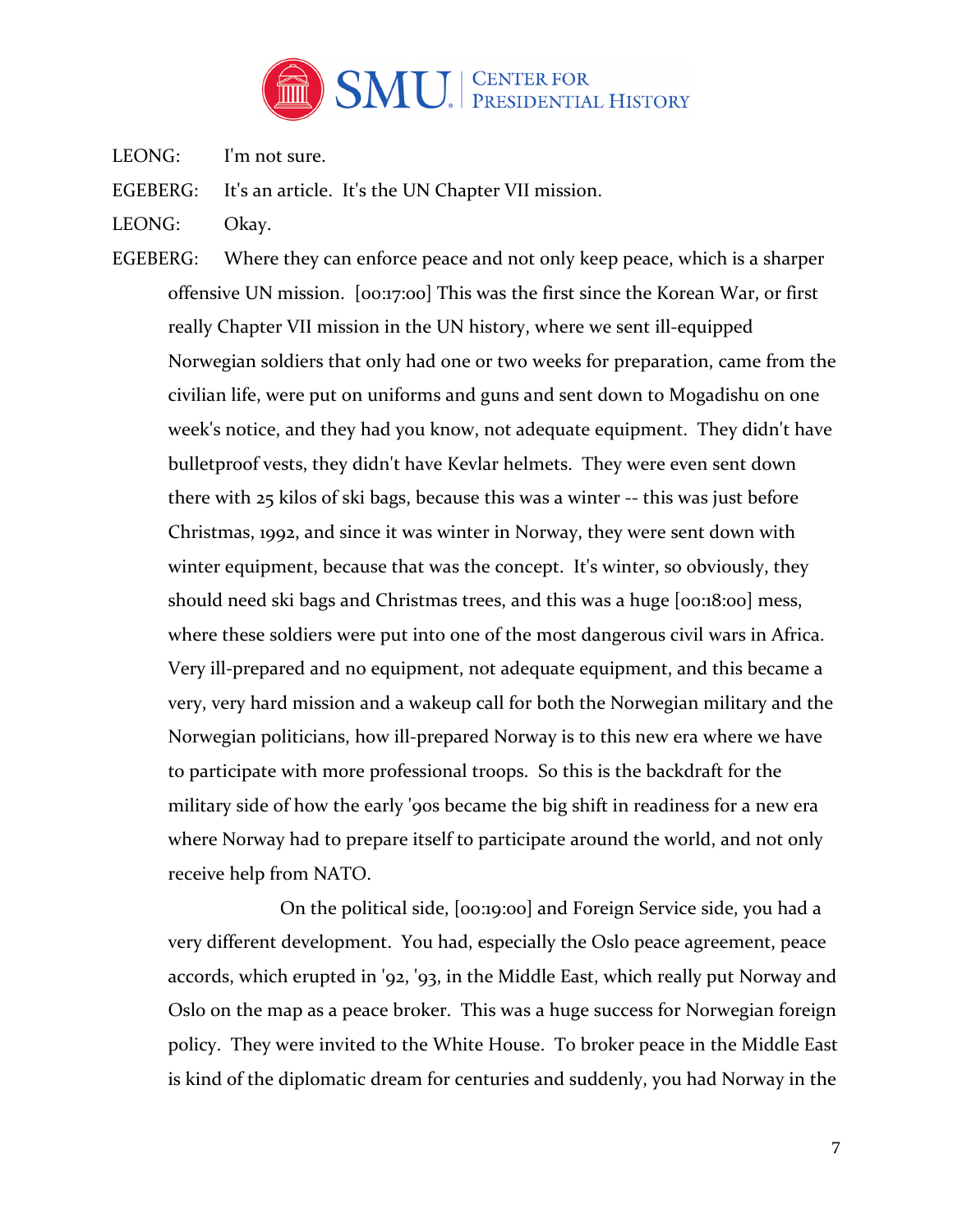

center of attention, actually making headway in this very, very hard conflict. This happens just a year before the Lillehammer Olympics, which also was a huge [00:20:00] international success for Norway, I mean patriotism in Norway has never been as high as these years. We really felt that we are a world actor, I mean this small country is something quite special. And I think it played into the minds of most Norwegians, and even to the prime minister at that time, Mrs. Gro Harlem Brundtland, Dr. Brundtland, who even went on state television, I think it was the New Year's Eve speech, where she said that it's typical for Norwegians to be good, and good in Norway means both good as in excellent, but also good as being good hearted and good minded, you know. So this played into this national narrative of Norway being something quite special, and this was something that they, in the Foreign Service of Norway, found that they could exploit more and more, because [00:21:00] being invited to the White House, being in the center of attention, being the one that people from Bahrain to you know, to Iceland, to wherever in the world where Norwegian Foreign Ministry went, they were asked about these things, you know congratulated about the Middle East Peace Accords, how did you do that, you know maybe you should go other places. Do you want to you know? Suddenly they were interested.

 You had especially, when I interviewed for this book, you had Mr. Knut Vollebaek. He was a career diplomat, is a career diplomat in the Norwegian Foreign Service, but he became also a politician. At this time, he was brokering peace with a delegation of Mr. Stoltenberg, Sr., who was a former Norwegian -- up until 1992, he was at the [00:22:00] Ministry of Foreign Affairs in Norway, and he was headhunted to the UN, to broker peace in the Balkans and Yugoslavia. In his team you had Mr. Vollebaek as a career diplomat, brokering peace in this team in Yugoslavia. So he was very well experienced in this work and obviously, he saw the attention this brought to Norwegian diplomacy, and so when he later on, during the Bondevik one government, became the Ministry of Foreign Affairs, he found a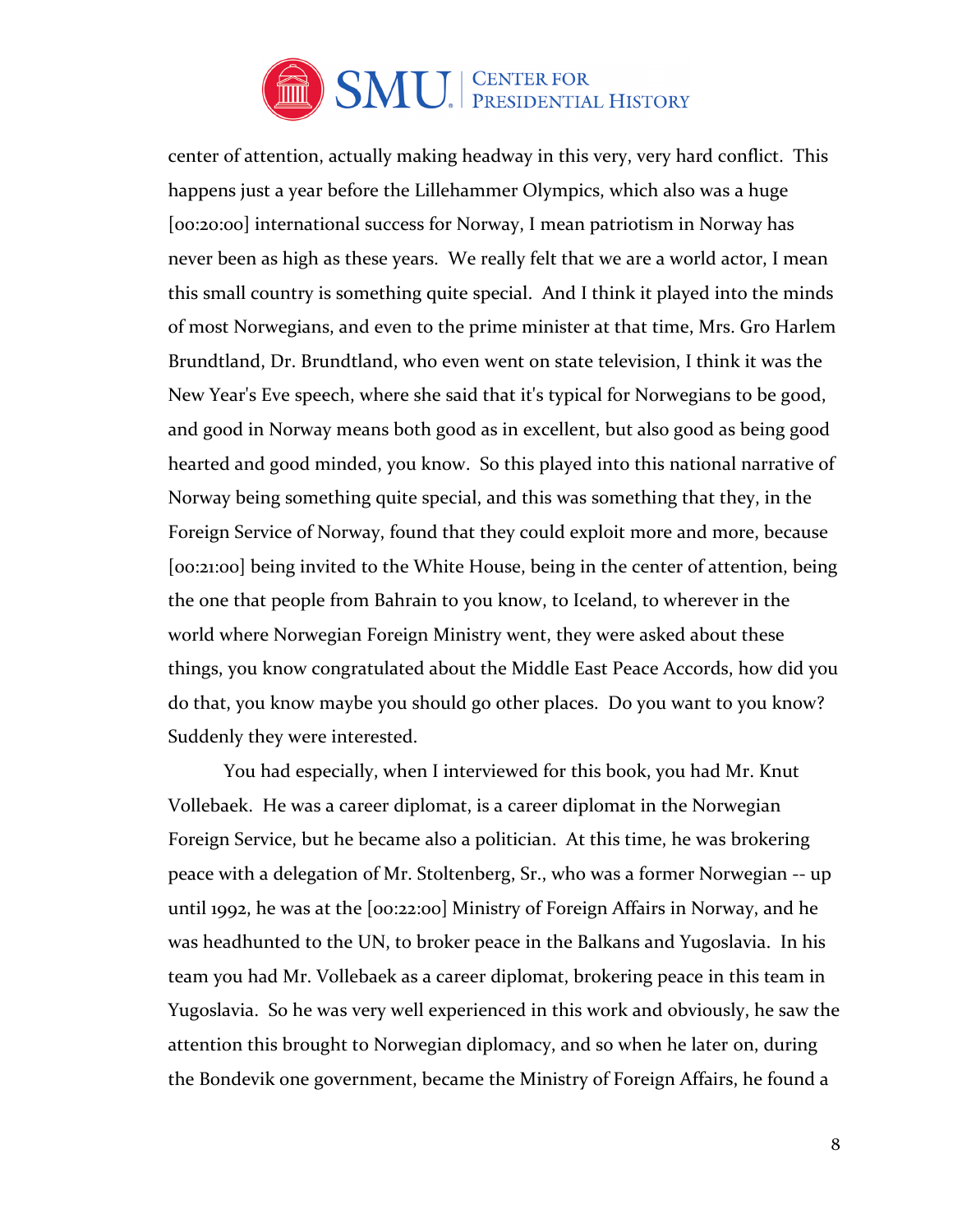

way to exploit this. He made this Office of Peace and Consolidation in the Foreign Service, to focus solely on brokering peace around the world. This was in the late '90s, '98, where [00:23:00] Norway also became the first chair of the OSCE, with Mr. Vollebaek, and this was during the Kosovo conflict, which really brought big attention, and this was the first real big mission for the OSCE, to try to mediate in this growing conflict between Serbia and Kosovo.

In the center of this you had the Norwegian Foreign Minister, Knut Vollebaek, who went between Moscow, London, Washington, D.C., and became a close friend and ally of Madeleine Albright, of Tony Blair, et cetera, et cetera, et cetera. This Norwegian Foreign Minister being the center of attention, being on the television station, being the one talking against Slobodan Milosevic. [00:24:00] This of course was again, a big boost of Norwegian diplomacy and Norway being a mediator in the world, and kind of strengthened the project of the Norwegian Foreign Service, of being something more than just talking about salmon and fishery and oil. This is how Mr. Vollebaek would word it, that I can, as Norwegian Foreign Minister, I can talk about oil and I can talk about salmon, but nobody really, really wants to listen long about oil and salmon, and this is why they needed this as a dimension, to make Norway interesting. So when certain Norwegian Foreign Service went abroad, they were called in because they were special, because they had special relations with mediators, with Madeleine Albright, with you know, different groups in Kosovo, different groups in [00:25:00] Columbia, different groups, et cetera. They could be the mediator, brokering peace all over the world and making themselves interested in any forum, and this is what they wanted to exploit.

The Kosovo conflict was, because of this, gave huge attention to the Norwegian diplomacy. Going back to the military side, it was a huge disappointment for the Norwegian military, because although they were already, in 1992, very rare that they had to really do some big restructuring of the military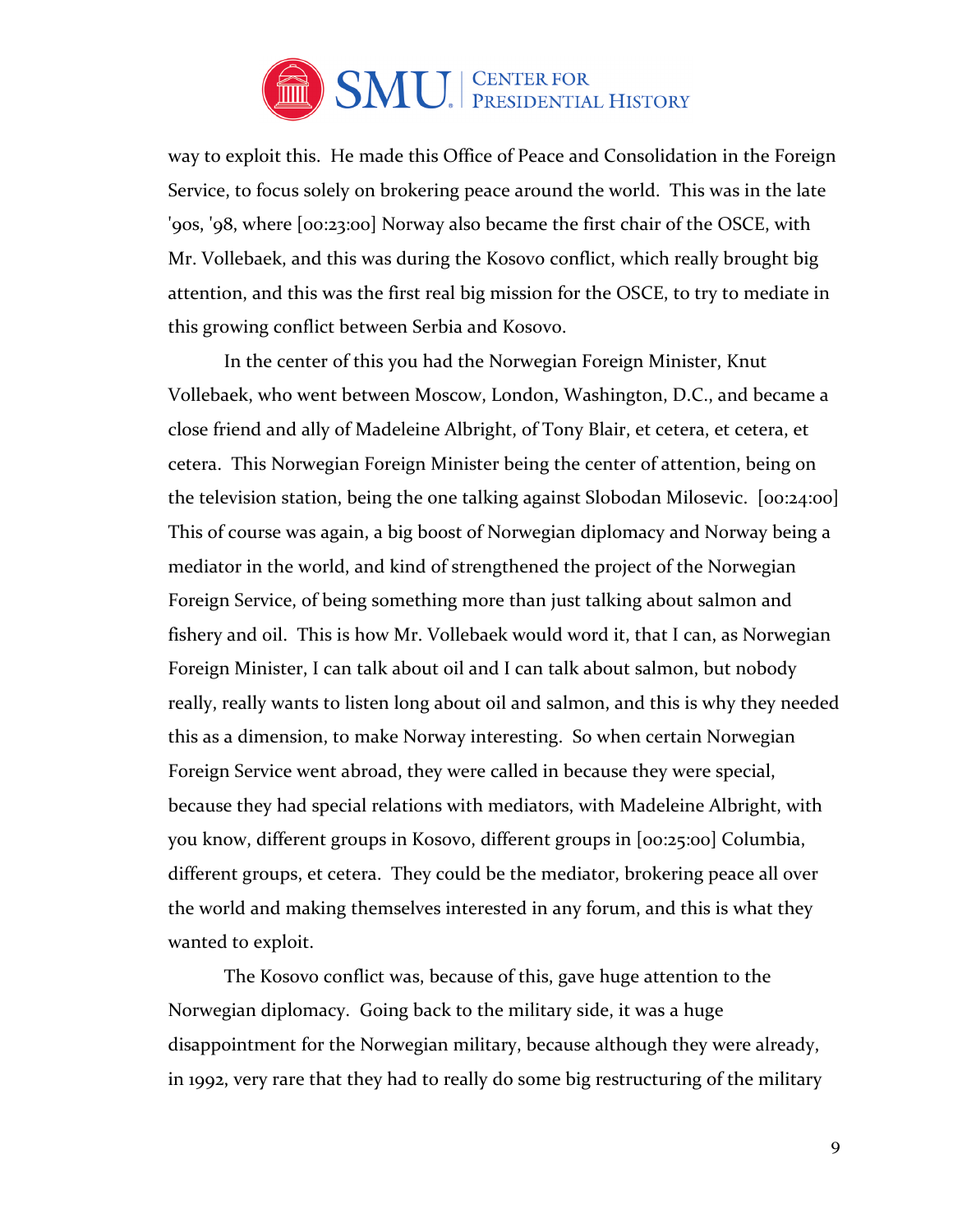

and also, to do something about building a kind of expeditionary force that could support allied missions abroad. None of these reforms really, really worked out really -- you know, they were just on paper, they were [00:26:00] never realized. So from 1992 to 1998, '99, nothing was really done. [Background Noise]

LEONG: Is that okay?

CREW: That's fine.

EGEBERG: Yeah, that's fine, yeah. Nothing was really done. This is -- I just have to pick up my line there. They never really started the big reforms that they needed to, in the Norwegian military, and the restructuring of the army, from a Cold War structure to a more modern and more expeditionary, allied focused military. So when the call came to Kosovo, Norway had no fighter jets; they were among NATO's [00:27:00] oldest and poorest equipped F-16s. This was a huge surprise. The politicians in Norway, even the Department of Defense, even the generals, believed that they had one of the most lean fighting forces, air force, in NATO, but it was actually one of the oldest and ill-equipped and less trained one. So they couldn't really use these airplanes in the Kosovo conflict. They also had problems with the navy, because they didn't have contracts that could allow navy sailors to do out of area missions. So, they had to pull out their minesweeper from the standing NATO fleet, which was called to the Adriatic to enforce the embargo against Serbia. So this was a complete catastrophe, and when they then wanted to bring the only [00:28:00] professional or semi professional battalion, which had been tailored for five years, to do operations abroad, they realized that this was not really a battalion at all. They had struggled to put this battalion together, so it was actually just a few men already bound in Bosnia, and they had no soldiers to send to Kosovo either. So this was one of the greatest embarrassments of the Norwegian Armed Forces since the Second World War, that when the Kosovo conflict actually became a NATO operation, Norway had nothing really, to offer the allied forces, to participate in KFOR. This became actually a trauma and why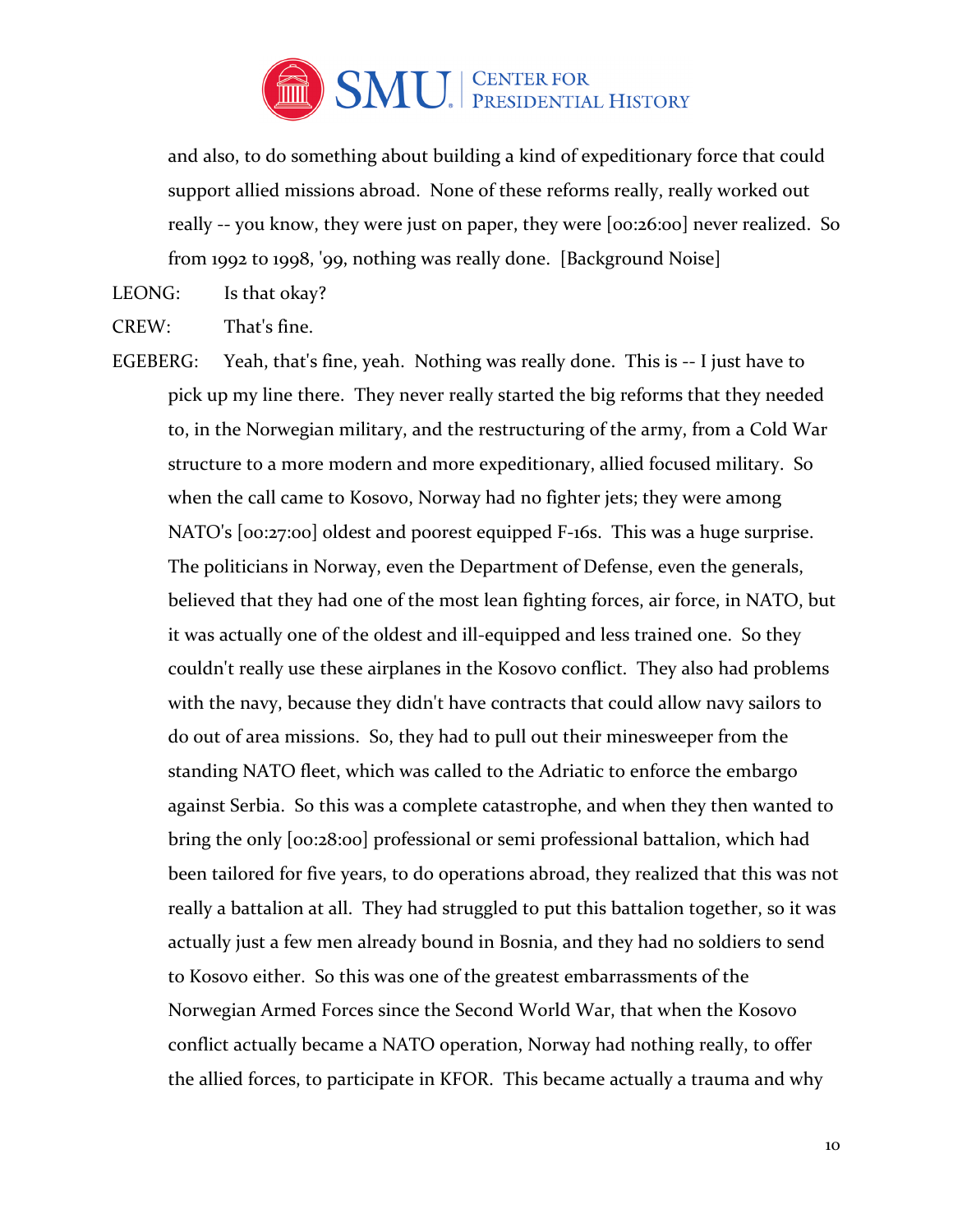

this is important is this was setting the scene to how Norway reacted [00:29:00] after 9/11, just a few years later. This was the start of the big reforms in the Norwegian military structure, this was the wakeup call for Norway, how they had to restructure the whole thinking of defense policy, from invasion defense force to allied expeditionary, mobile force, and this was the start of the whole tying together this foreign policy course of Norway as the peace broker, and using peace brokering and conflict as an asset in the Norwegian diplomacy, and tying in the military as a tool for Norwegian [00:30:00] diplomacy abroad. This happened in 1999 until 2001, this restructuring started and was  $-$  and where  $9/11 - 1$ 

- LEONG: Before we get to  $9/11$ , if you don't mind, I want to jump in here, because I want to get a sense from you: What was the expectation, both in terms of the Norwegian public and in terms of the Norwegian Government, when it became clear that George W. Bush was going to be the new president?
- EGEBERG: In Norway, obviously, George W. Bush was something quite different than Bill Clinton, and in the Norwegian public, I think, Norway being what it is, a liberal social democracy, I think we were very skeptic about George W. Bush, and you had two kind of [00:31:00] sentiments there. You have kind of the public sentiment that this is you know, we were starting to hear about neocons. The Norwegian public, the broad spectra of the Norwegian public is not really orientated to American politics, but neocon sounds pretty, pretty bad in Norwegian ears, that this would be kind of very conservative, not very peace orientated, not very secular, not very liberal, et cetera, et cetera. I think Bush was also portrayed as quite -- how should I say it? Not as intelligent, not as worldly as Bill Clinton had become. He was kind of this jock, you know, [00:32:00] you had all these rumors about him being a former alcoholic, or that he was not as smart as his dad or whatever, he was kind of his dad's son. I don't know, but all these things that the media brings to the public attention, that this is absolutely not the same. He's not true grit and he's not kind of the same caliber as Bill Clinton or any former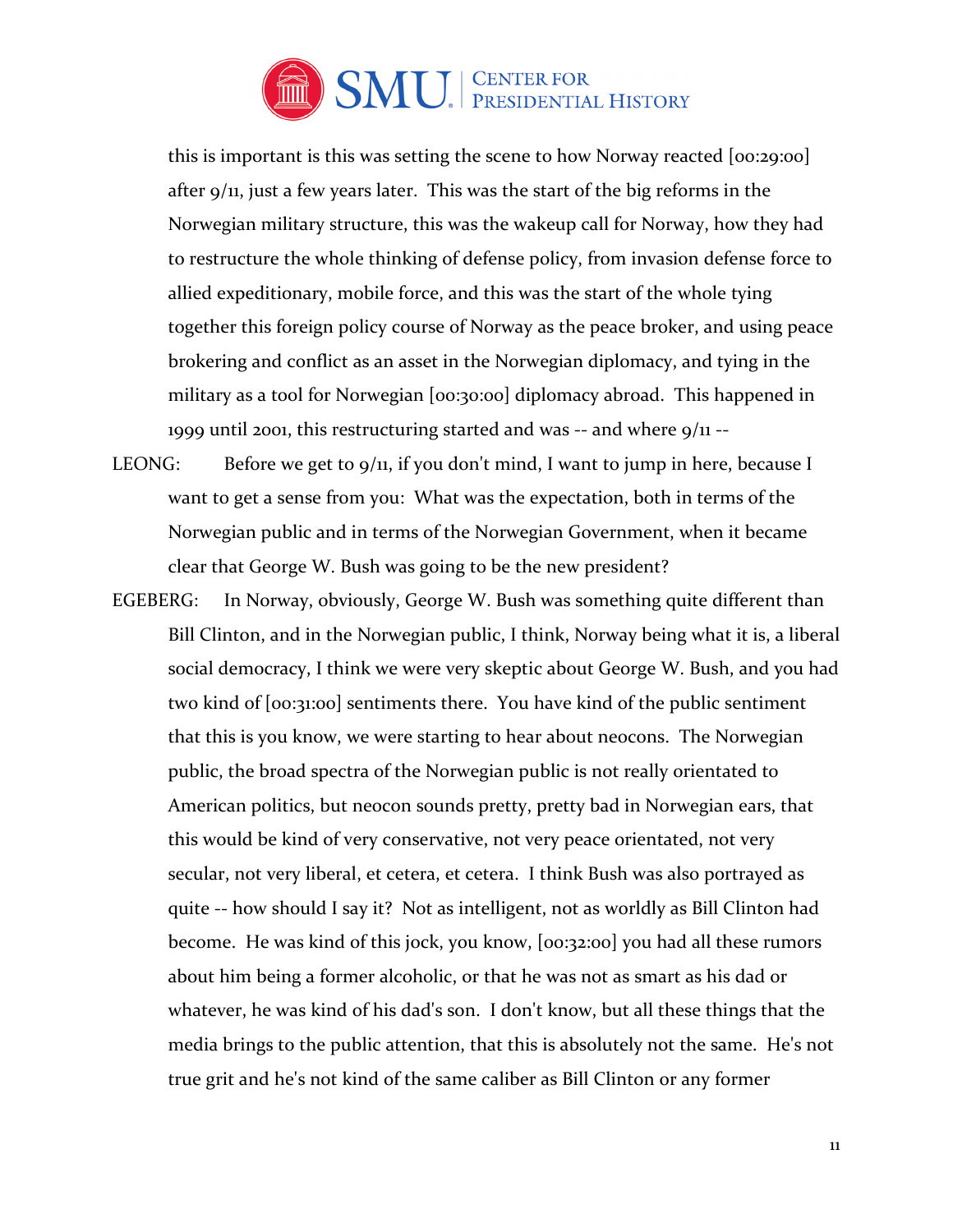

president. So this was kind of the public perception of Bush being illiterate, kind of lightweight president. But then you had, on the more educated, I think, and more, like defense policy community in Norway, I think the big scare was that you had a president that early, both in his campaign and presidency,  $[oo:33:00]$ signaled that he would be more protectionist, that he would pull American troops out and not make -- that the U.S. would not be the kind of police in the world as they had been, that they would withdraw their troops from Europe and make Europe take care of their own problems, that they would be isolated, what do you call it?

## LEONG: Isolationist?

EGEBERG: Yeah, isolationist. This, I think was a much bigger scare for the defense and foreign policy community in Norway, because Norway's closest ally during the Cold War was the United States, and we are so dependent on the United States staying focused on the north, the high north, because if not, Norway would be the only country being focused on Russia and the high north. When it came to Russian policy, no one has [00:34:00] been more in line with Norway as the U.S., and having a president in the White House who is not concerned about this would be a catastrophe for Norway. So this was much more important than the kind of populist tabloid reservations the public would have against George W. Bush as president. This was the sole focus when he took over, was you know how could Norway, in any way get the eyes and ears of the White House. This became quite, I think, difficult.

 I just remember one of the big speeches that was kind of -- because this was not only a scare in Norway, I think this was a scare in all of [00:35:00] Europe, among these were just I think a month or two before 9/11, George W. Bush had one of his first tours abroad. He visited Camp Bondsteel in Kosovo, the American camp there, and he spoke to the troops and had kind of this speech where he more or less kind of said that you know, I'm going to bring you home and you will care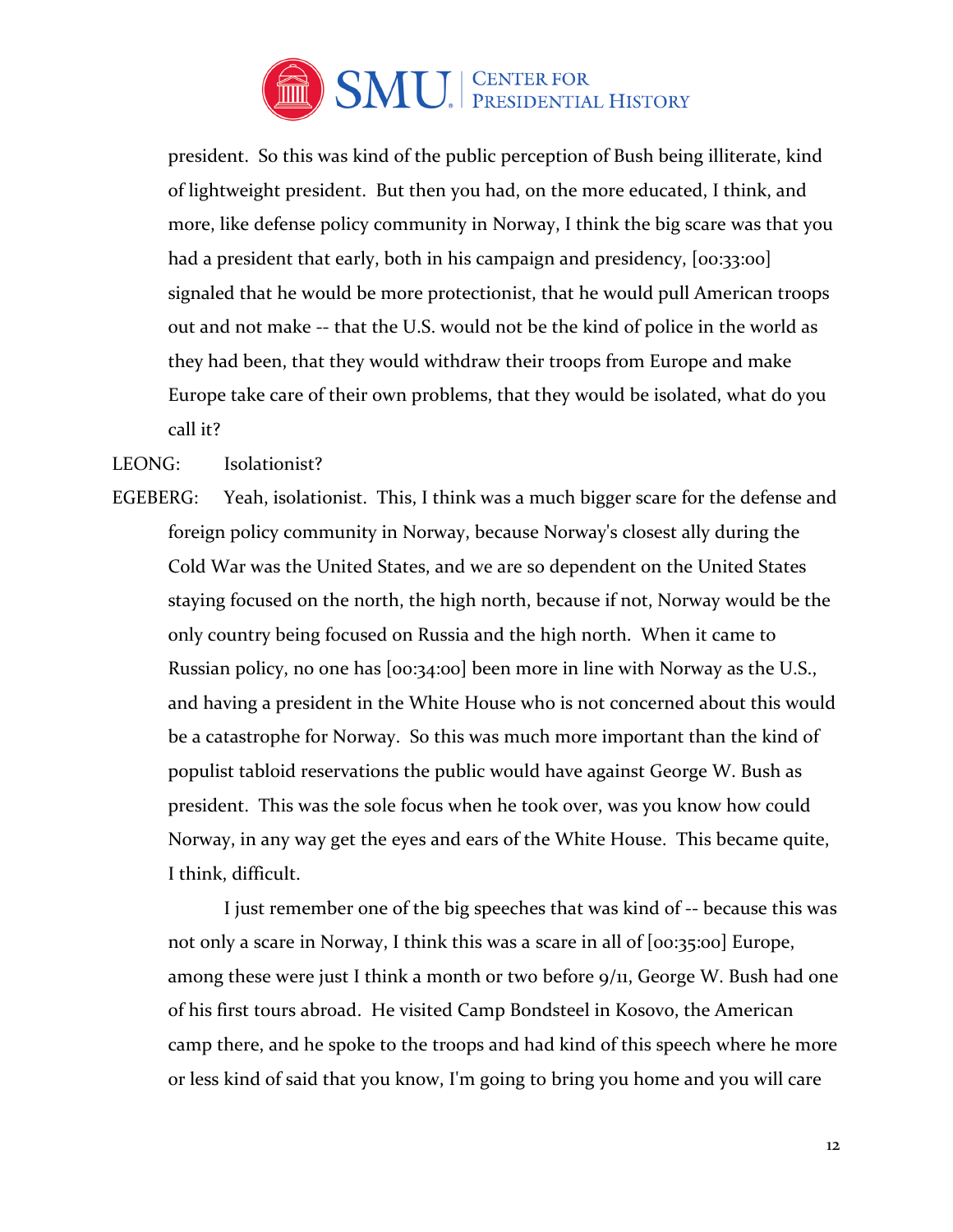

for their own problems. This was a scare also inside NATO, that you know, to lose the attention, the support and the leadership of the U.S. within NATO and within these missions would be a catastrophe. The problem was to find a way in.

 A funny story is kind of the -- because this, this kind of comes down to personality, you know [00:36:00] who's who, who has the president's ear, how should we get invited to the White House, et cetera. This presidency started when you had Jens Stoltenberg and the Labour Party in government in Norway, you had Jens Stoltenberg as the prime minister. He was not very orientated abroad, he was a more domestic politician, but he had Mr. Jagland as his secretary of foreign affairs. Everybody thought, I think, at that moment, that Mr. Colin Powell, Secretary Powell, would be the one to go to. He was kind of the liberal, he was the sound character in the Bush first, the new Bush government. [00:37:00] I think people were much more skeptic to Donald Rumsfeld. He was kind of in the neocon cabinet, and Powell was kind of the sound voice, and this was a very natural reaction for the Norwegian Government at that time and for Norway, how Norway and the Foreign Service there would think to go to the person who seems to be most in line with your own opinions, which was at the time, Secretary Powell.

Mr. Jagland [00:38:00] brought -- they'd been reading up on Powell and found that he was an enthusiast for Volvos, for the Volvo car. So in order to kind of please and kind of to befriend Mr. Powell, Mr. Jagland went out and he bought this book, like this mechanics book, guide, of all Volvo cars, a big volume of this, to bring to Mr. Powell as a gift, you know, to try to find something to talk about, Volvo cars, Scandinavia, et cetera, and to have this perspective. I think they figured very early out, that Secretary Powell was not the person pulling the strings in the White House at all, and he was not really very interested in Nordic affairs or going abroad at all. The government, this government of Mr. Stoltenberg was very short lived. You had then, the election, on September 10, 2001, and they lost this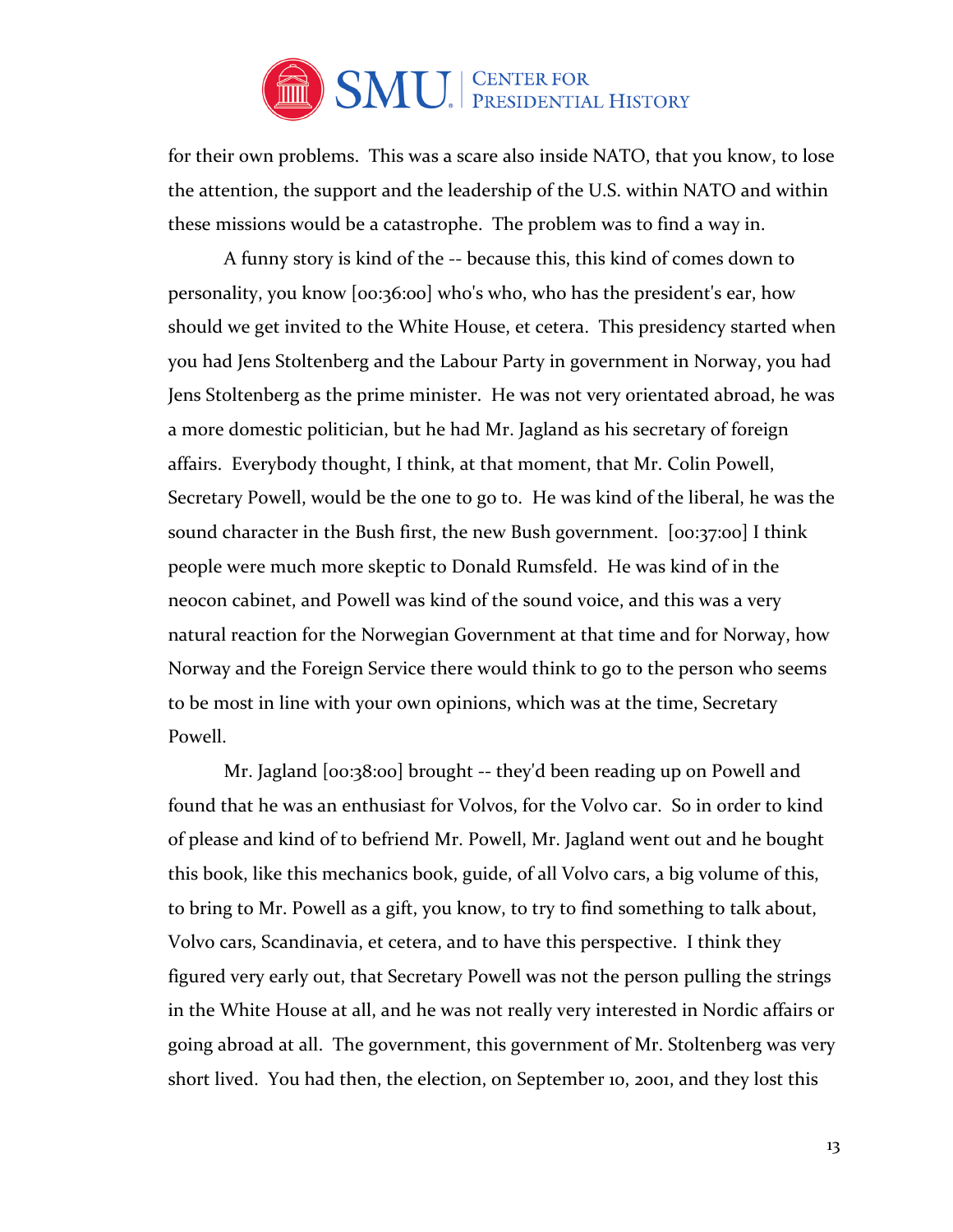

election, and the day after you  $[oo:39:00]$  had the terrorist attacks in the U.S.,  $9/11$ , which obviously came as a big shock, but it came as Mr. Stoltenberg's government was outgoing, and we had no, at that moment, clear definition of which government would take over, because no parties were really big enough. So it had to be a coalition and if that would be able, it would take a couple months before that was clear. In October, Bondevik took over as the new prime minister and the old government was kind of in limbo during these first crucial weeks of  $9/11$ . So that is a big backdraft of kind of how we ended up there.

 One thing Mr. Stoltenberg's government did was they set in motion, this huge structural shifts in the [00:40:00] military. They had started the reforms of the military, they inherited the start of reforms from the former government, Mr. Bondevik won government. They did even more and they laid the groundwork for the oncoming government in the total restructuring of the whole kind of armed forces in Norway, in every single -- I mean, down to troop levels, everything. So this had started and 9/11 became the big catalyst for getting these reforms done. It was not the cost, but it was the catalyst for kind of reforming the whole Norwegian Armed Forces structure.

LEONG: Right. You have an interesting story in your book, in which you talk about how, when [00:41:00] Article 5 was invoked by NATO, Norway's representative to NATO was actually not in the room.

EGEBERG: Exactly.

LEONG: Could you tell that story?

EGEBERG: Yeah. I think this came as a total surprise for the Norwegian delegation in NATO. Big countries, as I believe and my sources tell me, Canada was the point for doing. They wanted to invoke Article 5, in order to make sure that the U.S. would kind of do things within their lines and not on their own. This was the rest of the world's, or the rest of NATO's effort, in order to make sure that this would be done in an orderly fashion. Obviously, the Norwegian delegation was not in on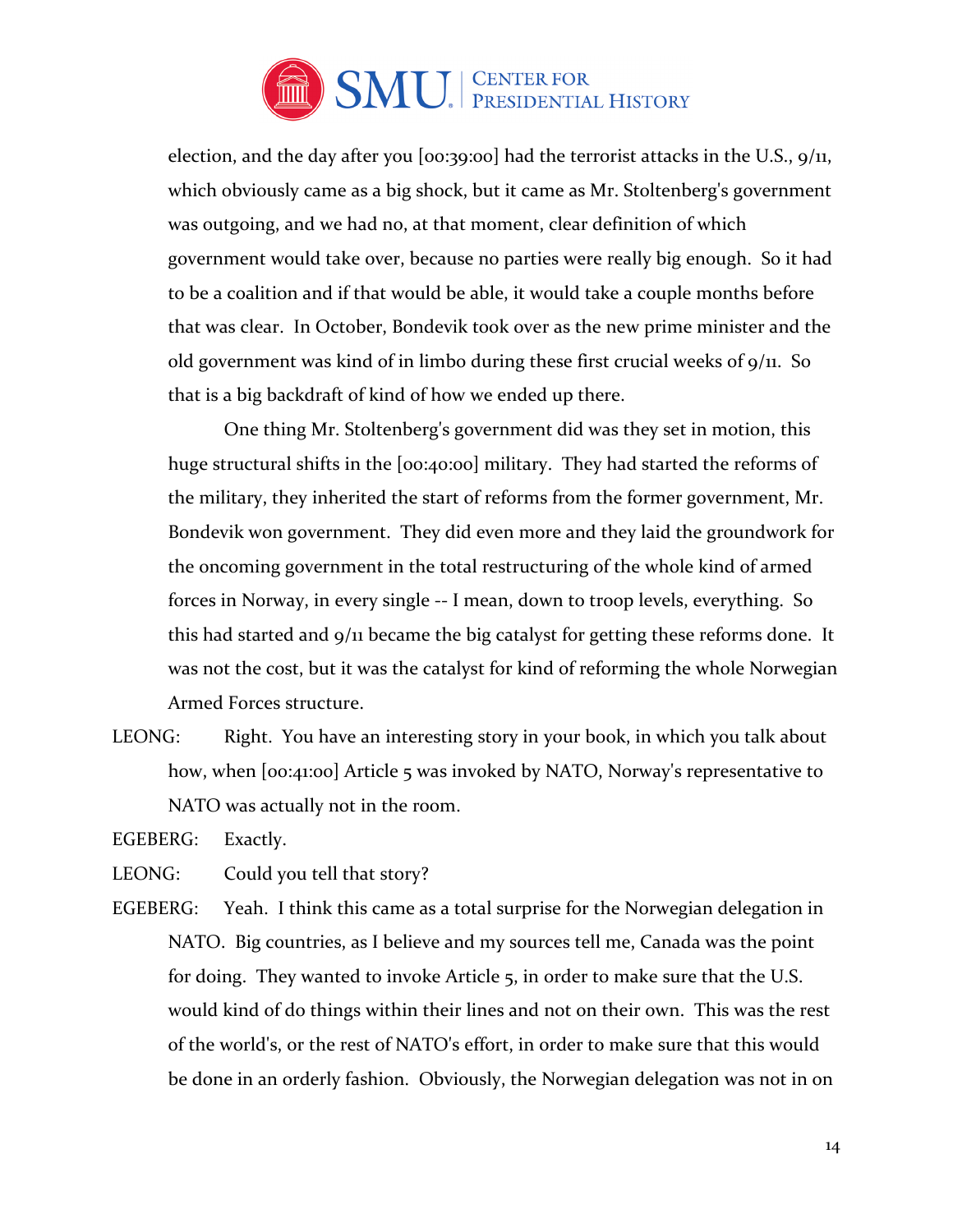

these speeches. This was a few [00:42:00] central NATO countries, I would believe probably Canada, United Kingdom, maybe Germany, whatever. So when this came on the table, the vote for Article 5, the Norwegian NATO Ambassador was baffled, he was like, this came as a total surprise, and he had no idea which way to vote, because he had -- this question was not even on the minds of the politicians in Norway. They probably had a UN approach to this, that this would be a long debate and there would be a lot of time to figure cons and pros, and to align with all our other allies. So this happened actually much faster than the Norwegian diplomacy was able to cope with. So he ran out of the room in order to call back home, to the Foreign Ministry, to find out which way to vote and when he finally came back to the room, the vote was over, [00:43:00] and you know, Article 5 was invoked.

This is kind of illustrative for the position Norway was in, not being inside, not being outside, but not being you know, in the center of attention, which was really, really hurtful from a Norwegian stand at the time, and we did several things during these first crucial days, hours and days after  $9/11$ , which was quite confusing and which is really interesting when you focus on how to communicate. Again, you had these contradictory voices from different parts of government, playing out to different kind of publics. [00:44:00] It was very important for this government to state internally, domestically, that no, no, no, Norway is not at war. At the same time, to display to the U.S., a full support, that we are with you. This obviously came, it was really wrong, where you had the Foreign Ministry putting out statements, you had the secretary of defense putting out statements, and you had even the high command, Norwegian military high command, putting out statements, every single one of them being, contradicting, the other one. Is Article 5, well does that mean that Norway is in war? No, no, Norway is not in war. We can still decide not to be in war, it's up to us and we still have to, you know? And no, no, we can decide if we want to be Article 5 or [00:45:00] not, or whatever. So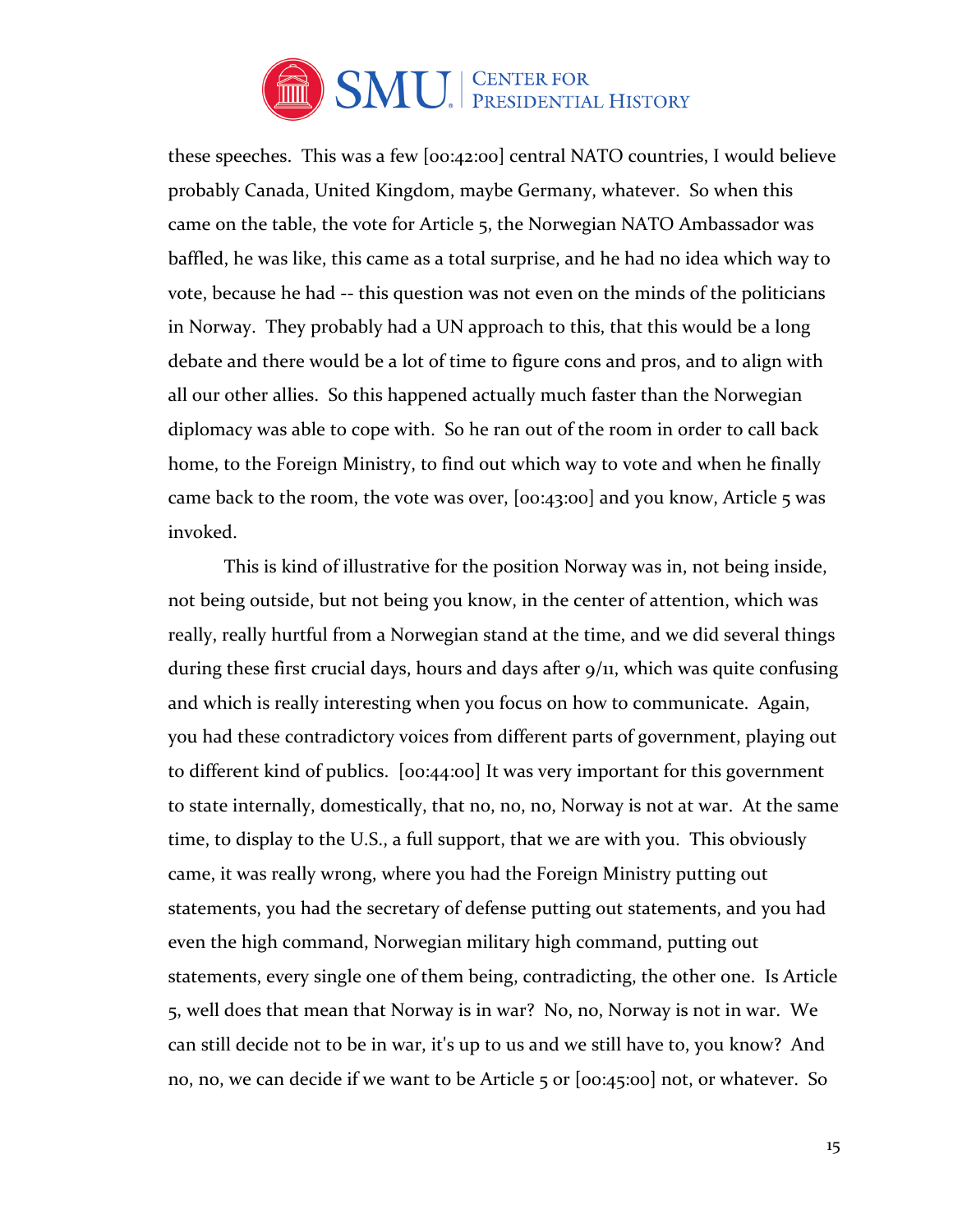

this whole kind of Article 5 discussion became a huge embarrassment again, where this was picked up by foreign media and BBC and then CNN, and then several stateside medias, writing about Norway not actually committed to Article 5, which is the sole purpose of NATO and the sole purpose of the alliance for Norway. This country, has for 60, 70 years, been dependent on the solidarity of Article 5, is suddenly starting a domestic debate on if we really have to commit to this or not. So at the end of this, Mr. Jagland, again, the current foreign minister, had to publicly go out and say no, no, we are 100 percent in, this is a war against all our values, [00:46:00] and we will commit ourselves to whatever lays ahead in this war against terror.

LEONG: But why the reluctance?

EGEBERG: Domestically. Domestic politics, I think, and that has always been the problem with Norwegian politicians and the Norwegian Parliament, is to scare about, you know, again, we love to portray ourselves as the nation of peace and where does then war play into this? During the Kosovo conflicts, you had Prime Minister Bondevik, who could not put the word war in his mouth. No, no, Norway is not in war, although NATO is bombing Serbia, this is just a military operation but it's a peace operation. It's an operation to make peace and it's absolutely not a war. And already at that time, this made the discussion about the [00:47:00] pilots participating into this, well does that make us terrorists? If we actually are not at war, why are we bombing them, and what happens if we are shot down and captured, if we do not actually acknowledge that we are invoking war in another country? This has been the dilemma all the way, that has been so hard for politicians, especially governments in Norway, wanting to portray us as a peace loving nation, actually participating in wars that actually kill people. This was the dilemma when Article 5 was invoked. I think it was a domestic scare, that this, in some way would -- that the public would not understand, that the public would not accept. We had to smooth, to make a smooth message to you know, no, no,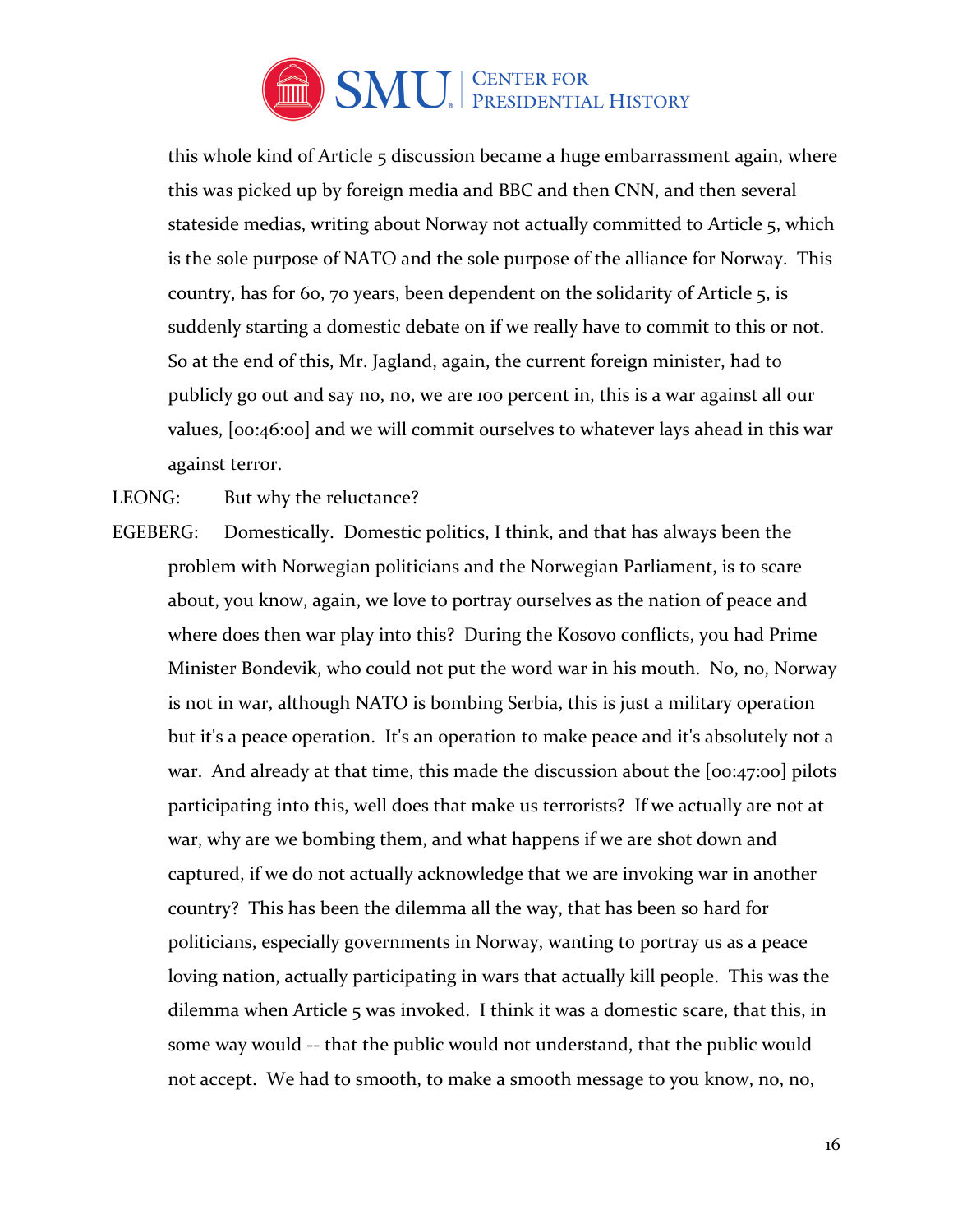

stay calm, don't be scared, this is not really happening. But it was really happening, you know? [00:48:00] The Twin Towers burned and crashed down, and I think everybody all over the world and especially also of course in Norway, felt that that day, something changed permanently and it was scary, but that has always been a problem, I think, in Norwegian policy, to accept that people are to understand that this will, in some way have to -- you know, this will invoke some kind of reaction. Being part of NATO, this is the price to pay.

# LEONG: Right.

EGEBERG: But this was very difficult and also, obviously you had the internal dilemma that this was an outgoing government. I believe also, that you have an element there, of a government who are reluctant to make major decisions on the behalf of [00:49:00] an oncoming government. What to do? Here, you have a very diverse version, if you ask Mr. Petersen, the leader at that time, of the Conservative Party, who was the winner, the primary winner of the elections, the biggest party of the oncoming coalition. If you ask him, he will tell, or at least he told me that there were too few discussions with him, from the outgoing government, what to do. If you ask Mr. Bondevik, which was in the junior party, but he became the prime minister, he would say that they had discussions about what to say, what to do, during this period of transition. I'm not sure who to believe or if it was because Bondevik was the one involved and Petersen was not involved, but anyway, obviously, this was a [00:50:00] big also, dilemma for the outgoing government, to actually make major decisions and major policy shifts. I mean, to pull Norway into a potentially war, without you know, being absolutely sure that this was the ongoing -- or to bring to the oncoming. They wanted to delay, I think, the decision to the oncoming government.

LEONG: Right.

EGEBERG: It's very interesting, to see how this also plays out to personalities. Also, almost prophetic kind of thoughts of Mr. Jagland at the time, the outgoing Foreign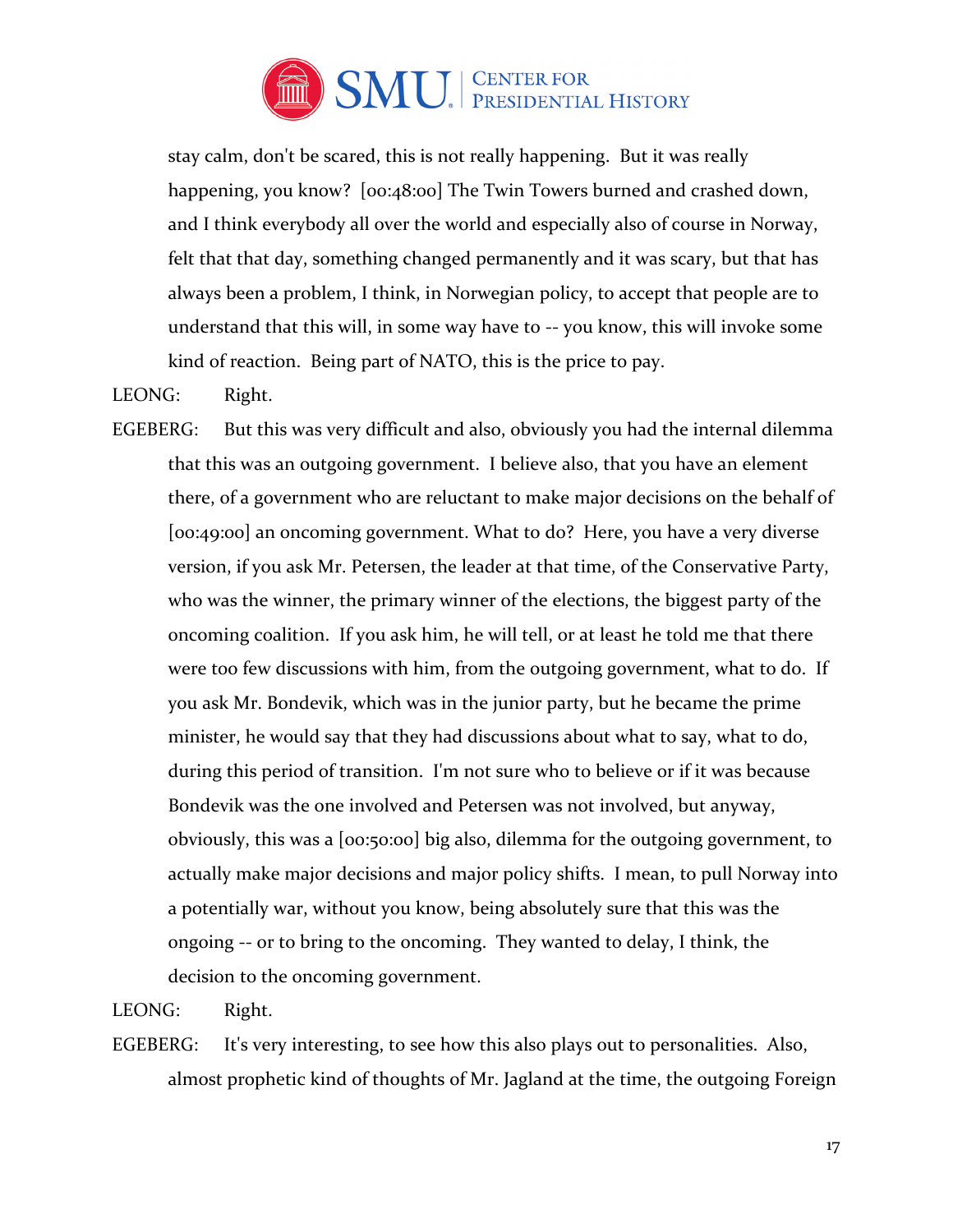

Ministry, when he called to caution about you know, what would become kind of this, [00:51:00] this war against terror, how this could become a domino effect that we would have to be cautious about treating terrorists as criminals and not war against countries, et cetera. It's very interesting to see how, if you study this analysis, in the very early days after 9/11, from the Norwegian diplomacy and Norwegian Government, it was quite actually accurate when it comes to what became of the war against terror.

LEONG: Right, right.

- EGEBERG: Prophetic actually, and it was very interesting for me, when I worked with the book, to actually see this in the documentation. At the time, you know, the press statements, the statements in the newspapers, et cetera, during those days, and to read them [00:52:00] 15, 16 years later, and see that a lot of these cautions actually happened.
- LEONG: Right. Were these cautions aimed at the U.S. Government?
- EGEBERG: Yes.
- LEONG: Who were they addressed to? Okay.
- EGEBERG: They were addressed to the U.S. Government, to NATO, to the world leaders, to be aware, this could really bring us on the path for war and destruction more than for combating terrorists.
- LEONG: Now, Mr. Bondevik was one of the first world leaders to then meet -- to then visit the White House, after  $9/11$ .

EGEBERG: Yeah.

- LEONG: In October, he met President Bush. Do you have a sense of what came out of that meeting?
- EGEBERG: Well, I have a sense that the oncoming government was really well prepared, especially Mr. Bondevik, and Mrs. Krohn Devold, the oncoming [00:53:00] secretary of defense. Now, this is because you had a bureaucracy, especially in the Ministry of Defense, who had been studying and working with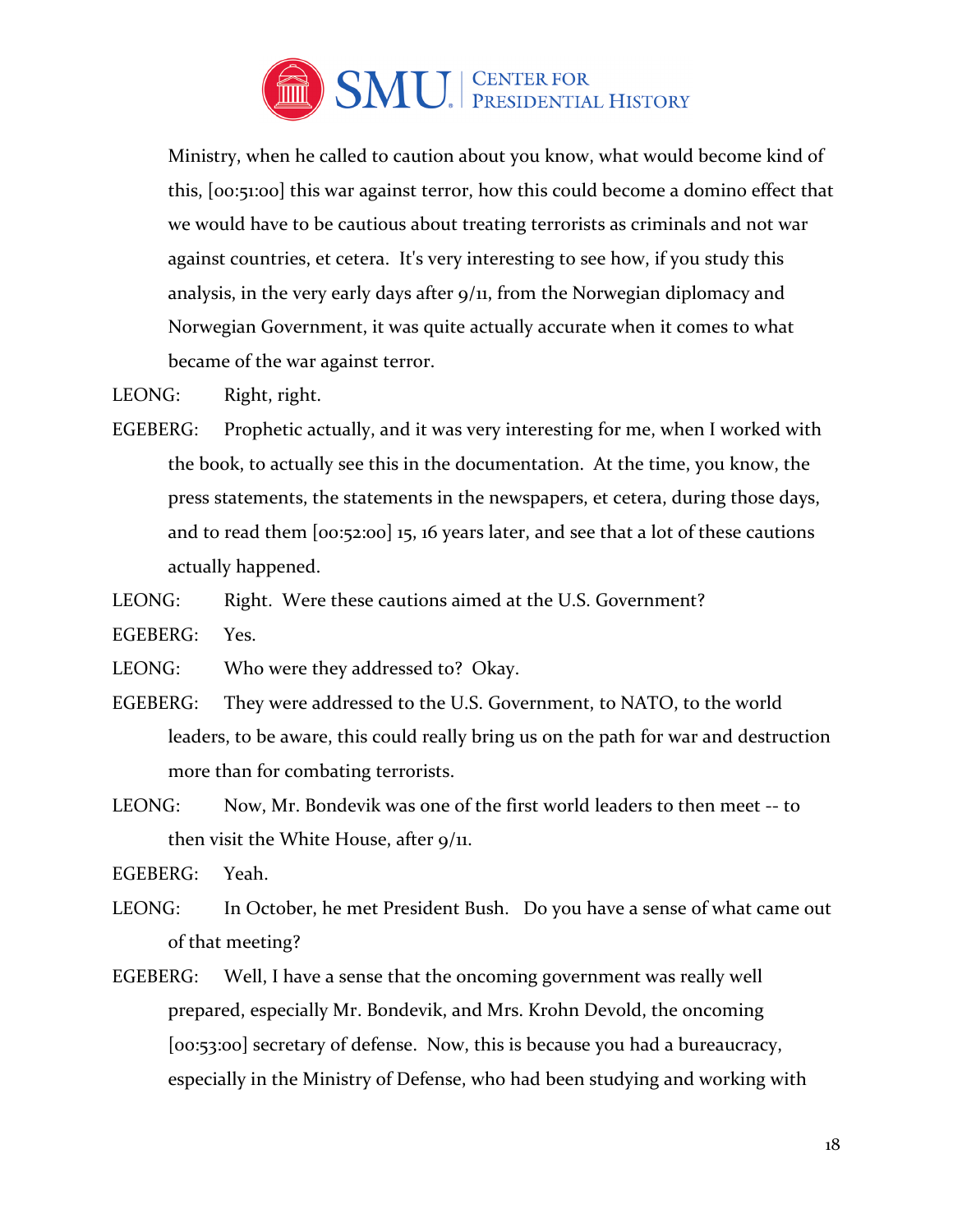

this for years, I mean they had like 70 years of experience in U.S./Norwegian defense relationships, and they had already made a good relationship with the Defense Department, during the Bill Clinton era, the bureaucrats. You absolutely had the same on the Foreign Service side, where you had really strong ties, the bureaucrats, the professional levels of diplomacy with the U.S., after all the mediations and this office that Mr. Vollebaek started, you know, Norway was conducting kind of behind the scenes work in Columbia and Cuba, you know, [00:54:00] wherever in the world, Tahiti, et cetera, and had built a very strong relationship to Madeleine Albright and to the U.S. Foreign Service. Also, Foreign Service has been a focus of Mr. Bondevik himself, being a former secretary of state in Norway, and at this time, being a very experienced prime minister, being to the White House several times before, during the Bill Clinton era. So he was quite international orientated and quite well educated, and quite the diplomat himself.

 On the prime minister's side, they used very much, the conservative side of the Bush regime, Mr. Bondevik himself being an ordained priest, being a [00:55:00] man of the cloth, being a godly man, and I think he would admit himself, that this had a very nice, kind of tuned into President Bush's own kind of faith and view of the current situation as being the responsibility that Bush faced after 9/11. Foremost, you could see, on the defense side, as I talked about, not only Norway was in this big shift of restructuring the military, but the whole of NATO was in transition, and as things were lagging behind in Norway, in doing this transition of the Norwegian military, [00:56:00] the Bush regime and the neocons and Donald Rumsfeld was really, really impatient with the speed of NATO transition. So this was, you know, already a big topic, that NATO had to renew itself to be relevant, and this was something the Norwegian Ministry of Defense had been working on for a long time before the transition of government, and how to, in some way, make this transition to save the relevance of Norway, the high north, to keep the NATO bases, but still you know, to bring Norway back into the center of NATO, to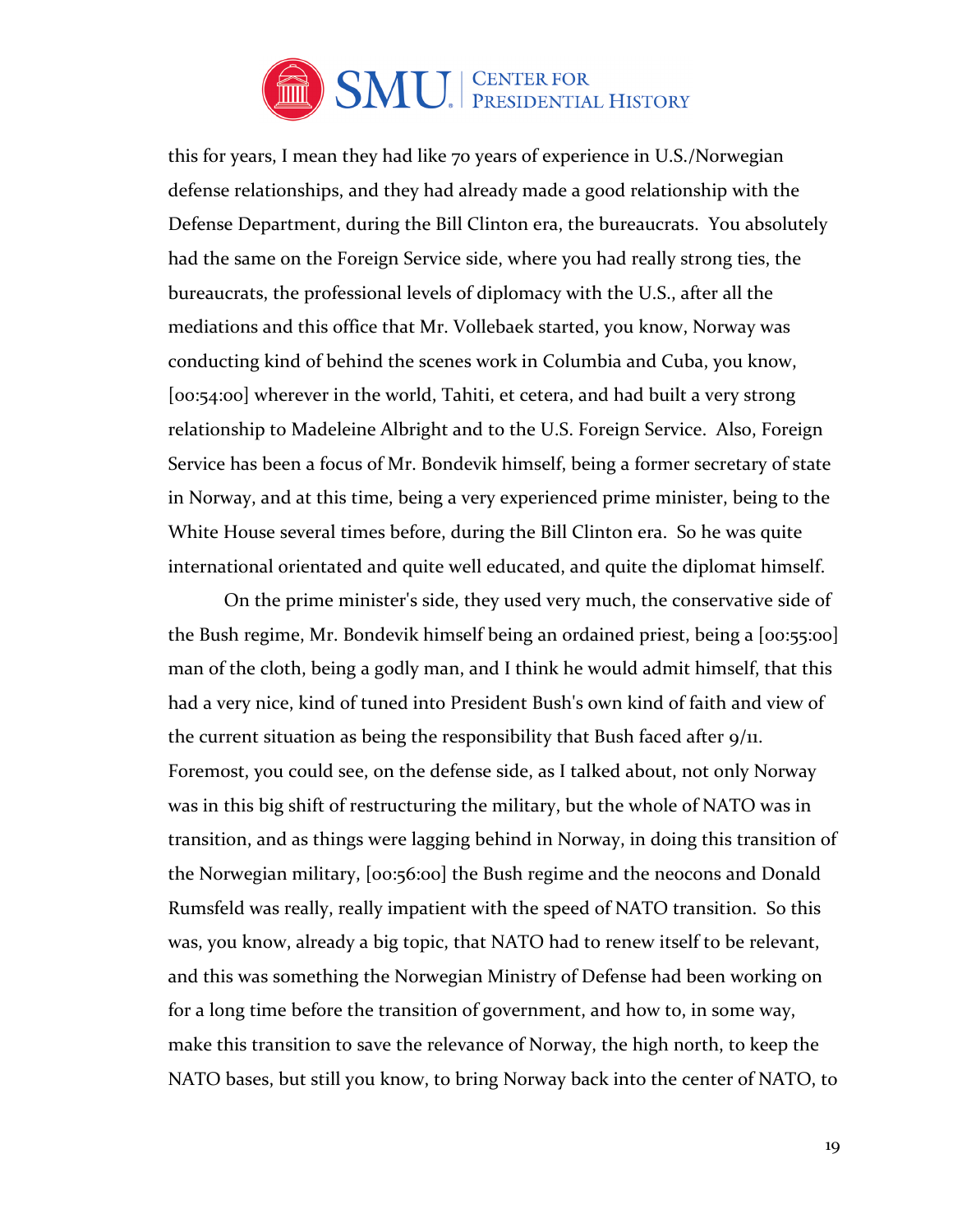

be the focal point of NATO you know, and to bring attention to Russia and the high north. [00:57:00] So they'd been working really, really hard, and when Kristin Krohn Devold took over as the minister of defense, already, a lot of this groundwork was laid and they were working really hard to bring the attention to Donald Rumsfeld.

This was also acknowledging that Colin Powell was not the man to go to, but probably Donald Rumsfeld was the influencer in the White House, and especially after 9/11. So, the focus shifted from Mr. Powell, to Rumsfeld, and this is quite an interesting story, of how then, Kristin Krohn Devold -- fairly young, about 40 years old, female minister of defense, which was you know, not many in NATO, I think she was the only one at that time -- as the one [00:58:00] fated to kind of charm Pentagon, and to be the one to get the attention of Donald Rumsfeld.

LEONG: Yeah.

EGEBERG: Now the way they did this was to, among others, they found out that the current U.S. ambassador, Mr. Ong, Ambassador Ong, he had been an old acquaintance to Donald Rumsfeld, very conservative, already a very controversial ambassador in Norway because he was quite vocal in having Norway's support in the war after 9/11, and almost kind of paranoid to the Norwegian, kind of reluctant to support Bush and support the regime, even before  $9/11$ . [00:59:00] So, he was known as a very conservative and free-spoken ambassador. But they called him into the Ministry of Defense, and almost had kind of this third degree interview with him, in order to learn more about Donald Rumsfeld and his reaction, his mimic, down to you know, how he sounds, what to listen to, his body language, everything, you know what will make Donald Rumsfeld tick, how can we get his attention. Among the things that came out of this, obviously they talked to a lot of people, and they even had, I think, people in the Pentagon, working with the Norwegian, on -- in order to kind of making a master plan, how to charm Mr. Rumsfeld. One of these things Mr. Ong told him was that you know okay, if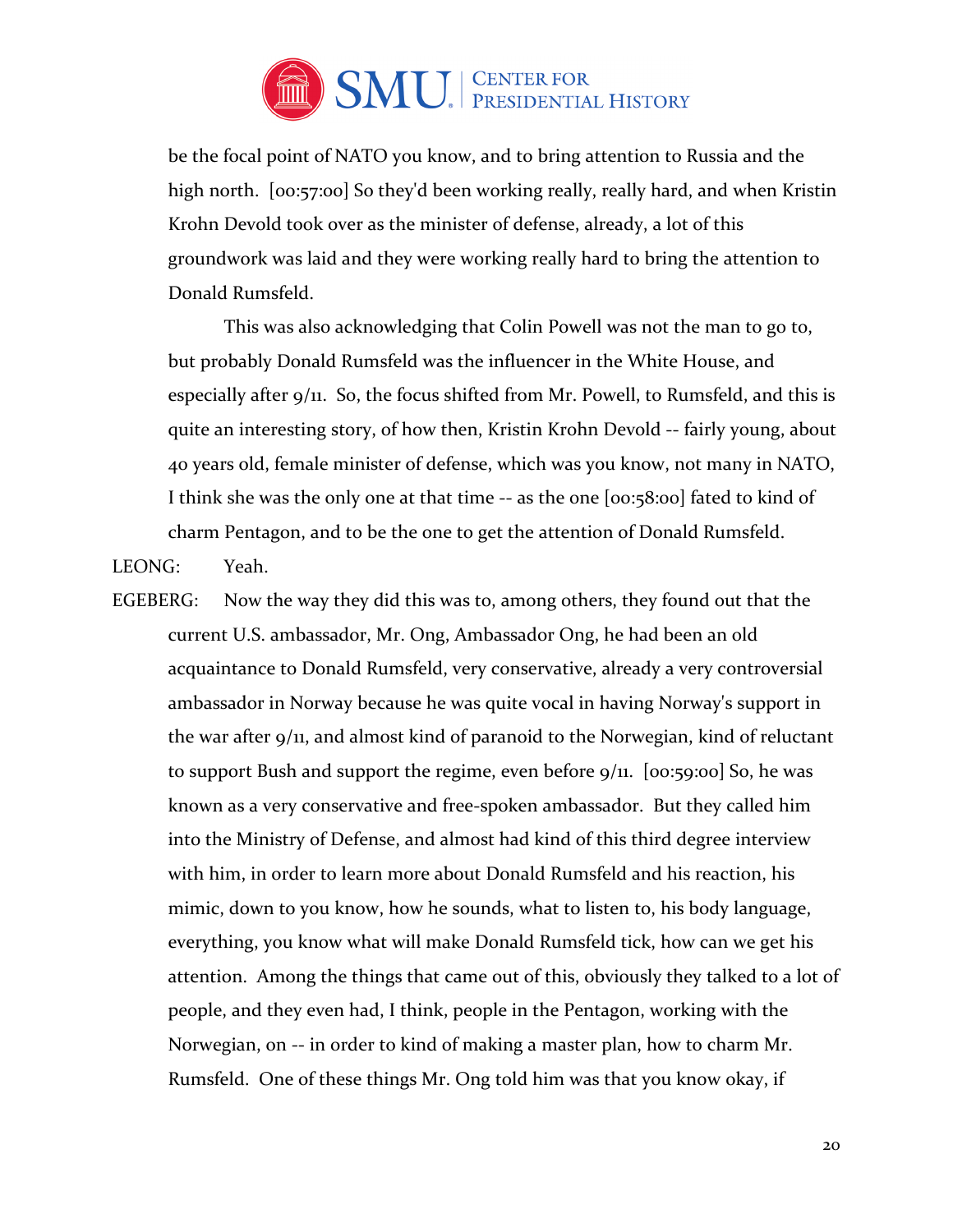

[01:00:00] you come and you kind of cry, we have an expression in Norway, if you -- what's the English expression for this? If you come and just -- [Speaks Norwegian]

- CREW: "Cry over your sick mom?"
- EGEBERG: Yes, "cry over your sick mom." That's a Norwegian expression. If you come and you cry over your situation, you only come with your own problems, he will probably throw you out of the office, he's not interested at all. If you come there, oh we have to keep our NATO base in Norway, you can't put this down, this would harm us. If you come begging and crying, you know, he would -- you know, absolutely, you would rule yourself out at once. [01:01:00] If he leans back and he says you know, this is interesting, it is absolutely not interesting, you are finished, you have lost him. But if he leans forward and says this is helpful, that's when you have Donald Rumsfeld, that's when you can start pulling him in. This was something that they studied and they worked on, and at the same time, they made a plan for the transitional plan of NATO. Instead of coming there, trying to save Norwegian bases, Kirstin Krohn Devold should go to Rumsfeld with a master plan of restructuring NATO, to be this forward leaning transitional. Even the word transitional, which was one of the buzz words in Pentagon at that time, was worded in you know, to use the words, they knew that the [01:02:00] Americans and the Pentagon, and absolutely, that Donald Rumsfeld would like to hear when a minster of defense from Norway came.

So she came to the Pentagon and met him and she laid on the plan, the Norwegian plan, for how to transform NATO into this more modern alliance. She said you know, of course you have to pull the plug on all these NATO bases, we don't need them anymore, just like Rumsfeld wanted, and even, you know, you could close down the Norwegian NATO base in Stavanger and you could close down Norfolk even, you know we don't need it, but you could restructure this to be the transitional command of NATO. We don't need the old command, we need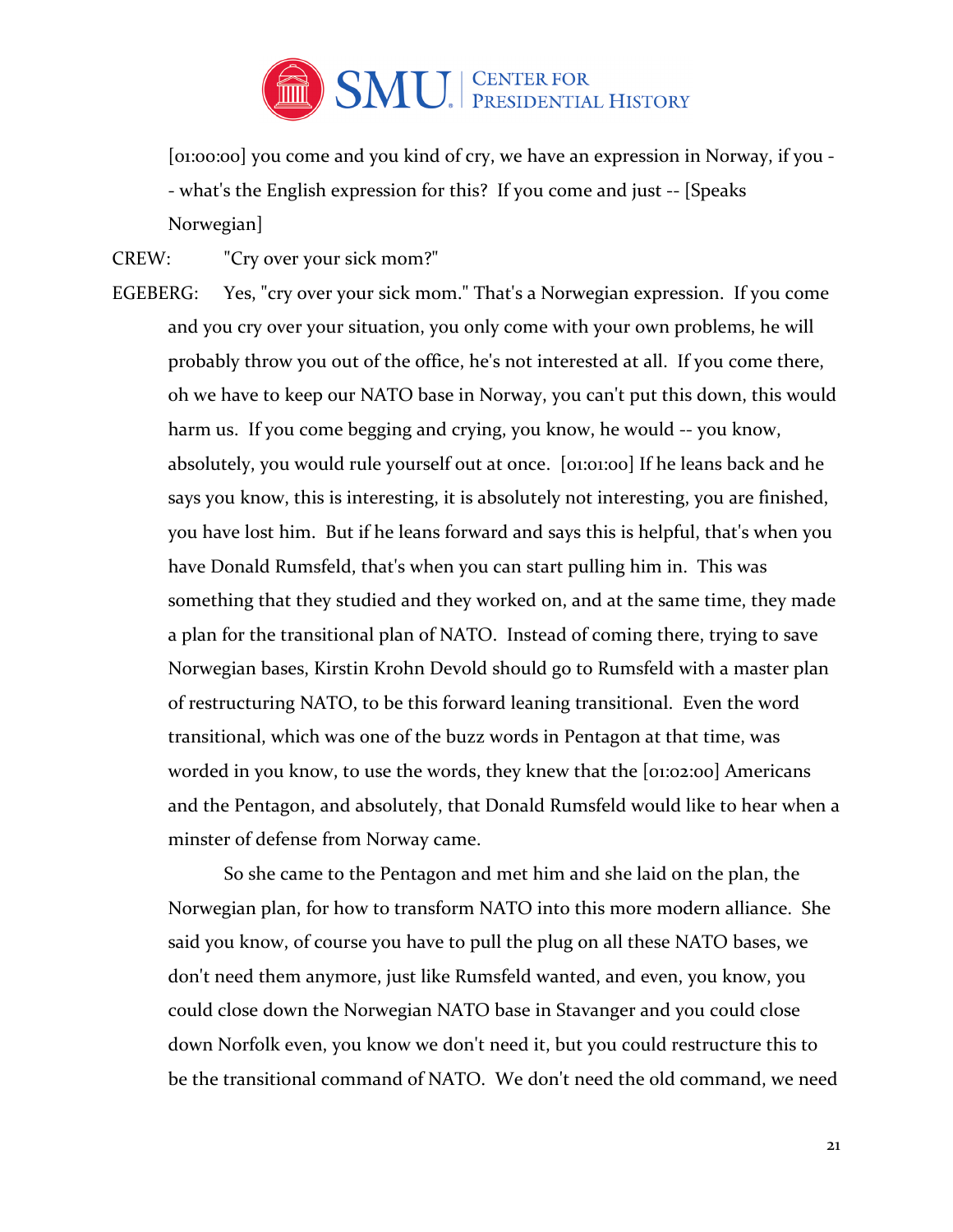

a new structure for [01:03:00] a transitional command, for restructuring NATO, and you could put that in Norfolk. You could even make, you know, kind of a warfare center for this new NATO and you could put that in Stavanger, and we could work together in doing this, to make a new lean alliance for the modern era, out of area, alliance. This worked very well with Donald Rumsfeld, he was really impressed, as far as I know, by this Norwegian, young female minister coming there, being on the offensive, being proactive and coming with a solution and not, you know, a problem, but coming with a fine-tuned, Pentagon friendly solution to the problem of NATO. She was paraded around after that, by Mr. Rumsfeld. [01:04:00] I think the U.S., at that moment, really needed some visual support from friendly NATO countries, but also they needed solutions, to someone who could actually work with the U.S. in restructuring NATO, and Kirstin Krohn Devold presented herself as the greatest ally the U.S. could have in Europe, and it worked and it worked really, really well. This was the mission she was tasked with. And I think also, in Norway, this has been somewhat misinterpreted as you know, more like traditional charming or whatever, but this was a really played out plan, which was worked on for months in the Norwegian Ministry of Defense, in order to win the heart and mind of Donald Rumsfeld, [01:05:00] and by doing that, also win the attention of the White House, in order to be the best allied. This was not sucking up to the U.S. for sucking up to the U.S., but this was absolutely in the interests of Norway, especially during the war against terror, to not lose the attention on the high north, you know to keep the U.S. from pulling out their forward storage in Norway. The U.S. have, I think it's a Marine brigade, stored, you know with tanks and equipment and ammunition and everything. It's a bigger storage there than the complete Norwegian army, I think, and they have jets, fighter jets, everything, stored [01:06:00] in the mountains of Norway. If the Marines, during the war against terror, would pull that out, I think it would never come back, so it was very, very important for Norway to keep those forward storages here, in order to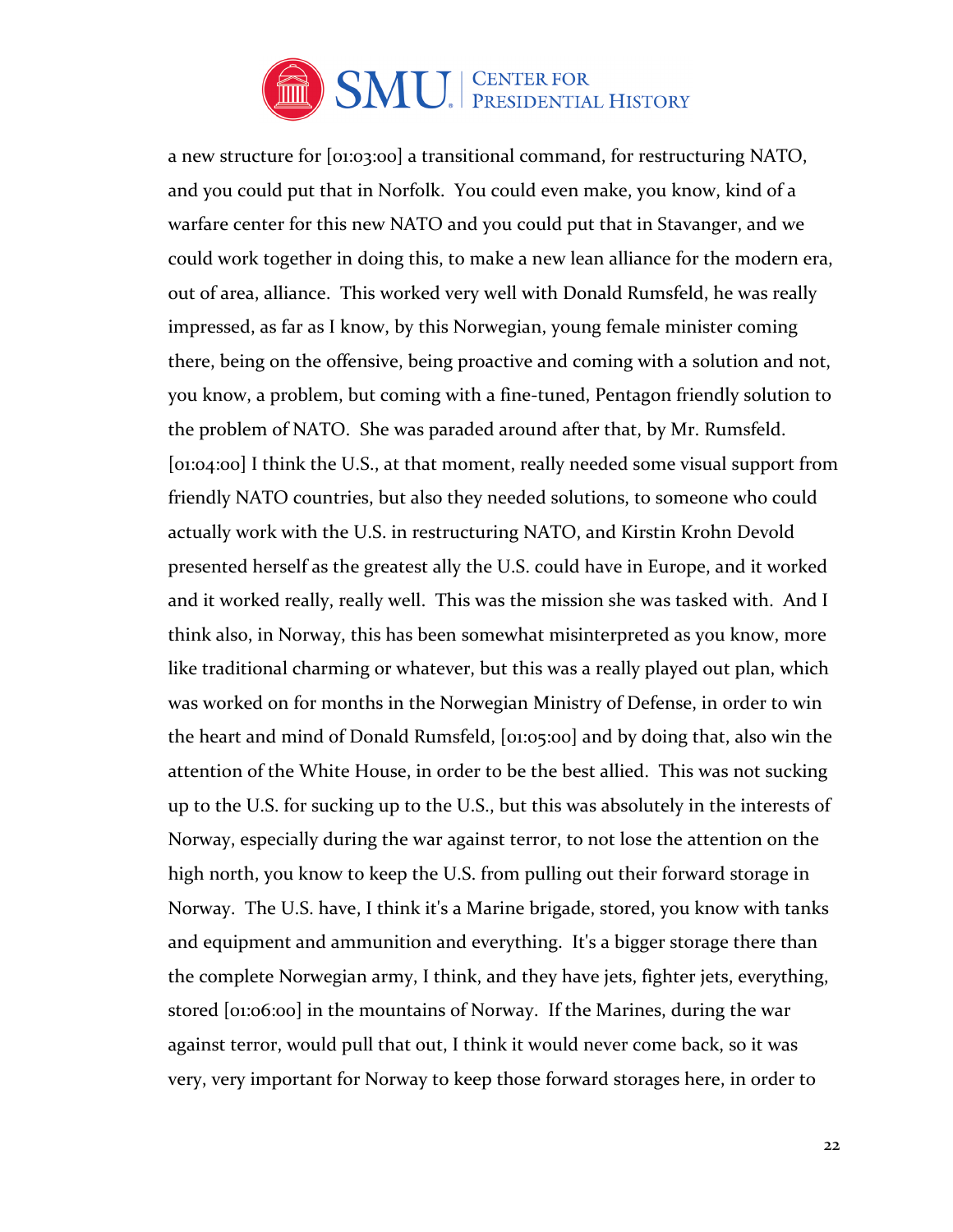

keep at least some part of the old security against a Russian invasion in store. So this was a played, carried out plan.

- LEONG: So in terms of Norwegian contribution to the war in Afghanistan, how did that work out?
- EGEBERG: This goes back to the broader picture I brought up until Kosovo, the disaster in Kosovo campaign, where Norway was not able to scramble working fighter jets, a working naval force, and even an infantry unit of any [01:07:00] size.

LEONG: Right.

EGEBERG: This was a catastrophe and as I said, you know, this was a huge, maybe the greatest, embarrassment for the Norwegian Defense Forces since the Second World War, that when NATO finally made the call, they were not able to deliver at all. This happened just as the new general, the chief of staff of the military, the defense chief, Sigurd, General Sigurd Frisvold, he took over. He had, as he told me, there was one thing he thought, that never again, Kosovo, never again; next time we will be prepared. So in the years from 1998, '99, when the Kosovo campaign started, until 2001, everything was focused, as [01:08:00] I told you, to start restructuring. The first thing they had to restructure was the rapid reaction forces, the forces that should participate. It was the air force, to get the fighter plane, the F-16s in Norway, up-to-date, from being the most obsolete and illequipped F-16s in all of NATO, to be the most, best equipped and best trained fighter force in NATO. You had the navy, to get contracts in order, to get the ships working, to put this -- we got new frigates during this time span, to buy new frigates, to absolutely get this shipshape and to make sure that the army had a battalion, a fighting force, [01:09:00] to respond anywhere in the world on NATO's command, you know within a week's notice. This was the absolute focus point of the military after Kosovo. So, when 9/11 came, this was the test, this was the test. At that time, General Frisvold was on the bus, at 9/11. I just have to check. They had been in a NATO meeting. Just try to get my head around this. Yeah.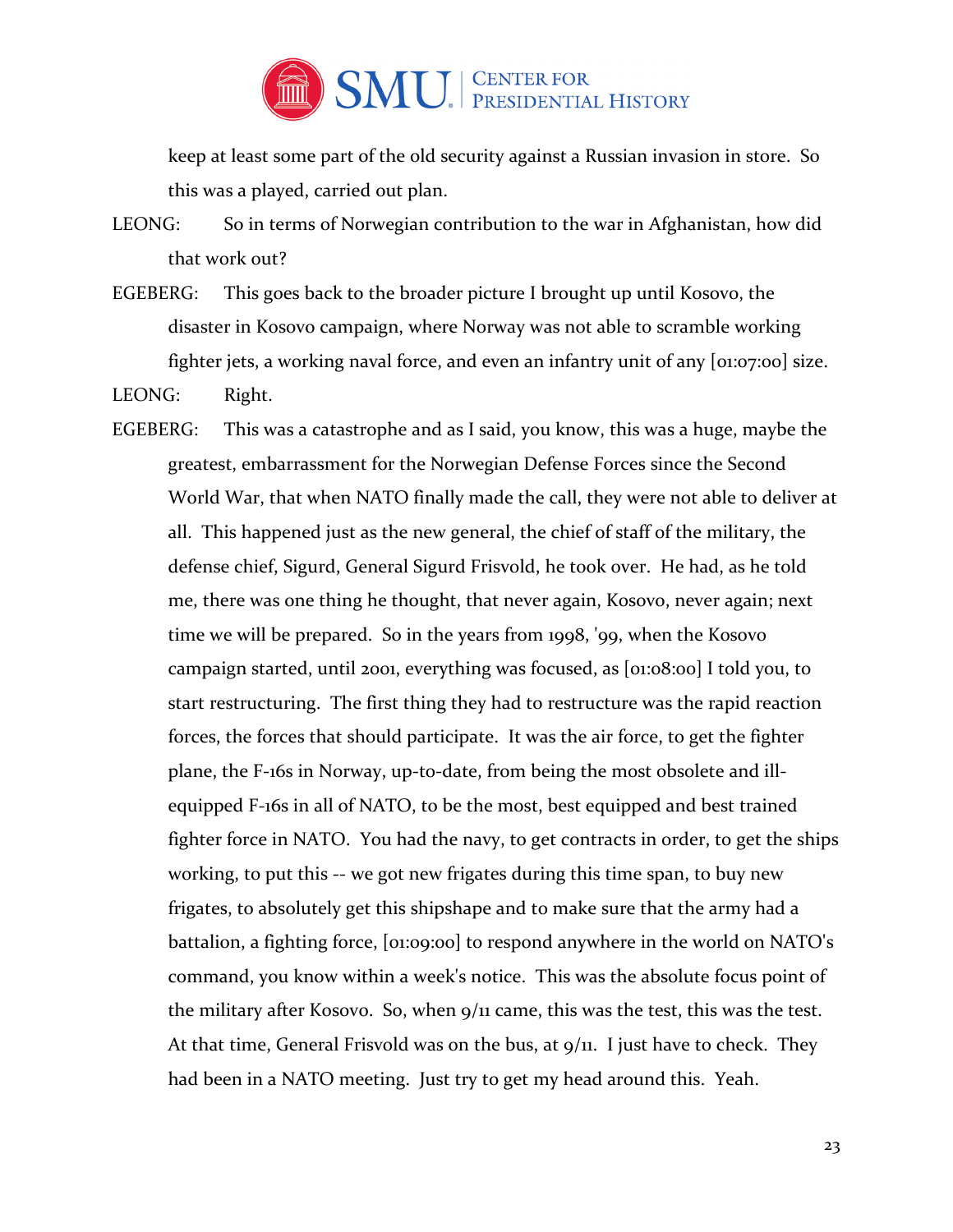

- LEONG: It was a bus full of the top commanders.
- EGEBERG: All the top commanders, NATO commanders, were in this bus, but I'm trying to remember, was it in Bulgaria? [01:10:00]
- LEONG: I think it was somewhere else.
- EGEBERG: I'm trying to find that here, I think it's here.
- LEONG: I remember you wrote that the phones all started ringing.
- EGEBERG: Yeah. Even the chief of staff, U.S. chief of staff was there as well, on the bus. Yeah, here, here, yeah. Now, on September 11th, there was a big NATO meeting with all the NATO commanders, the chief of staffs. They started the day in an Italian aircraft carrier, outside of Naples, and this was about when they actually hijacked the airplanes from Washington D.C. and New York, et cetera. [01:11:00] Then, they flew to Liszt, yeah, in Budapest, yeah.

LEONG: Ah, okay.

EGEBERG: So they were en route, on the airplane to Budapest when the first airplane struck the Twin Towers. They were on the bus into Budapest, the center of Budapest, when the second airplane hit the towers, and this is when all the phones start ringing inside the bus. He sits beside the German chief of staff and obviously, you know, the news spreads in the bus, they stop at the hotel. The U.S. delegation leaves quite quickly, but this is actually the first meeting, NATO top commander meeting, after 9/11. It is there where they realize that this will become a NATO issue very, very fast, and this could be an attack on NATO. Nobody [01:12:00] knew at that time, what was -- I remember myself, I was in Kosovo, I was a captain in Kosovo, in Pristina, and the alarm goes off and everything is on lockdown and everyone is to arm himself. We had no idea what to anticipate and we were watching this live on television, unfold. For Mr. Frisvold or General Frisvold, at that time he tells me already there, at the hotel, he took up his piece of paper and started making a list of what Norway could deliver. This was what we couldn't do in Kosovo, but this is what we can do now, and on top of this list, Special Forces,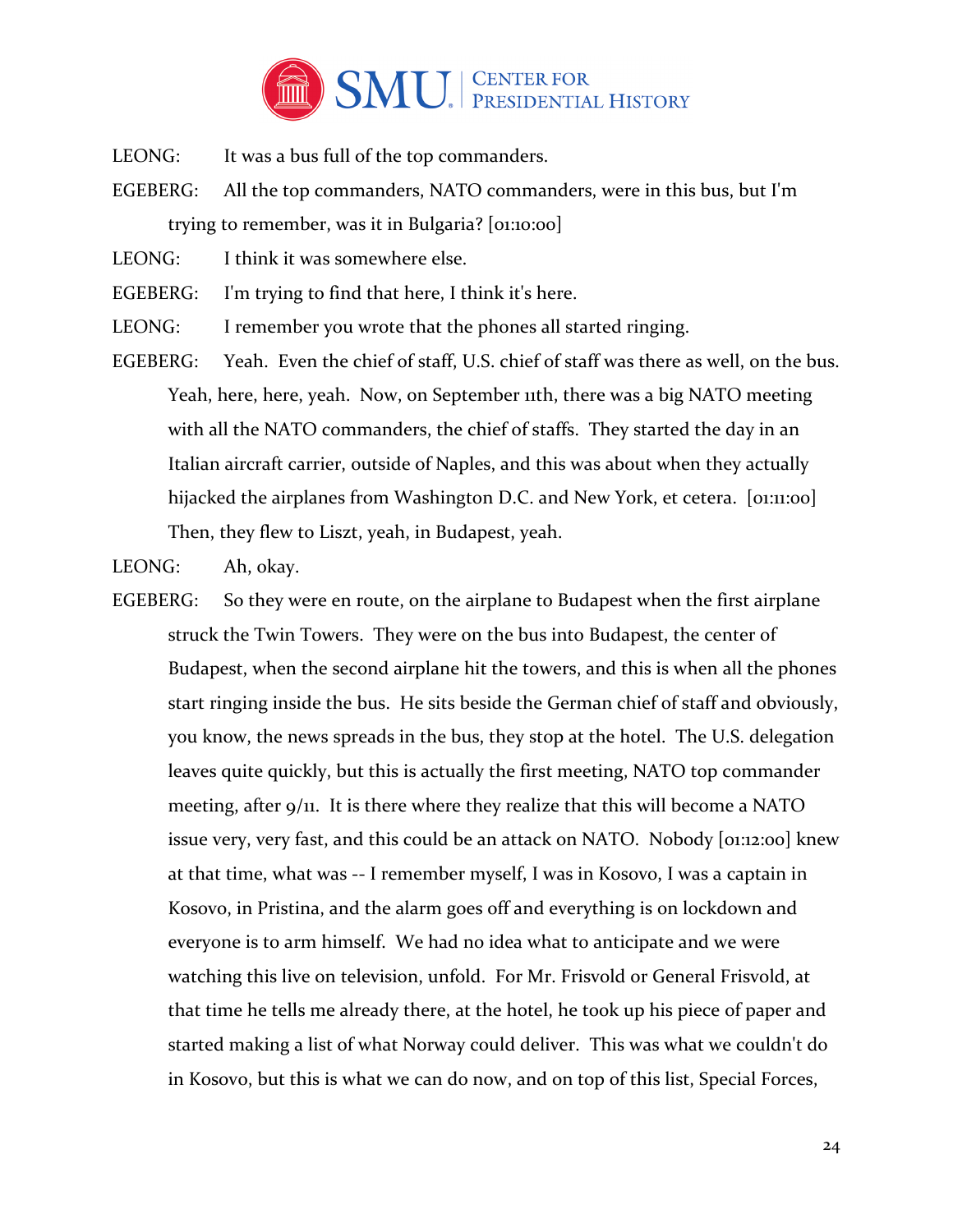

mine clearance teams, and fighter jets, and then infantry, et cetera, et cetera. Special Forces, mine clearance, and fighter jets, and this made -- you know, and already when he then came back from [01:13:00] Budapest, they started planning this, before the politicians, before the Ministry of Defense tasked him to do this, because they were in this limbo, you know, trying to communicate that we were at war, we were not at war, we were at war, we were not at war.

#### LEONG: Right.

EGEBERG: The high command in Norway started planning for putting troops anywhere, I mean this was before Afghanistan was even you know? But something is going to happen and we have to be prepared. So this list already, on September, I think the 13th, or September the 12th, he had a meeting and the general staff of the armed forces, where the commanders of the different branches of military were sitting there, and they started planning, what can we put forward to a U.S.-led, potentially NATO-led, operation. This is why we were actually eager to join, but [01:14:00] the U.S. didn't ask us before, you know, almost we had to you know, [raises hand] we can go as well this time. We were sitting, we were ready already, in September, October, and then the new government took over. Obviously, Kristin Krohn Devold was keen on being on the list of the coalition of the willing, for Enduring Freedom, because this was the strategy of Norway, making sure to be around the table when the decisions are made. So the government put forward different choices to participate, and the mine clearance team was the first to go, and they got on an airplane on New Year's Eve, I think, and they landed in Bagram, in Kandahar, the first day of the new year in 2002, among the first [01:15:00] allies to be there, but in General Frisvold's mind it took too long. He would like to have them there already, before the new year's end that was in his mind, the deadline, that we have to be prepared until new year, but this was more of kind of a logistic thing.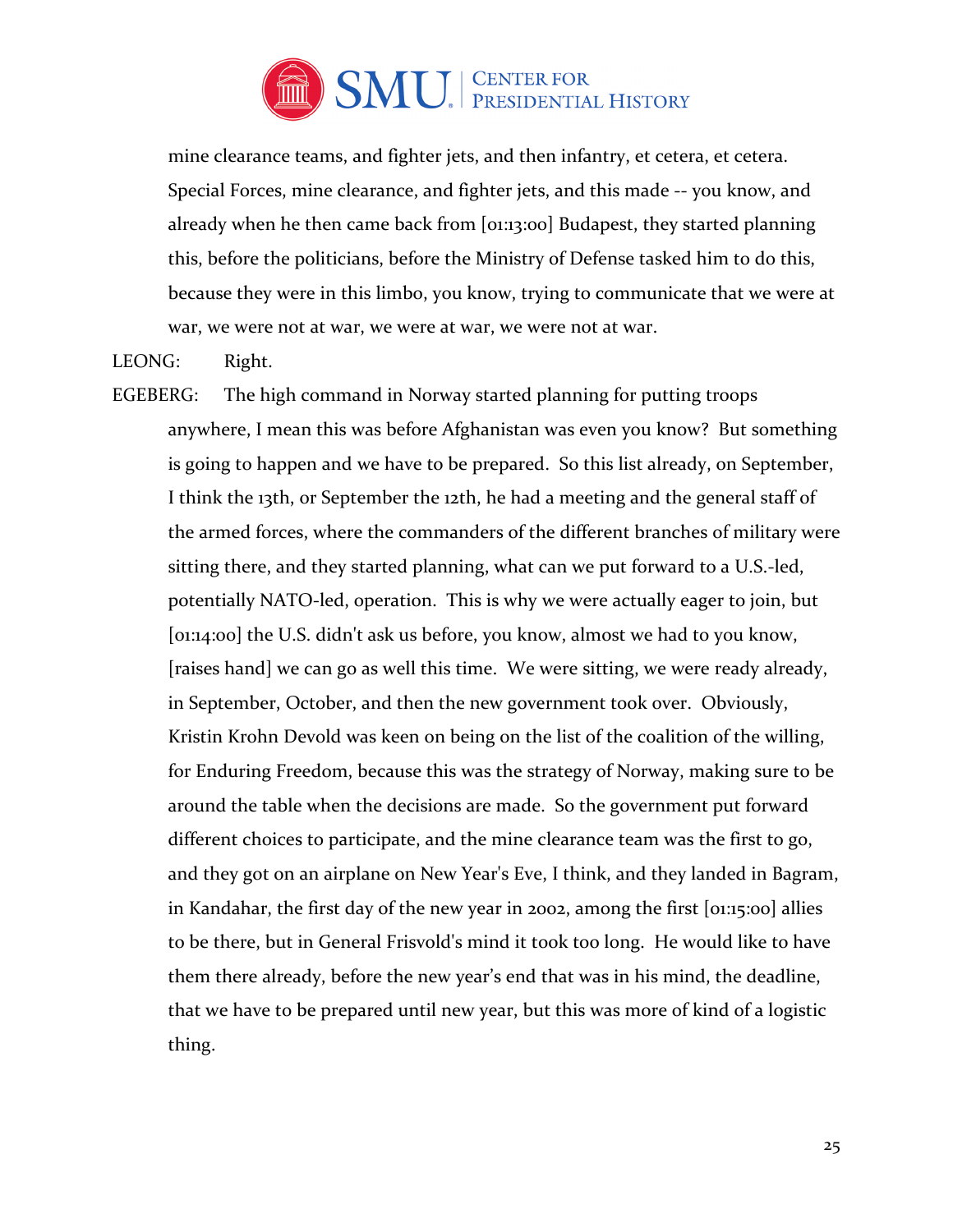

 Kristin Krohn Devold told me that she was -- when the news broke that Norway was going to participate, Norway was among the first ones putting concrete troops forward, and she remembers, she told me she remembered she was at this NATO meeting around the table, and you had all these screens with CNN and international channels, you know muted in the background, but you could see the ticker, the news ticker with "Norway sending troops, engineers, to Afghanistan." She [01:16:00] tells me that Donald Rumsfeld was sitting there as well and he watched this and then he looked at her and nodded and she nodded, and she was really, really proud that this time, Norway could deliver. So this was the start and Special Forces, mine clearances teams was the first to go, and also, I think transport airplanes.

LEONG: Right.

- EGEBERG: Hercules, and then later on, F-16s. This is when Norway conducted the first air raid, bombing mission, since the Second World War, which is again, a very nice story, I don't know if you heard this, if Mr. Vollebaek told you.
- LEONG: I Haven't talked to Mr. Vollebaek yet, but before you go on, I think I know the story you want to tell, which we will get to, but before you get there, I'm curious to know, how did the Norwegian Parliament respond to this move [01:17:00] to send these resources to Afghanistan, and how did the Norwegian public respond to that?
- EGEBERG: This was really mixed. Afghanistan, I would say, as I remember, it was understandable that the reaction would come. I mean Taliban and the Taliban regime was not a known factor even in Norway, at that time, the atrocities, everything about that regime was loaded also, in Norway. I think most people supported Norway's participation at that time, in Afghanistan. I think most people agreed that something had to be done and that this was an opportunity for [01:18:00] doing something good in Afghanistan. But I think what started out as a mission with broad public support, became very early, a controversy, because of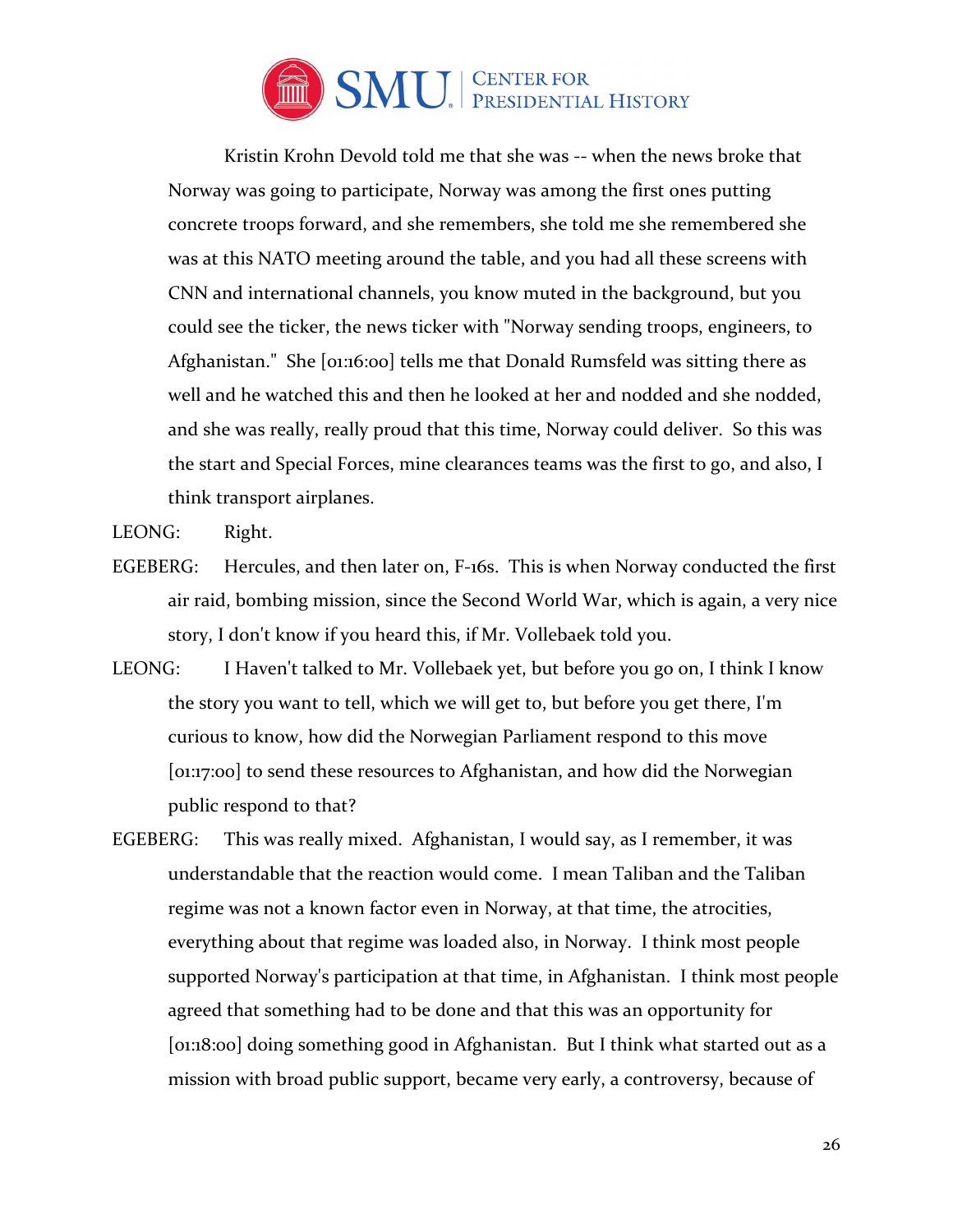

the way the Afghanistan mission was conducted by the Enduring Freedom campaign by the U.S. And you had kind of two parallel paths here, how the public support diminished. One was how the campaign itself was conducted with, you know, mostly Special Forces and air raids and bombing, unclear you know, numbers on civilian deaths, a very aggressive campaign, which more and more seemed unfocused of what to achieve. [01:19:00] You know, the lack of kind of a plan to build the civilian society and the lack of kind of letting the UN -- and this to be led by the UN, but being kind of a more aggressive U.S.-led, closed kind of mission with not much publicity. In Norway, since we participated with Special Forces, there was a lot of secrecy, in my opinion unnecessary secrecy, bound to this, which further went against the public support, because the speculations, et cetera, et cetera. It was very different from former missions Norway has been involved in and this kind of put off the public in a way. So this was one [01:20:00] path.

 The other path was the rising rhetoric from the White House, you know what became the war against terror, and not at least you know, "if you're not with us, you're against us," this famous quote, and the "axis of evil," which was a very un-Norwegian way, you know very aggressive and very neocon way, and immediately, when Iraq became the next focal point, I think the vast majority of Norwegian people became skeptic to the whole concept of the war against terror. Is this really an honest way of combating terror and building a sound democracy in Afghanistan, or is this something else, you know the Bush Doctrine and preemptive war, which [01:21:00] is a concept very far from the Norwegian spirit, et cetera, which is really against the whole concept of the peace nation or the peace broker of the world, peaceful solutions and a UN-led peaceful solution always should be the preferred solution to any problem. So, the aggressiveness conducted on the ground in Afghanistan and the kind of looming war in Iraq, was the reason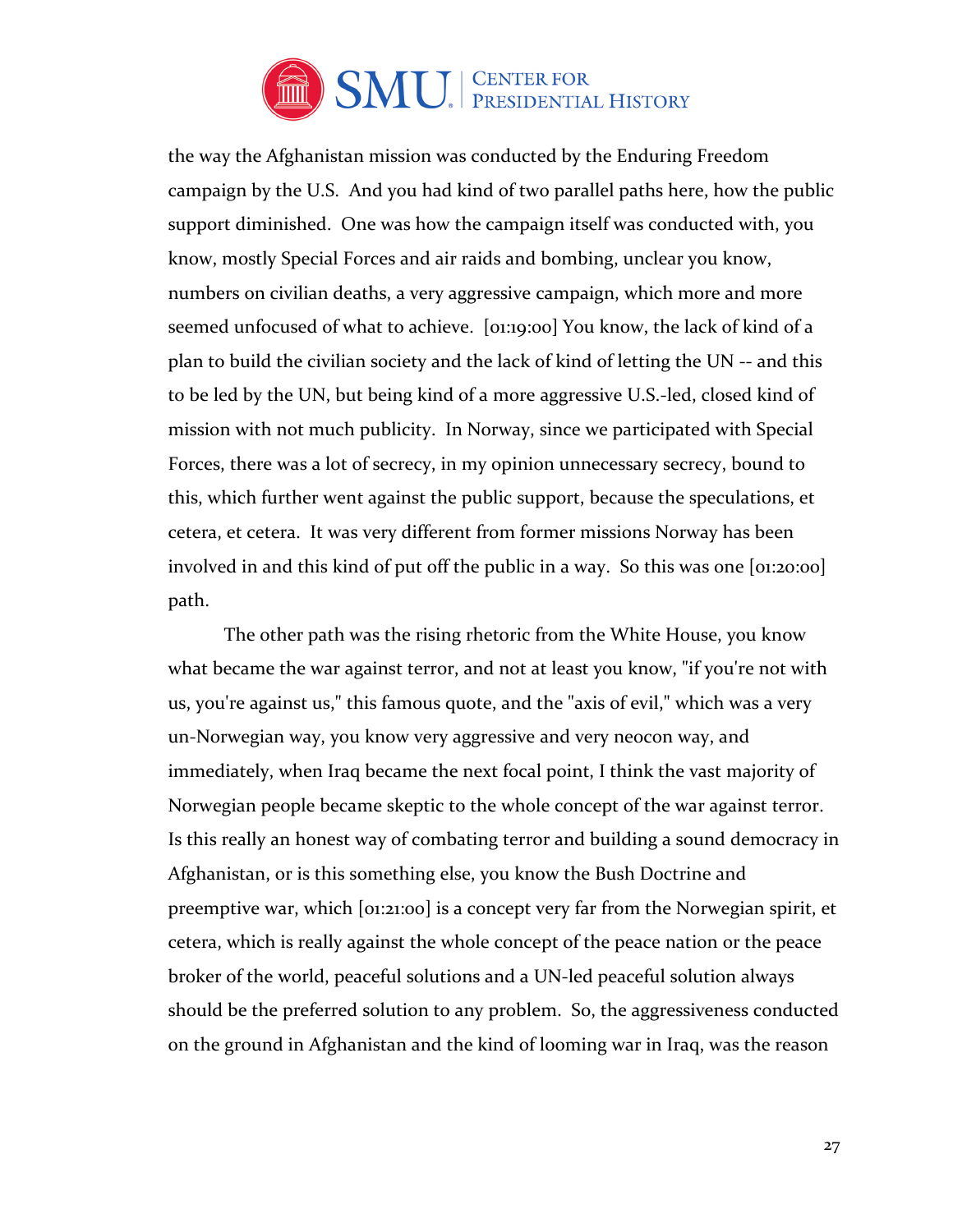

that the support of the whole war against terror plummeted in Norway and most other European countries, immediately.

LEONG: Right.

EGEBERG: But the initial support for Afghanistan was quite broad and quite understood, and I think you had a unified and proud Norway, when [01:22:00] we were among the first of the small countries to actually participate. This is why also, we send mine hunters or mine clearance teams and engineers, you know, because it has the kind of concept of rebuilding and doing something good, although it's still a war, you know, very Norwegian kind of diversity into how you communicate. Special Forces, don't talk about them, you know they're a secret, they're doing pretty much not probably nice things but anyway, and we have, but look at the mine clearance teams, they are doing something good. So they brought the press down only to see the mine clearance team, but we can't talk with Special Forces because they are secret.

LEONG: And I think the word war was still not used.

- EGEBERG: No, this was not a war, this was still a peace operation, a military operation, conducted because we are here to free the people of Afghanistan [01:23:00] and to fight terrorists, and they are not, you know a country, but al-Qaeda, et cetera. So it was still just an operation. It would take several years still to come, before Norwegian politicians and Norwegian Government would agree to use the word war about Afghanistan. Even there, they would always take this kind of, it's warlike, or we agree that it's kind of war but you know, still it's not really a war.
- LEONG: Right. Was there discussion here, the way that was in the U.S., about -especially given what Foreign Minister Jagland had said about focusing on terrorists as criminals.
- EGEBERG: Yes. Absolutely.
- LEONG: Was there that type of conversation? [01:24:00]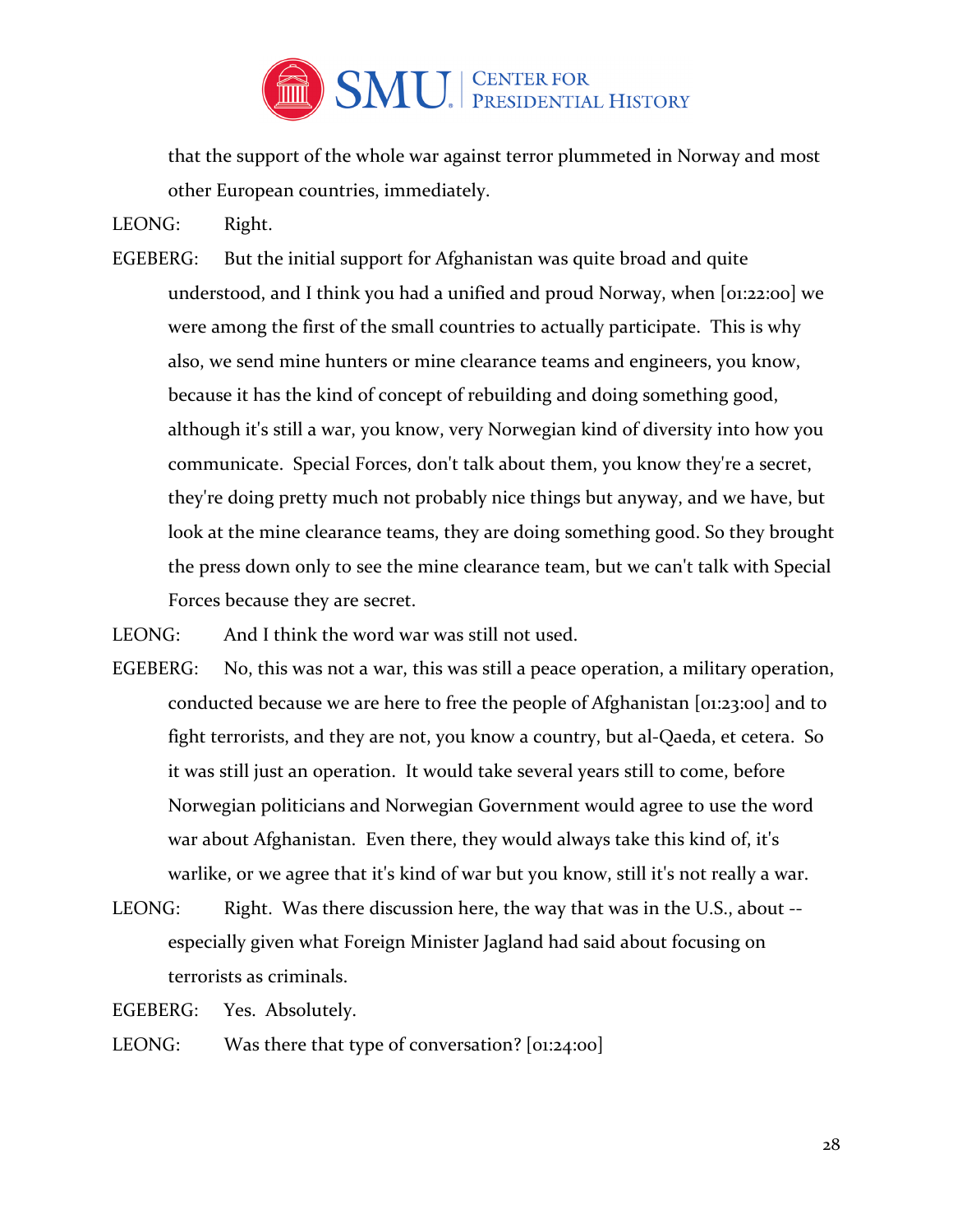

EGEBERG: Absolutely. It was a very strong conversation and this was one of the big reasons that not only the public support but I mean pretty broad on parliament and politicians as well, pulled away from this concept because -- and I think this was in the European spirit, not only the Norwegian spirit, that this was conducted the wrong way, that what should have been a hunt for terrorists in a way, to root out the terrorists, but doing it in the civil matter, became kind of a death squadron, regime changing kind of unlicensed war, if you understand my wording on this. It became kind of a renegade war, where you really did not see or [01:25:00] trust the sole purpose of it. It started out with the way things were done in Afghanistan, with CIA operations and secret jails. Rendition, the rendition program, was something that really hit hard in Scandinavia. You had examples of people being abducted from Sweden, there was a huge story, and you had the CIA airplanes landing on Scandinavian tarmacs you know, with secrecy. This kind of -- Abu Ghraib later on, scandal, Cuba, with Camp X-Ray. This was so against the moral understanding of Scandinavians and Europeans. It was you know, if we are going to combat terrorists, we can't [01:26:00] act like terrorists.

 I remember myself, I was on this tour, press tour, invited actually, by the State Department in the U.S., back in, I think it must have been 2005, visiting the Pentagon, visiting the State Department, talking to U.S. lawmakers, Congress, et cetera, and you could really feel the difference in policy, in mindset, when it comes to this. You know, the way that on the U.S. side, I think we had this understanding that you know, we are just here to kill terrorists, whatever means, you know, the means -- what do you call it?

EGEBERG: [Speaks Norwegian] The means.

CREW: The means justify the goal.

EGEBERG: Yeah. No, the goal justify the means, yeah the goal [01:27:00] justify the means. What are you talking about, why should we give them lawyers? All we want to do is to kill them. You should agree to this. The rhetoric about this kind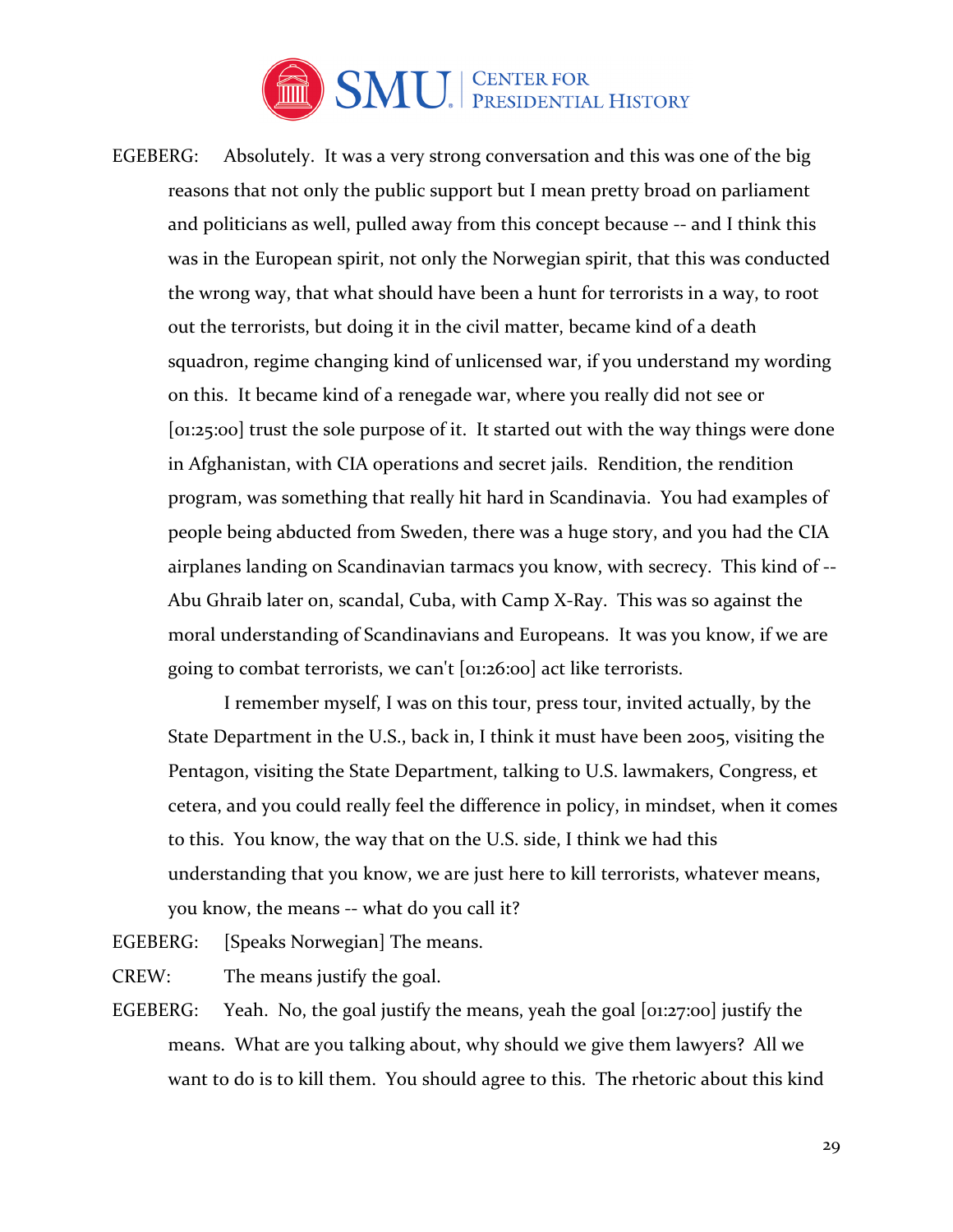

of passionate hate or passionate kind of -- this not respecting, kind of the humanitarian law, not respecting the UN, not respecting the consensus that the whole system of the UN was built upon, you know the consensus of nations and the Geneva Convention. All these things have been printed into our backbones, into our minds, into our kind of moral map, the mappings, in Norway and in Scandinavia, being small countries, being so dependent on a world order which hold these rules, set of rules, high. The UN-led world [01:28:00] order, which kind of is the guarantee for small countries like Norway not to be bullied by the big countries. You know, to see that all these rules were just thrown out in the war against terror was really hard and it was also really hard because this was not our perception of the U.S. being the leader of the free world. How could you, in a way, endorse this, how could you do this, when you are the guarantee, and have been the guarantee, for the world having this set of rules, being kind of the good guys in the scenery for so many years and then suddenly, you know, you -- I [01:29:00] think a lot of people reacted very negatively to the way, you know, with secret prisons, secret imprisonments, imprisonment without --

LEONG: Trial.

EGEBERG: With trial. Torture. The whole torture matter, which was really unacceptable, absolutely unacceptable and un-understandable that you know, a country like the U.S. would even think about this, and how fast kind of the moral rule set deteriorated during these first couple of years in the war against terror. This made the divide and the skeptic, I mean people became very skeptic and made a divide between [01:30:00] Europe and Scandinavia and the U.S., which I think never really mended, not even during the Obama period. Also, freedom of speech, press freedom, all these things that we felt being attacked in the name of the war against terror, all these liberal and later on you had surveillance, surveillance of even foreign leaders in Europe, et cetera. All these things which did not apply to the rulebook that we thought applied to everyone, and especially U.S.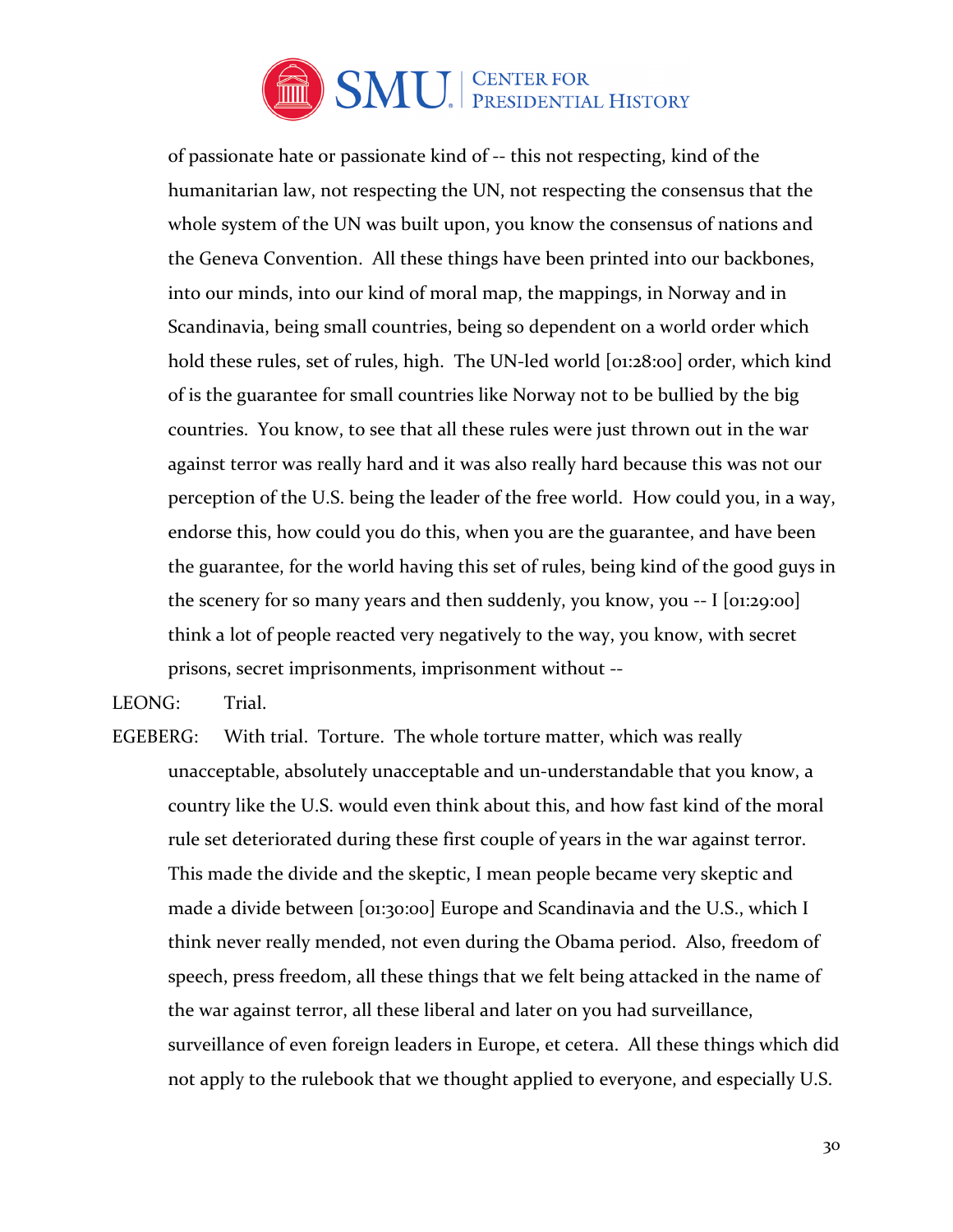

I think this, from [01:31:00] you know, trying to analyze the mood in Scandinavia and Norway, this was really, really hard to accept. This made it even harder for the government, both to try to keep kind of the high moral standards of being the peace nation, but also acknowledging that we are really dependent on the U.S. If ever anything happens at our borders, the only real power we can depend on is the U.S., and this is what also made this very interesting, studying the Norwegian policy where you had the prime minister, a priest from a Christian conservative party, having obvious moral dilemmas himself, to accept the war in Iraq, to be the friend of George W. [01:32:00] Bush, to keep Norway out of the war in Iraq but still keep Norway in as a friend of the U.S. Government. You had the Ministry of Defense focused on keeping the alliance and keeping the U.S. as the guarantee for Norway's security in the high north. How to combine that, and the other you know, to take a stance against Iraq and against the U.S. policy on one side and then endorsing it and trying to pull the U.S. in on the other side. Then you had Mr. Petersen, the party leader of the Conservative Party, and really the strong element in this government, U.S. traditional, very U.S. friendly and pragmatic, to keep this government alliance together, to keep the people happy, to keep the defense [01:33:00] guarantee for Norway and still in a way, you know, and they navigated in these complex waters really, really, I would say almost -- it's very fascinating to, in hindsight, to see how they navigated this, and as Iraq became a war, how Norway, as I think the only NATO country who actually did not participate in the war, still in a way became part of the coalition of the willing in Iraq, sending engineers, but not as soldiers but as humanitarian soldiers, which Mr. Bondevik, the prime minister, named them. They were not part of the coalition but they were humanitarian soldiers there to help the people of Iraq, you know clearing mines and doing this. A full [01:34:00] breadth, professional, mechanized, combat engineer company in Basra, I think, fully armed and combat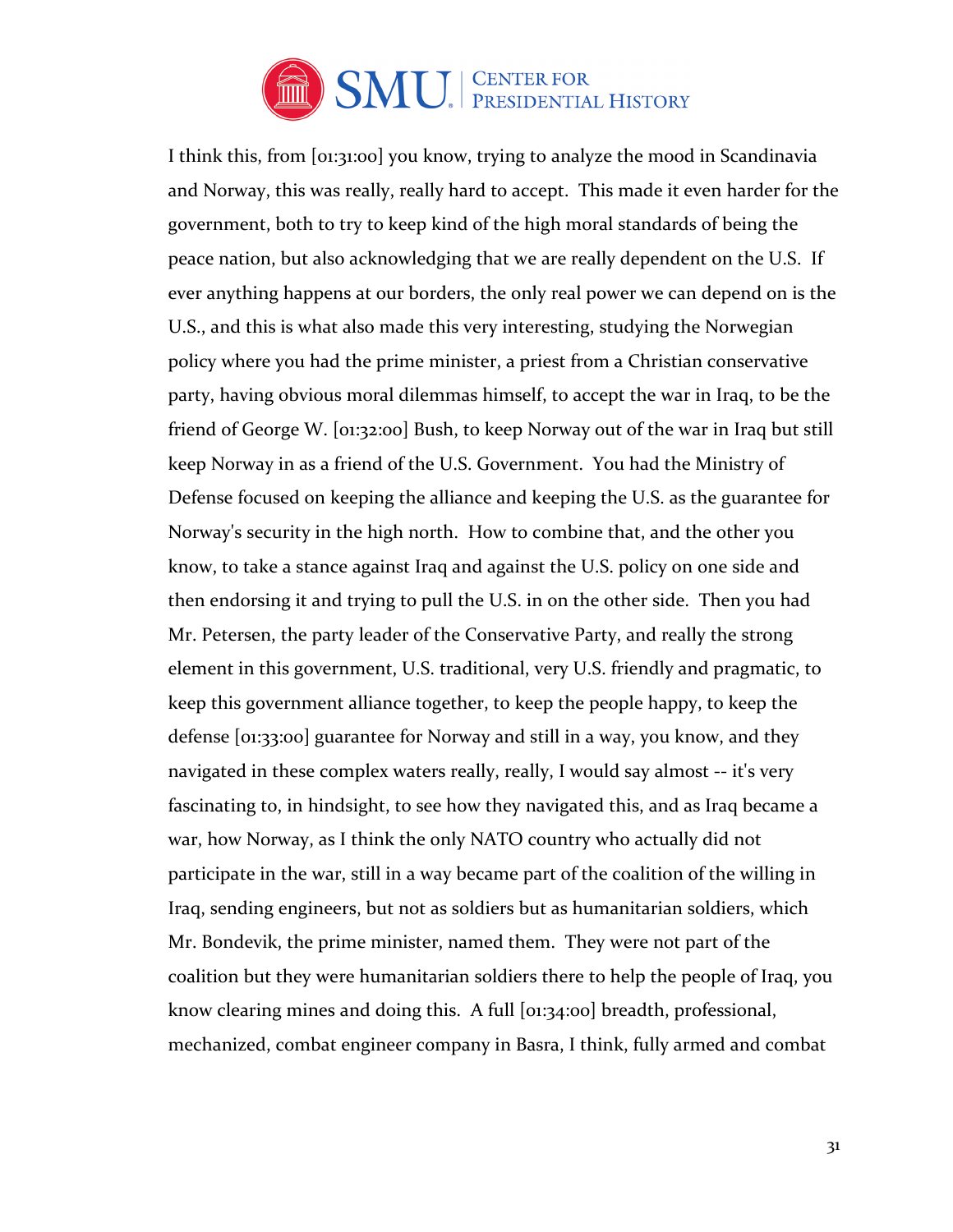

ready you know, but they were humanitarian soldiers. How to play all sides in this, to find the middle way and to keep everybody happy.

LEONG: Right. So speaking of keeping people happy, let's get back to the story about Ambassador Vollebaek.

EGEBERG: Oh, yeah. This was back in-- just let me check the dates here.

LEONG: I think it was January, 2003.

EGEBERG: Yeah, exactly, January, 2003. Norway have their F-16s in place in Afghanistan and doing combat missions, support missions, for Enduring Freedom. During this, they have their first actual combat bombing mission where the bomb targets in Afghanistan, [01:35:00] and it's just the first time since the Second World War, that the Norwegian Air Force have been in combat and actually taking, bombed, any targets, live. So this is a huge event obviously, which happens quite in the night, early morning in Norway. I mean in Norway, we had no idea about this, but in Washington, D.C., then Ambassador Vollebaek, being the Norwegian Ambassador to the U.S., is called to the State Department and as he tells the story, this occurred quite a lot with European ambassadors as this time, and more often than not, it was to get scolded. They were called in and got scolded by the U.S. representatives in the State Department, but this time it was very different. So he came there, he had no idea about this, he came there and he was [01:36:00] welcomed and jubilated. They were standing around and they were giving him applause, and he was congratulated, that Norway had conducted their first bombing mission in Afghanistan. They wanted to be the first to congratulate and even the president had made a press statement that he is about to put out, to congratulate the Norwegian people, by conducting their first bombing mission in Afghanistan. Mr. Vollebaek says, "No, no, no, you cannot put this statement out, because this will really hurt my government." And they were baffled, they were like what, but this is a proud moment, I mean you hit the targets and this was very well. No, no, no, you cannot put that. You do not know how this will be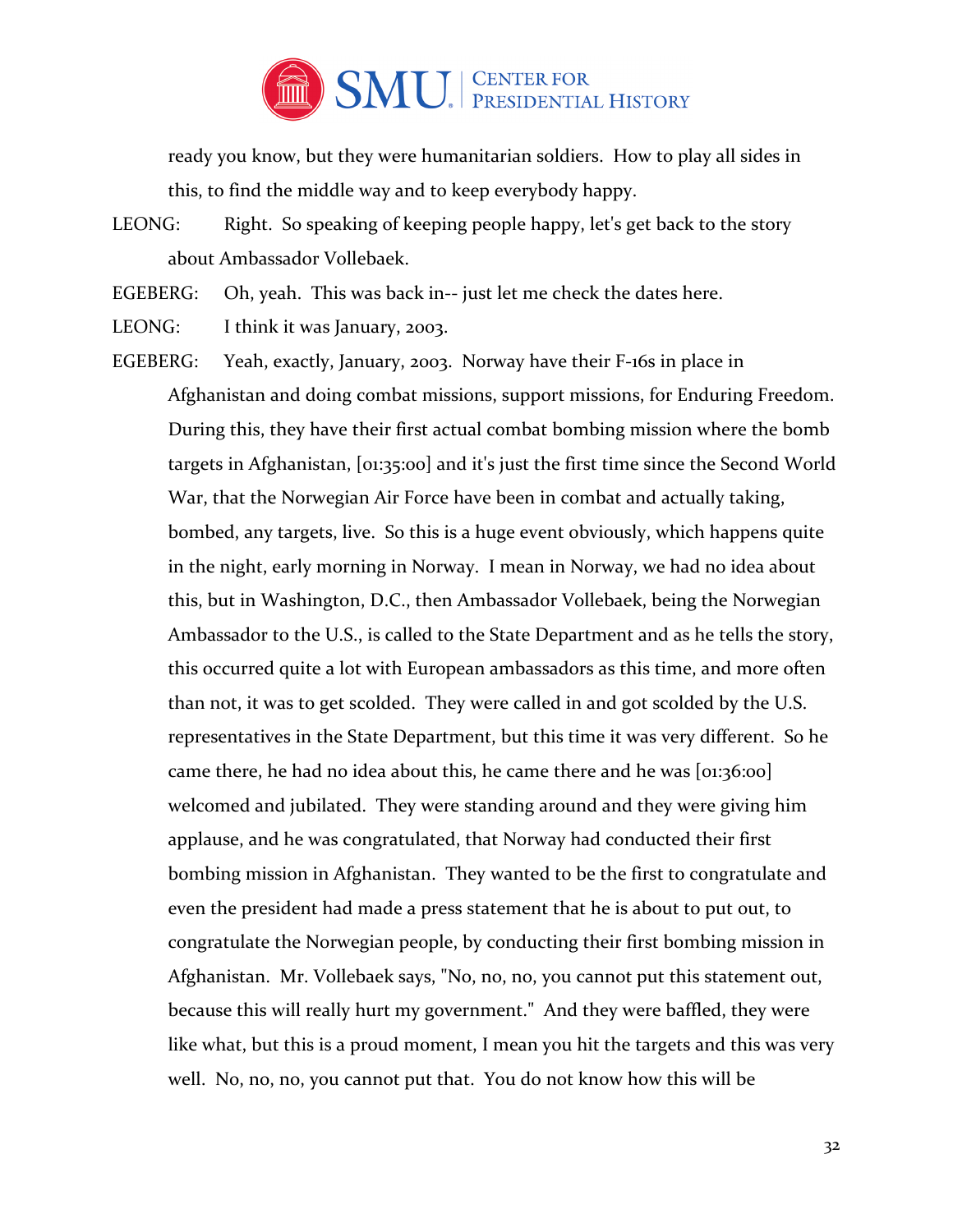

interpreted by the Norwegian public. We do not congratulate anyone by bombing other people, really this would be a crisis in Norway. [01:37:00] So, the statement was never put out from the State Department in the U.S. He stopped, in the latest minute, the statement for going out, and in Norway, it was very subtle kind of news, which was of course made big, negative headlines, about the first bombing mission since the Second World War, because you know, then again, media. Did they bomb the right persons, was this really necessary, who have we angered, will this bring terrorists on Norwegian soil, et cetera, et cetera, which is the job of the media, to really have a critical view on what we are doing during a war. There was no congratulations coming from President Bush that day and I think that was probably a good idea.

LEONG: Yeah. In your book, you also suggest that even the Norwegian Cabinet were not entirely aware of all the facts related to that raid. [01:38:00]

EGEBERG: Oh yeah, absolutely, absolutely. This was an ongoing thing. Obviously, the secrecy around especially the Special Forces, et cetera, was a huge dilemma, but also you had this kind of subtle diplomacy between Norway, the cabinet trying to hold together, the opposition in parliament, and you had still, this American, Ambassador Ong, which was becoming more and more erratic, in many people's view. He was sending wires back and forth, to Washington, with a lot of writing about [01:39:00] the negative stance of the Norwegian people, writing about the opposition in parliament, writing about the dilemmas inside the government, and they were quite colorful wires being sent back to Washington, about how things were going in Norway and the Norwegian support to the U.S.-led Enduring Freedom. They were actually so colorful, I'm told, that the State Department were becoming quite skeptic about what to believe and what not to believe in these wires, and they were reluctant, because of the good relationship between Norway and the Norwegian Government, and the U.S. and the White House, they became more and more reluctant in forwarding these wires up the chain of command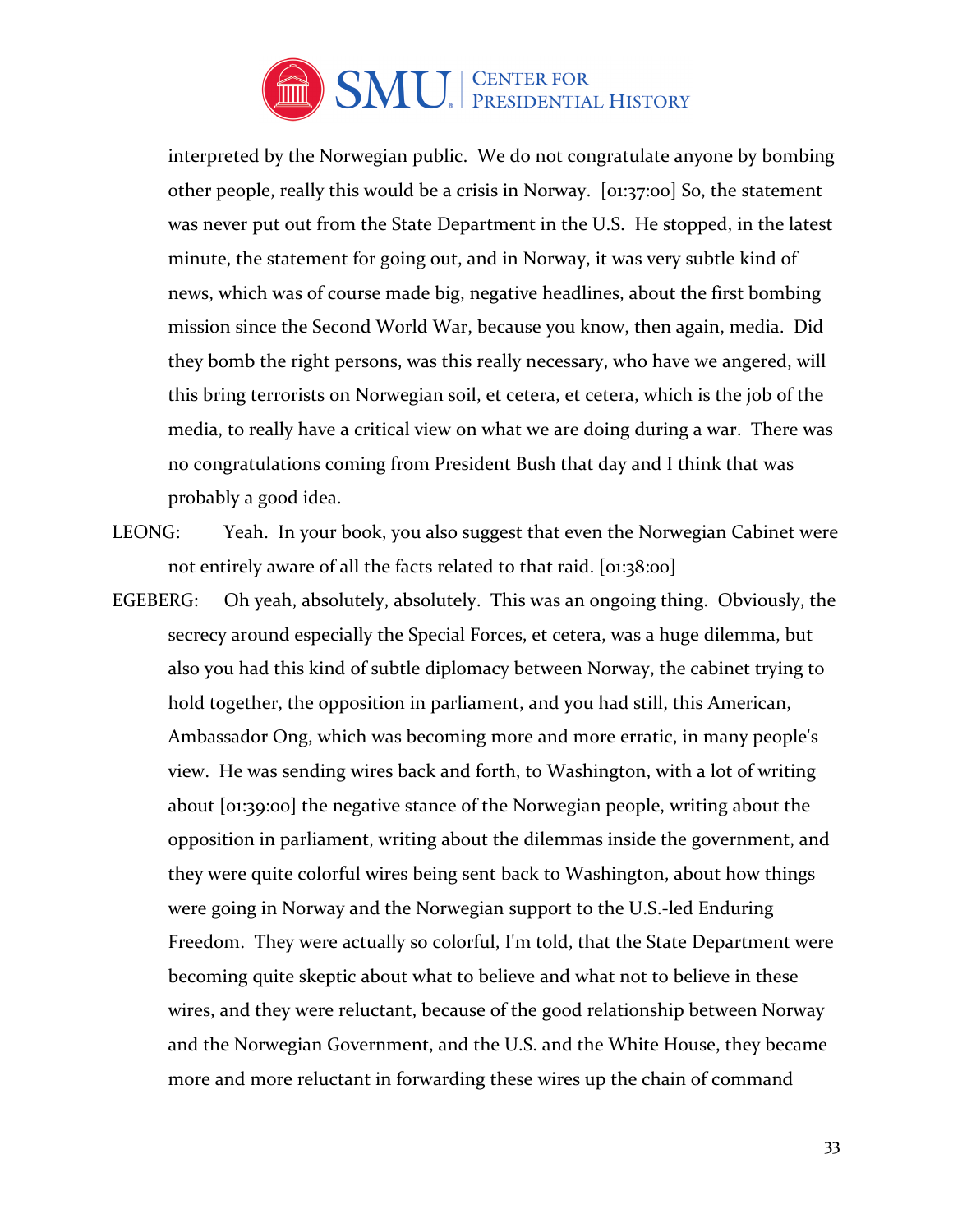

before they were kind of verified. You know, how to verify that this [01:40:00] is actually true, because these wires were colorful and quite negative about Norway and Norwegian policy against the U.S. So what they actually did was they called in Ambassador Vollebaek again, because, as I've said, he was a very known figure in the State Department. He goes back since the early '90s and since his first work as a peace broker in the Balkans, and being a very, very close friend to Madeleine Albright in the Clinton era, and being a very known diplomate but also a very known politician by the bureaucrats in the State Department. They trusted him basically. So they called him to review the secret wires from the ambassador in Oslo to the State Department, in order to kind of [01:41:00] understand them better, to verify them, you know how to interpret them.

LEONG: Huh.

- EGEBERG: This is quite interesting, I think it's quite amazing as well, and as far as I know, this put out a lot of potential fires between the White House and the State Department, and the Norwegian Government during this era, because he kind of became a broker, to make sure that no, you can't understand this like this but you know, this is more like this, and this is probably put out of context, et cetera, to smooth over all these small fires erupting in the U.S.-European affairs.
- LEONG: Why would Ambassador Ong be negative if Kristin Krohn Devold was doing a good job?
- EGEBERG: Yes, but she was only one of many. [01:42:00] I think Ambassador Ong was seen upon as a very erratic and very, very conservative figure, and that's always been kind of a thing in Norway, that the ambassador to Norway has always been a political appointee and not a career diplomat, which means that you always had somewhat very distinct and colorful ambassadors to Norway, many legendary American ambassadors to Norway, not to mention the predecessor, no the --?

LEONG: Successor.

EGEBERG: The successor of Ambassador Ong, Ambassador Benson Whitney.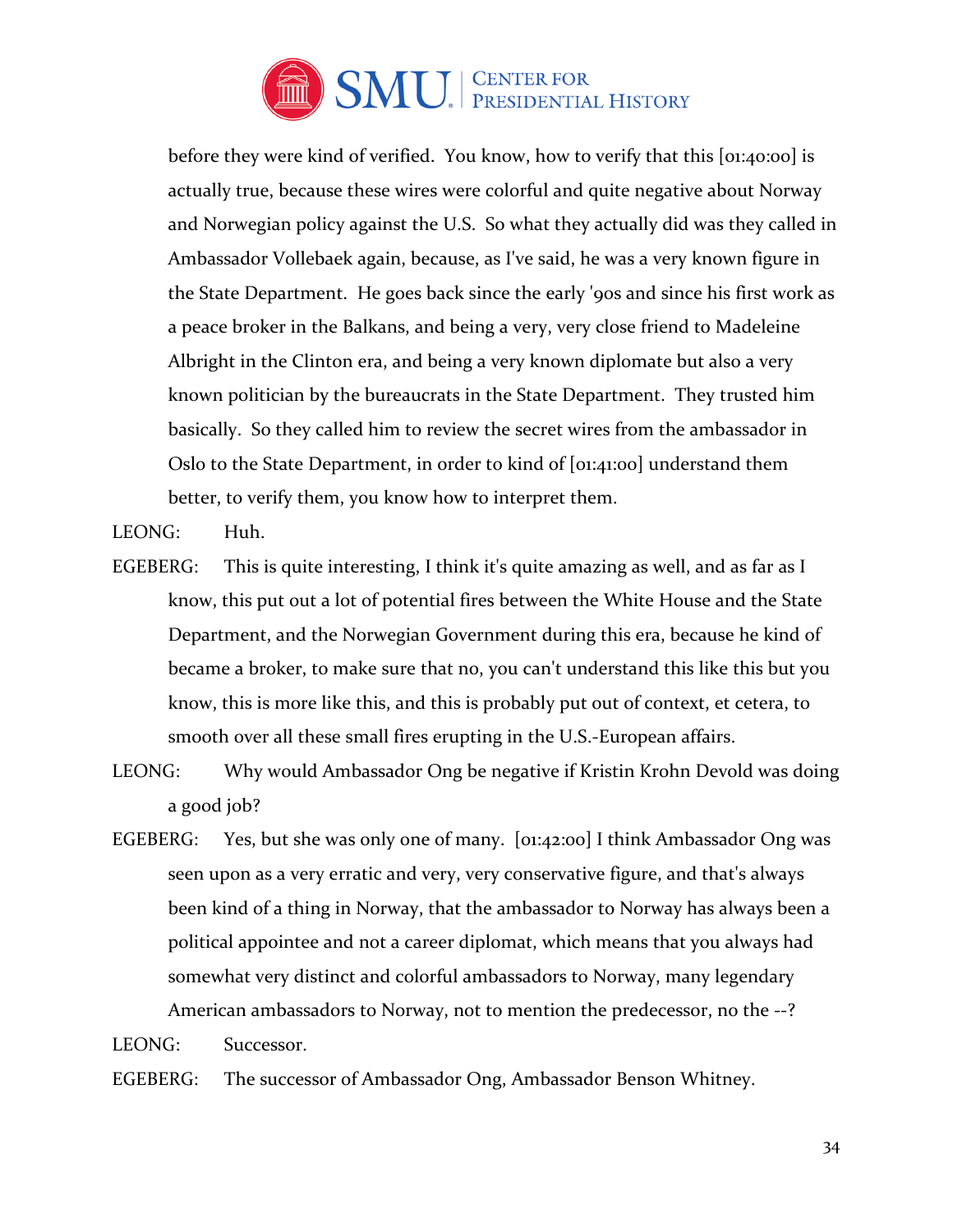

LEONG: Whitney, mm-hmm.

- EGEBERG: Who was a very [01:43:00] outgoing, young, dynamic guy, also very free spoken, very outgoing, and I would say very popular, but I think almost, they had to rein him in sometimes, because he was -- he spoke his mind all the time and he was very, very much -- he was participating in the public debate very openly and speaking, had a very open -- I mean the embassy was very open to journalists, et cetera. As a journalist, this was a very exciting time, because they were -- it was easy to get access and to get opinions and information, both on record, but also off record, et cetera, from [01:44:00] the U.S. Embassy, which was quite good. But also, I think this was annoying for parts of the government, who really didn't want any big debate about the U.S.-Norwegian relationship, because it was a very difficult time.
- LEONG: Right, right. So Ambassador Ong actually became -- so as we now move closer to the Iraq --

EGEBERG: Ambassador Ong actually threatened Norway, in a speech.

LEONG: In the leadup to the Iraq War.

EGEBERG: In the leadup to the Iraq War, he kind of repeated George Bush's sentence about if you're not with us, you're against us, you know, but directly against Norway, and said that Norway not supporting the Iraq War would have consequences, harsh consequences, [01:45:00] as it was interpreted by the media there. He said this publicly and this was obviously very undiplomatic for an ambassador to do, and this was in the period which was really, really difficult for the Norwegian Government, because the prime minister was in a very, I think a big dilemma, you know both personally and to keep the Norwegian Government together and to find a solution to this dilemma with the Iraq War and the lack of a UN resolution. Ambassador Ong, he was kind of an elephant in -- what we call an elephant in the room.

LEONG: A bull in a china shop?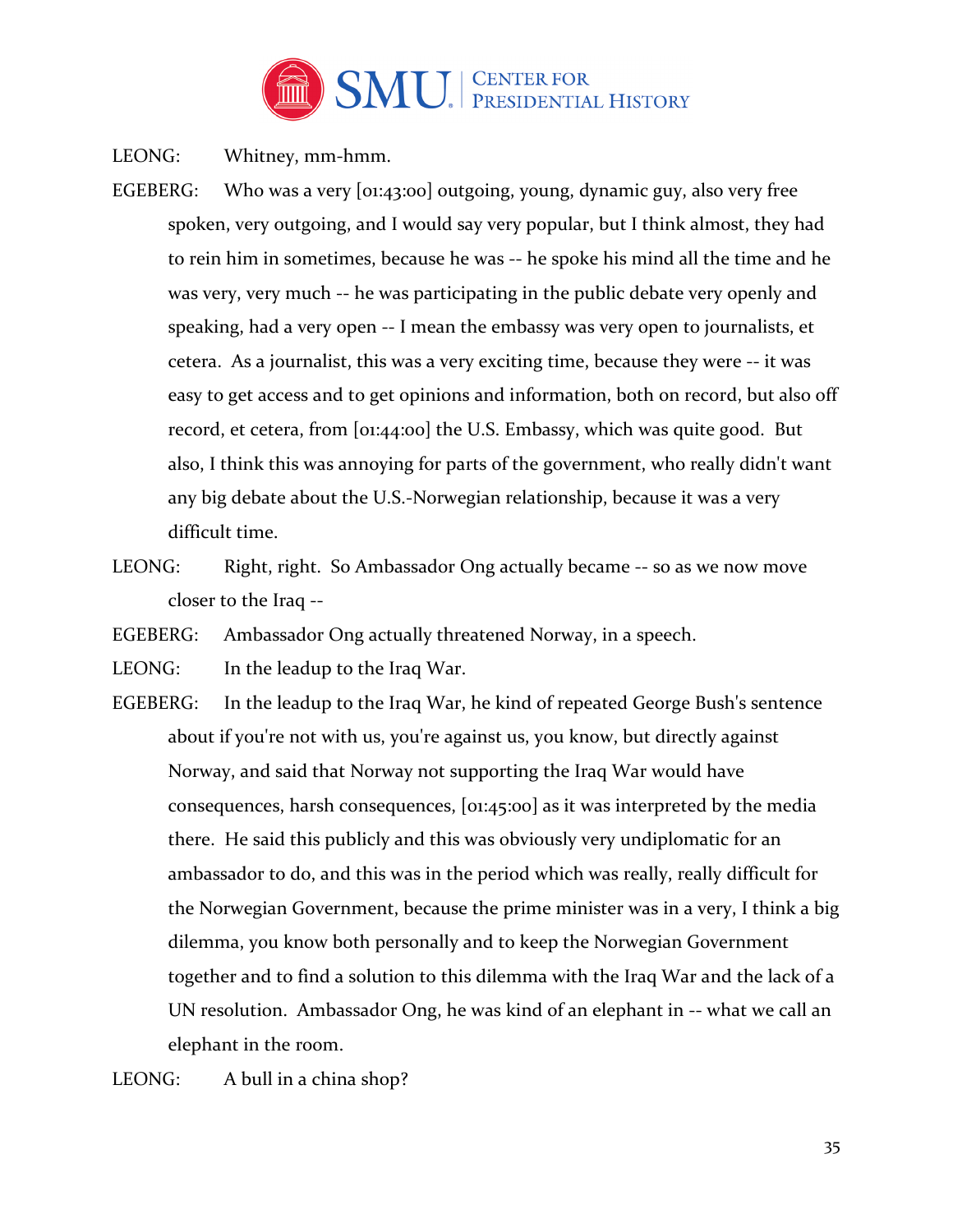

- EGEBERG: Yeah, a bull in a china shop you know, really rocking the boat there, in a way that was unacceptable both for the Norwegian Government and the Norwegian Parliament, and opposition. So they were really joined in not having a U.S. ambassador meddling in Norwegian affairs at that time. It was really, [01:46:00] really not taken lightly and this made people even more, what do you call it? They were more skeptic to anything coming from the U.S. side, and this I think also made it even more important for Vollebaek having this in between role, interpreting the wires going back to Washington, D.C.
- LEONG: So let's talk about the Iraq War now. As we lead up to the Iraq War, what were the considerations as far as Norway was concerned?
- EGEBERG: Well in Norway, without a UN mandate, we cannot join the Iraq War, that was kind of the bottom line. This was, for the opposition's side, nothing to discuss, and for the public side, [01:47:00] nothing to discuss. Norway will not participate in a war against Iraq unless you have a firm UN resolution backing it, or giving the green light, which was, at that moment, not very likely. Obviously, there was no joy connected to even participating, if there would be a UN resolution, because at that time, I think the public in Norway was quite against such a war, not because there were any love to Saddam Hussein or that regime, but that there was absolutely no -- I think most people did not believe in the portrait, [01:48:00] you know, or the -- did not believe in the story. Most people did not believe in the story about Iraq having anything to do with 9/11, did not believe in the weapons of mass destruction, were skeptic to the evidence put forward. I mean it was just a really big skepticism, because they did not trust the White House and the Cabinet of George W. Bush, I mean it was a lack of trust. So, it would have been really difficult, even with a UN resolution, to support a Norwegian active kind of combat mission in Iraq anyway.

LEONG: It must have presented the cabinet with a major dilemma though.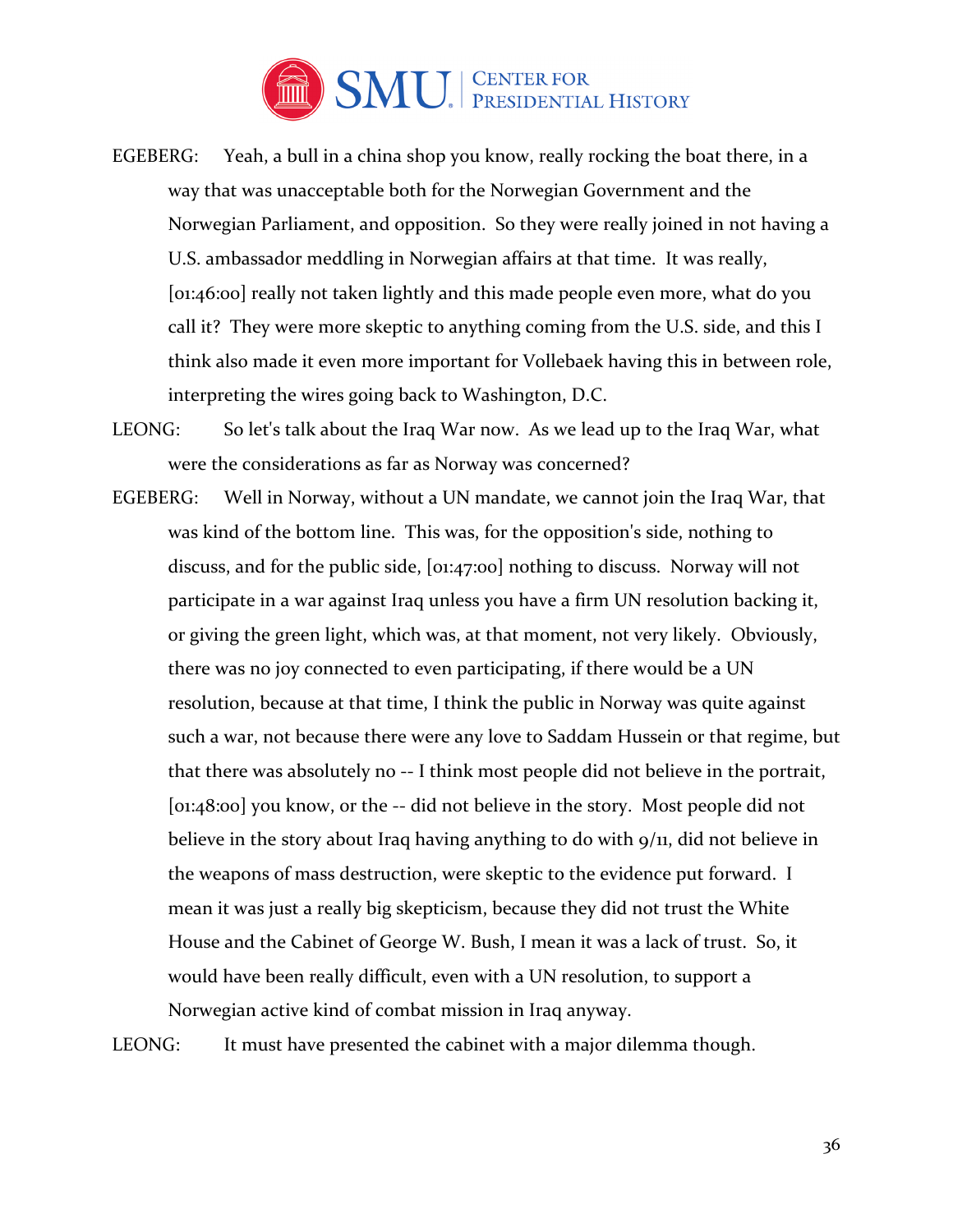

EGEBERG: It was an extreme dilemma. You have to remember that this cabinet [01:49:00] was consisting of three parties, where the Conservative Party, the traditionally very U.S. friendly party, was the big question. They were the dominating party and the party leader, the Minister of Foreign Defense, Mr. Petersen, was reluctant to say that we will not go to war. I mean he was you know, if the UN supports this, we will go to war and we will join forces with the U.S. You had Kristin Krohn Devold, who really was not in the decisive -- I mean she was not the foreign minister, she was not the prime minister, but she was solely tasked that if we were going to war, we would be ready to do so with anything. Being such a visual and U.S. friendly figure in [01:50:00] the cabinet, I think she got a lot of attention, being pro-Iraq, being pro-war anyway, not really stating this, you know, but this was kind of the public --?

LEONG: Perception?

EGEBERG: Yeah, the public perception of being, you know, really trying to root for war and for joining the war in Iraq, while Mr. Petersen, he will say, at least in my work, he said you know, I never said that. I never said that we would not go to war, but I never said that we would go to war. What I said was that we would wait for the UN resolution. While the opposition obviously, a lot, I would say majority of the public, and even so, [01:51:00] the party of the prime minister, Mr. Bondevik, they wanted to make a clear stance to say that anyhow, we will not go to war, we will not join this war. This is the dilemma almost ripping the ruling cabinet apart, was this dilemma from waiting for the UN resolution and clearly stating no, regardless of the UN resolution. This became a terrible dilemma for the prime minister, not so much a dilemma for, I think, Mr. Petersen or Kristin Krohn Devold, being a lot more pragmatic about this. What happens here, as I'm told from my sources and firsthand sources and open sources, is that the opposition, the major opposition party, the [01:52:00] Labour Party, which had the outgoing government, and Mr. Jagland again, being the president of the parliament in Norway, the speaker of the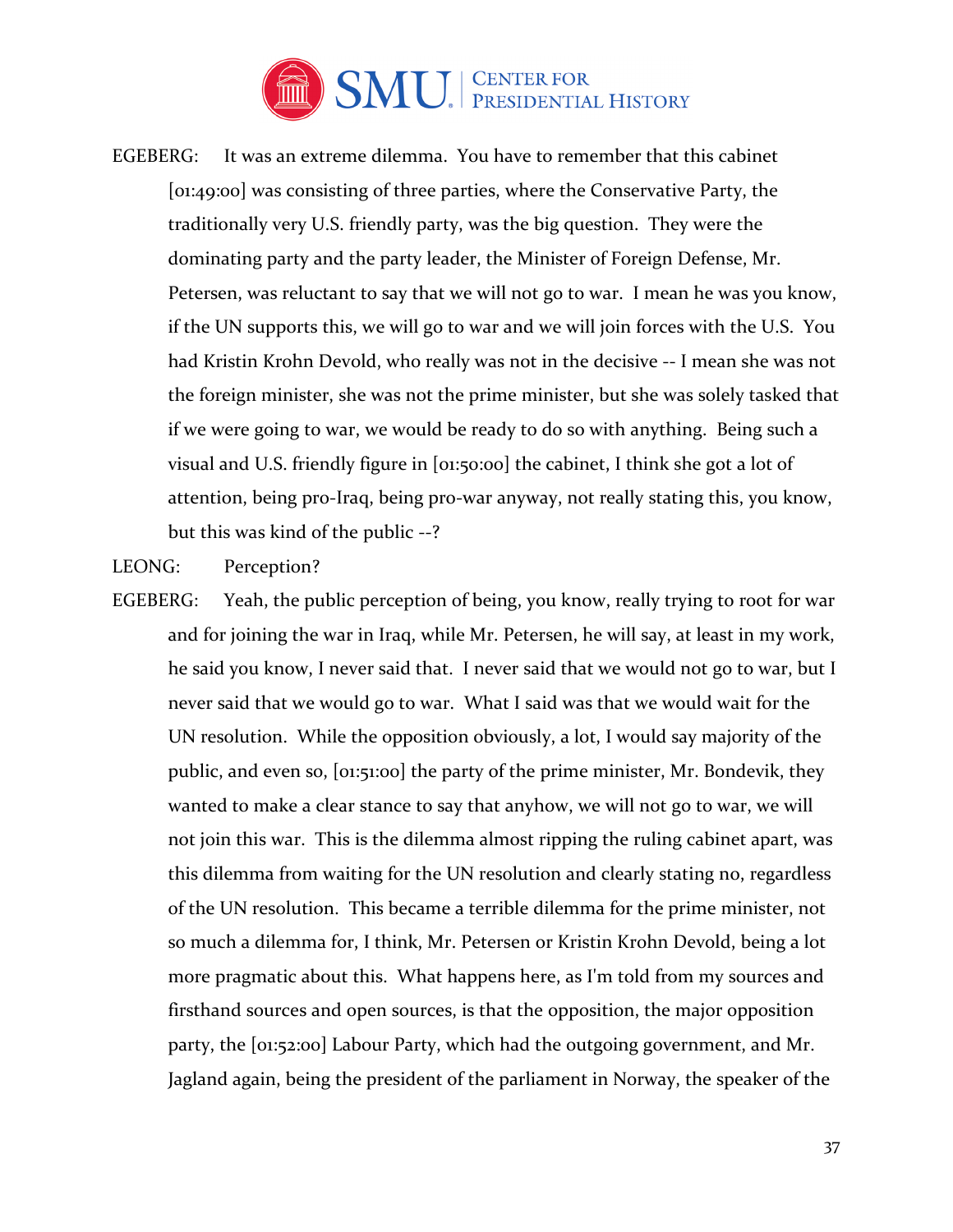

parliament, and the party leader, Jens Stoltenberg, they made kind of a back channel, giving the prime minister their support not to go to war, that they would support him in this and they would make this clearly, that the parliament would be fully against going to war and in order to make this clear to Mr. Petersen and the Conservative Party, they would make a consensus behind the scene, not to go to war without anyone losing face. This is at least how they portrayed this, almost clash within the government, where then finally [01:53:00] Mr. Petersen and the Conservative Party agreed that okay, there is no UN resolution, it will not come, therefore Norway will not go to war. So, as it's portrayed by both opposition and in a way by Bondevik, this kind of agreement behind the scenes, made, took out kind of the pressure from this, this potential rift, and ended this dilemma just before the war. But it was really, really tense and Mr. Bondevik has stated very clearly, that if the Conservative Party had not backed down, he would step down as prime minister, that this would break the government, that he would not allow himself to be dominated by the major [01:54:00] party in government, to go to war. We will never know, if push came to shove, if that would happen, but he's been very clear that he would have stepped down as Prime Minister if Norway, or if the Conservative Party had pushed for war.

- LEONG: Right. That must have put Mrs. Devold in a very difficulty position, in her relationship with Donald Rumsfeld. I think it was around this time that he said, well there's old Europe and there's new Europe.
- EGEBERG: Yes. I don't know, it's hard to say, because their relationship was already really, really strong. I think, in many ways, Kristin Krohn Devold avoided a lot of this by -- I think also, Donald Rumsfeld and Lord Robertson, the NATO [01:55:00] secretary, general of NATO, had such a good understanding of politics, that they knew that she was junior in that relationship, that Mr. Petersen was the Conservative Party leader, her boss, and Mr. Bondevik was her prime minister, and she had you know, really not much to say if they decided something else. She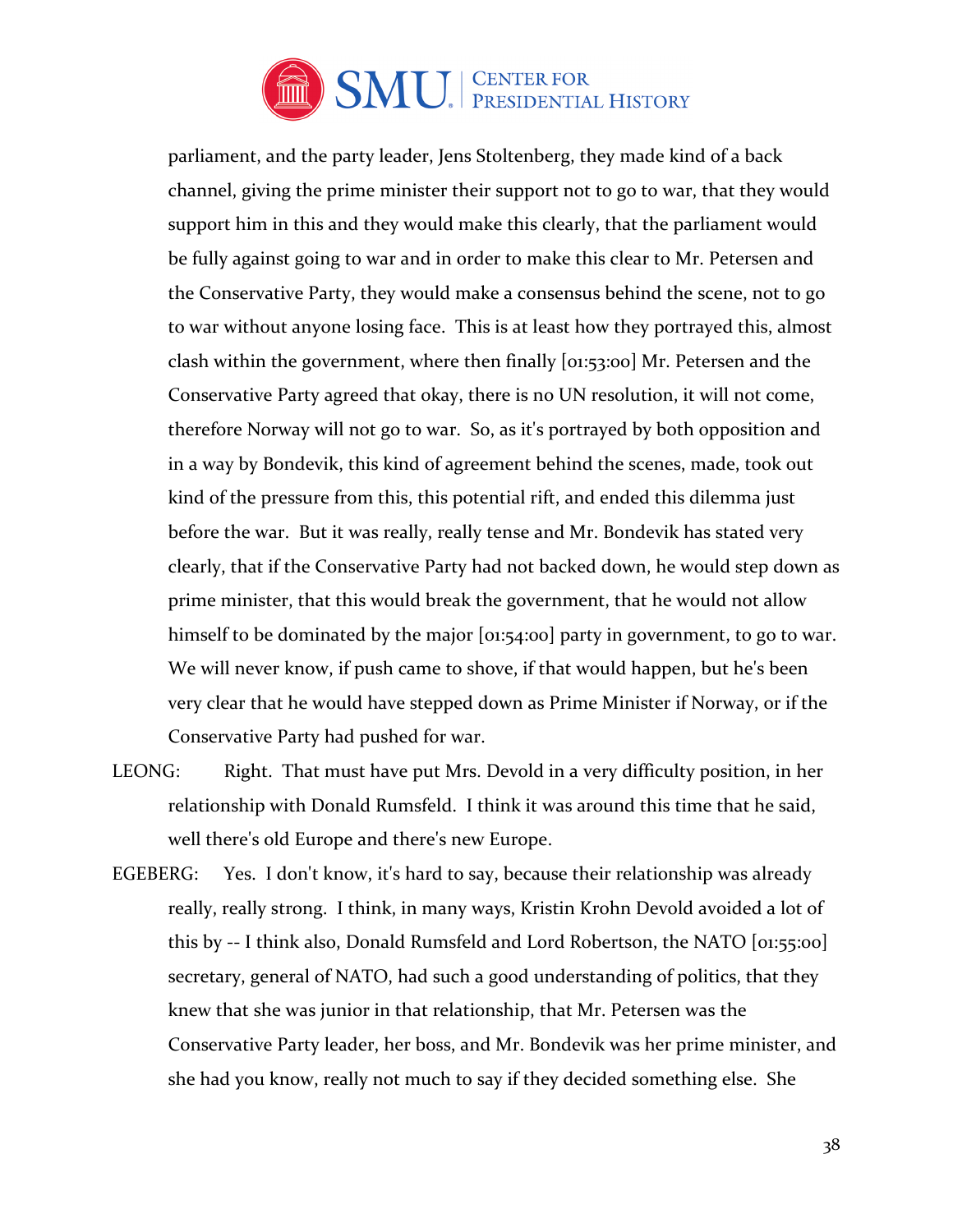

would be in the clear. So for her, as a person as a minister, and for the defense cooperation, I think still, I believe that this would -- you know, it would have made the big picture maybe more difficult, kind of the foreign relation, but Kristin Krohn Devold, I think would still be a star and would still have this influence, because they all knew where she was and [01:56:00] what she was made of and what she was capable of doing. She really worked hard in this transitional period, for the Norwegian Armed Forces, and she worked hard, doing her part in reforming NATO, parallel with this very fantastic relationship she had with Mr. Rumsfeld. She parallel, also had a very good relationship to Lord Robertson, the Secretary General of NATO. In the same way, they had this kind of agreement behind the scenes, because she was a really fluent English speaker, because she was dynamic, because she was for this transformation. She [01:57:00] represented kind of the new NATO. They had this agreement of making the meetings in NATO more fluid, more progressive. As I'm told, Lord Robertson was quite unhappy about these foreign NATO ambassadors and foreign NATO ministers of defense, coming, you know reading from a piece of paper, in French or in German or in some other country, not even being able to communicate in English, using headphones and translation, instead of having a dynamic meeting in the NATO boardroom, you know, to get things done. In order to combat this, Kristin Krohn Devold volunteered to be speaker number three or four, instead of being number ten or eleven, to speed things up in these meetings. [01:58:00] They had this agreement, if you know, things started to bog up or people reading from paper or whatever, he would kind of just give a glance and she would take the word. This made, suddenly Norway, from being number six, seven, eight, nine, to be number three or four on the list of speakers. It had a lot to do with the influence of Norway in that room and it brought Norway, really into the center of, you know the inner circle of NATO, and with the relationship to Donald Rumsfeld, the inner circle in Washington, D.C., you know both places, which was the mission she had,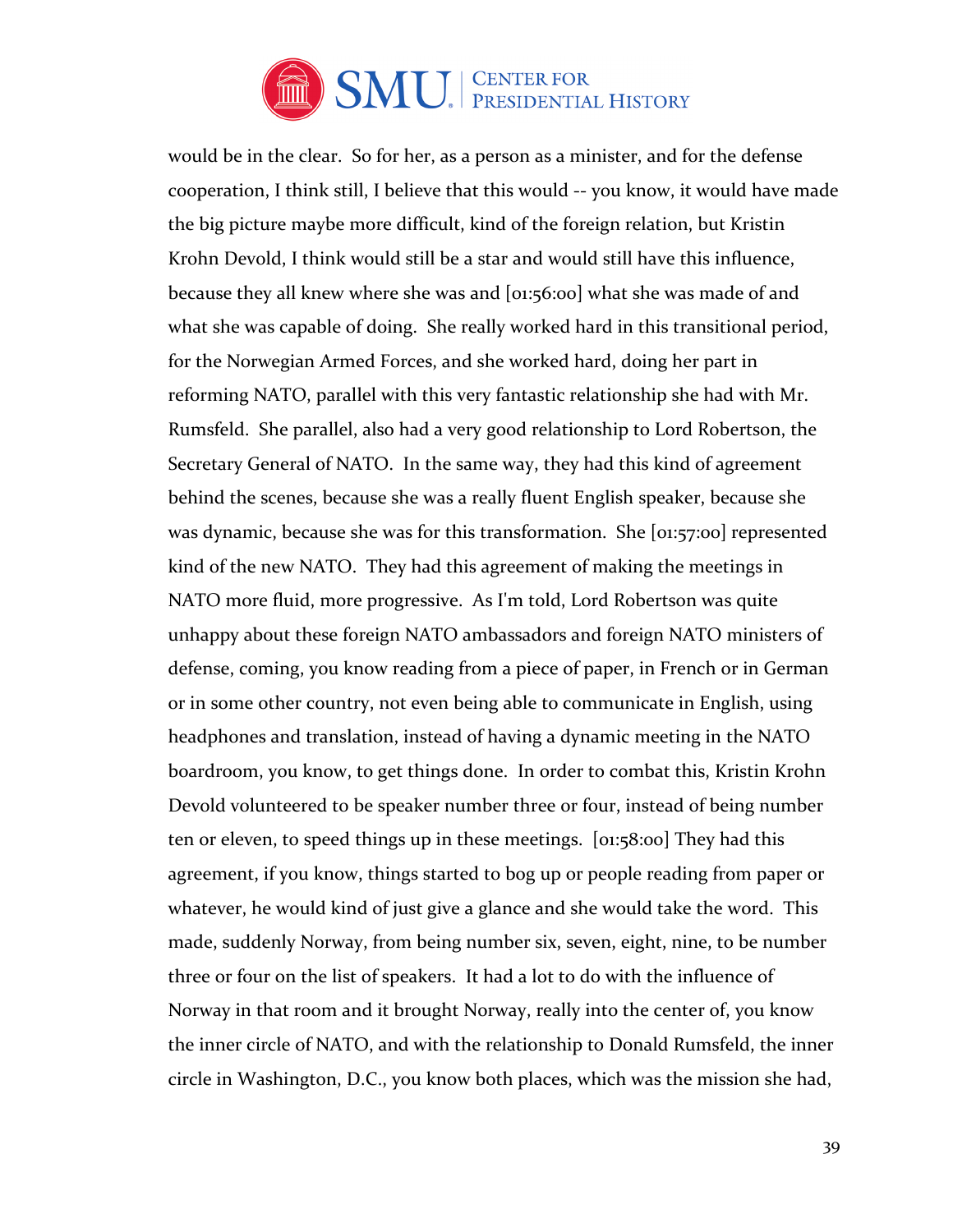

which was the whole concept of the new foreign policy of Norway, to be in the center, in the circle anywhere, in the alliance, in Washington, D.C., in the UN, to make sure that nobody forgets [01:59:00] Norway. That's the whole purpose. So, while Bondevik were doing domestic policy in Norway, trying to keep the public happy, she could do -- her sole mission was to keep the alliance happy.

LEONG: Right. But what did that mean in terms of -- of course, as all this was going on, France and Germany and Belgium, became very vocal about the Iraq War, and came out very strongly against it. Did it make things difficult for Norway in that regard, because they of course are also, at least Germany and Belgium, also are NATO allies.

EGEBERG: Yeah.

LEONG: How did that work out?

EGEBERG: One of the big dilemmas during this is that Norway, being a Scandinavian country and being kind of a secondary member to the EU, being part of the European community, being small, kind of kept them quite clear, you had differences in [02:00:00] NATO. In Europe, you had big differences even within the EU, where you had Poland as a strong supporter of the Bush policy, for example, doing their own things, et cetera. So they had bigger problems within the EU then, to really care about the Norwegian stance, I think. This is my opinion, obviously it's more complicated, but in the big picture, the Norwegian kind of stance was not very unique and not a big problem for the big picture, within the EU especially I think. Also, Norway had this problem that the EU, the big problem was a scenario where the EU started to drift from NATO because of this. This was the big scare also for Norway. That is why Norway was a strong [02:01:00] supporter of tying Afghanistan to NATO, to ISAF, more than to the Enduring Freedom, because in order to bring most of these conflicts from ad hoc alliances, into NATO, which Norway was a part of, and not to EU. EU was talking about making their own alliance, which they are doing now again, a defense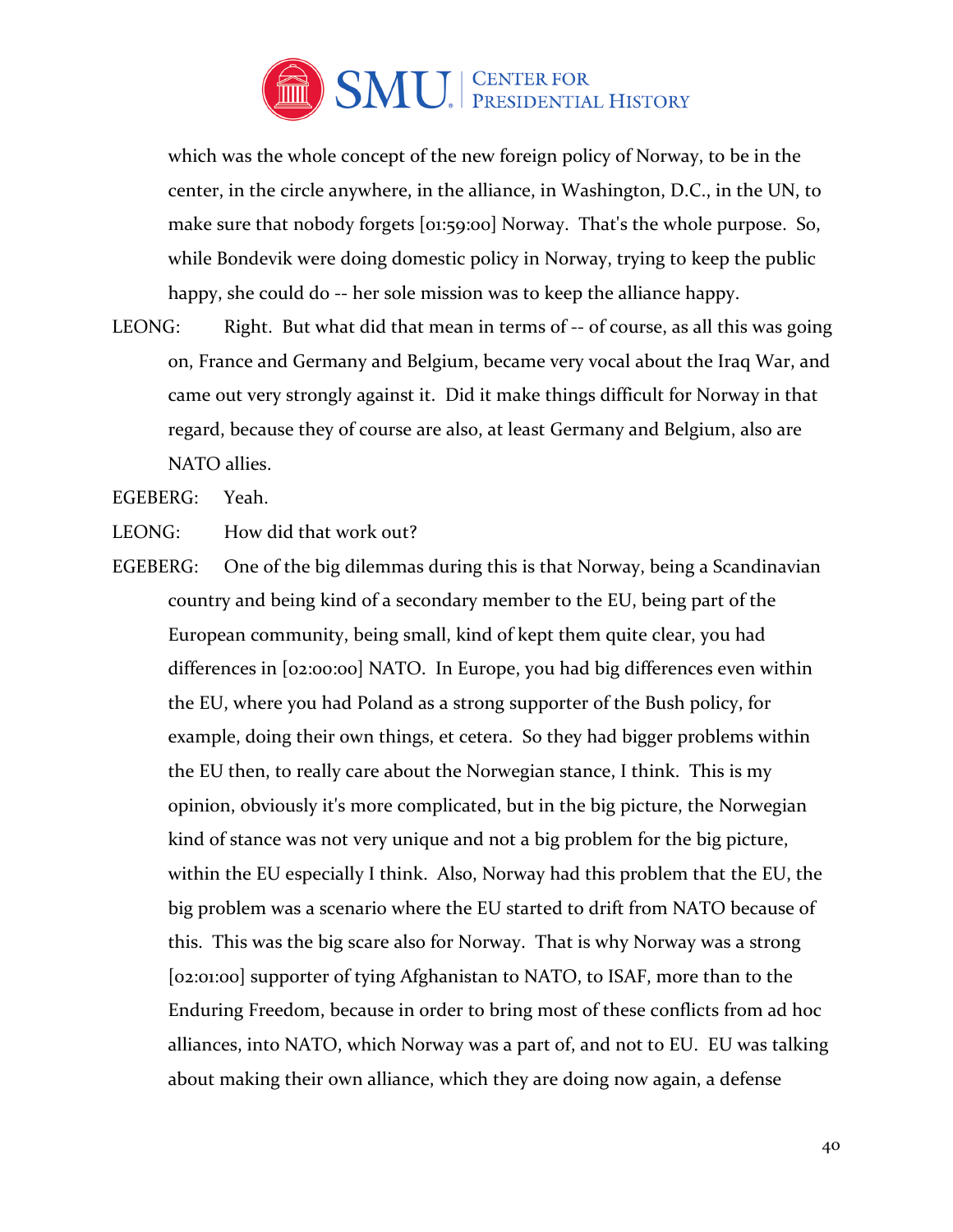

alliance, which would be bad for Norway, because Norway is not a fully member of the EU.

LEONG: Right.

EGEBERG: We want to have everything, all our strategic alliances must be within a format where we are a member, which is NATO. That is why we needed a strong relationship to the U.S., which is not EU member but a NATO member, and also our very strong, at that time, relationship to Britain, which already at that time was a skeptic to the EU defense cooperation, and also, [02:02:00] aligned with Norway's opinion, wanted all these to be put into NATO and not to EU. They wanted NATO to be the sole defense alliance also for Europe. So you had kind of these three countries, which was a very strong supporter of NATO.

LEONG: Right.

EGEBERG: Which was kind of contradictory to the French, German kind of thoughts of strengthening the EU, the defense cooperation within the EU. This is, as I'm told and my sources tell me, this is why Lord Robertson, as far as I know, was the one who actually forwarded Kristin Krohn Devold as a candidate, to be his successor as the secretary general of NATO. She was among the three frontrunners, finalists, for this run, and I'm told [02:03:00] that the reason why she did not -- I mean also, Donald Rumsfeld was a supporter of this. I'm told by sources, that the reason she did not get the job, although Lord Robertson is very influential, and Donald Rumsfeld, and the U.S. supported this, was this dilemma keeping the EU, NATO orientated, that it would be bad for the alliance that a non-EU country got the NATO general secretary, that in order to tie EU to NATO and tie the focus point of the EU to NATO, they had to give that position to an EU member country, and that's why, just in the end, Jaap de Hoop Scheffer from the Netherlands, suddenly appeared and became the new secretary general [02:04:00] of NATO at that time. LEONG: Right, right.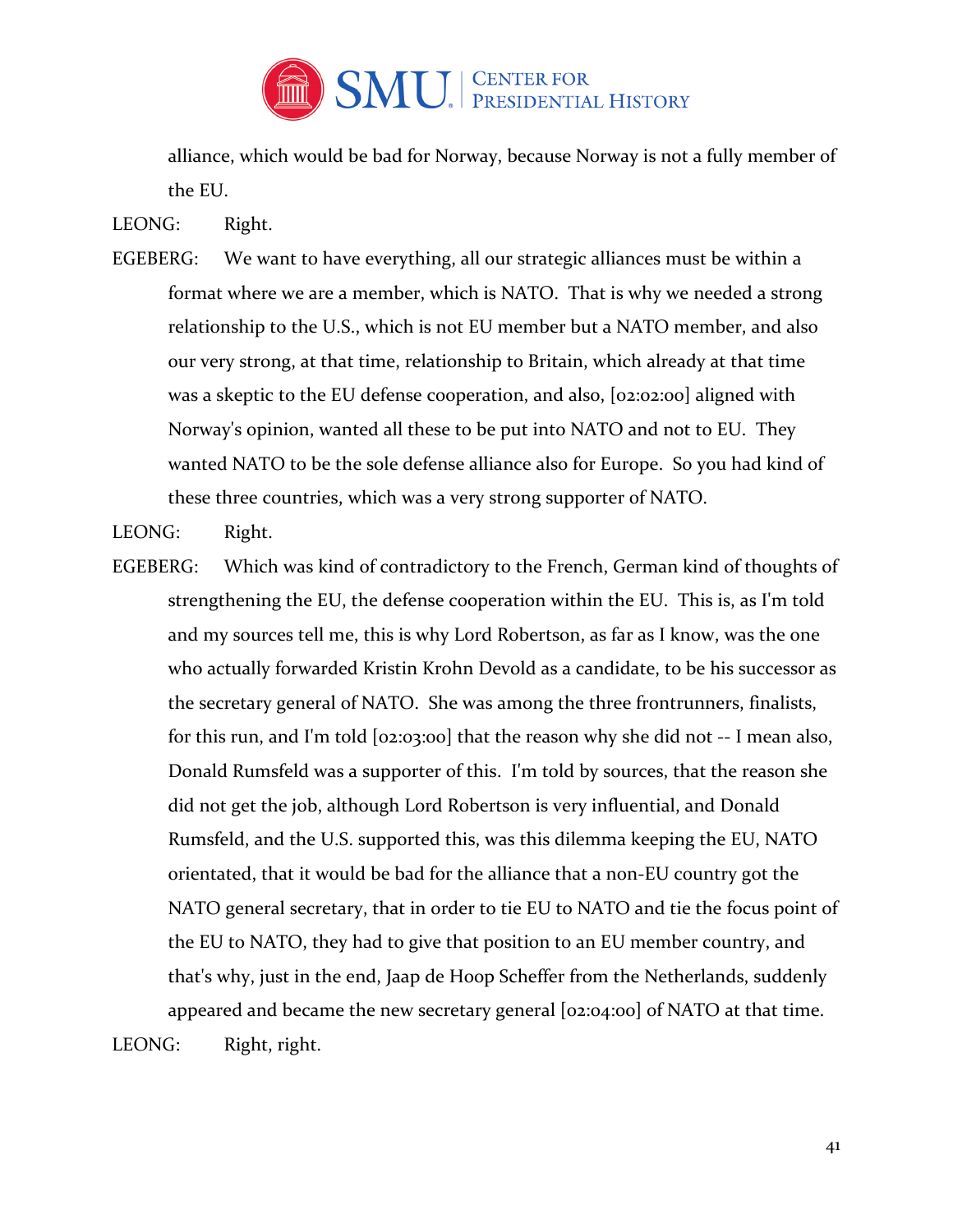

EGEBERG: At least that's one version of how that became and why Krohn Devold became a candidate, because she was very supported by Lord Robertson, Donald Rumsfeld, the U.S., and different countries, because of her progressiveness, the new NATO thing.

LEONG: Right.

- EGEBERG: But because of real politics, you know, in order to save the alliance relevance also within the EU, they had to give it to an EU country. That's at least one version that I've heard about how that came about.
- LEONG: So Norway didn't participate in the invasion of Iraq, but it very quickly joined in when the stabilization --

EGEBERG: Extremely quickly.

LEONG: -- authority was put into place.

EGEBERG: Yeah. They participated with engineers, also with [02:05:00] officers, during the NATO training program, which was quickly developed. A lot of NATO countries, I believe had their caveats to stay out of that, but Norway was one of the countries who strongly supported that. This was extremely controversial in Norway, by the public, you know why do we have soldiers in a war we didn't support. Again, you have this no, this is not part of the occupation, this is part of the stabilization, this is a humanitarian mission, et cetera, et cetera. You had all these kind of acrobats when it came to rhetoric, and how to label this, the support mission. Anyway, we joined in very fast and we stayed for about a year, with soldiers, and then we stayed on with training officers in the NATO training program, for several years, until [02:06:00] 2005, and you had a new regime change in Norway, where you had new elections and where the former Labour Party won the election and they formed what they called the red-green coalition.

LEONG: Right.

EGEBERG: Which was the Labour Party, the Socialist Party, and the Centre Party, which then formed the new government, and this was also very interesting when it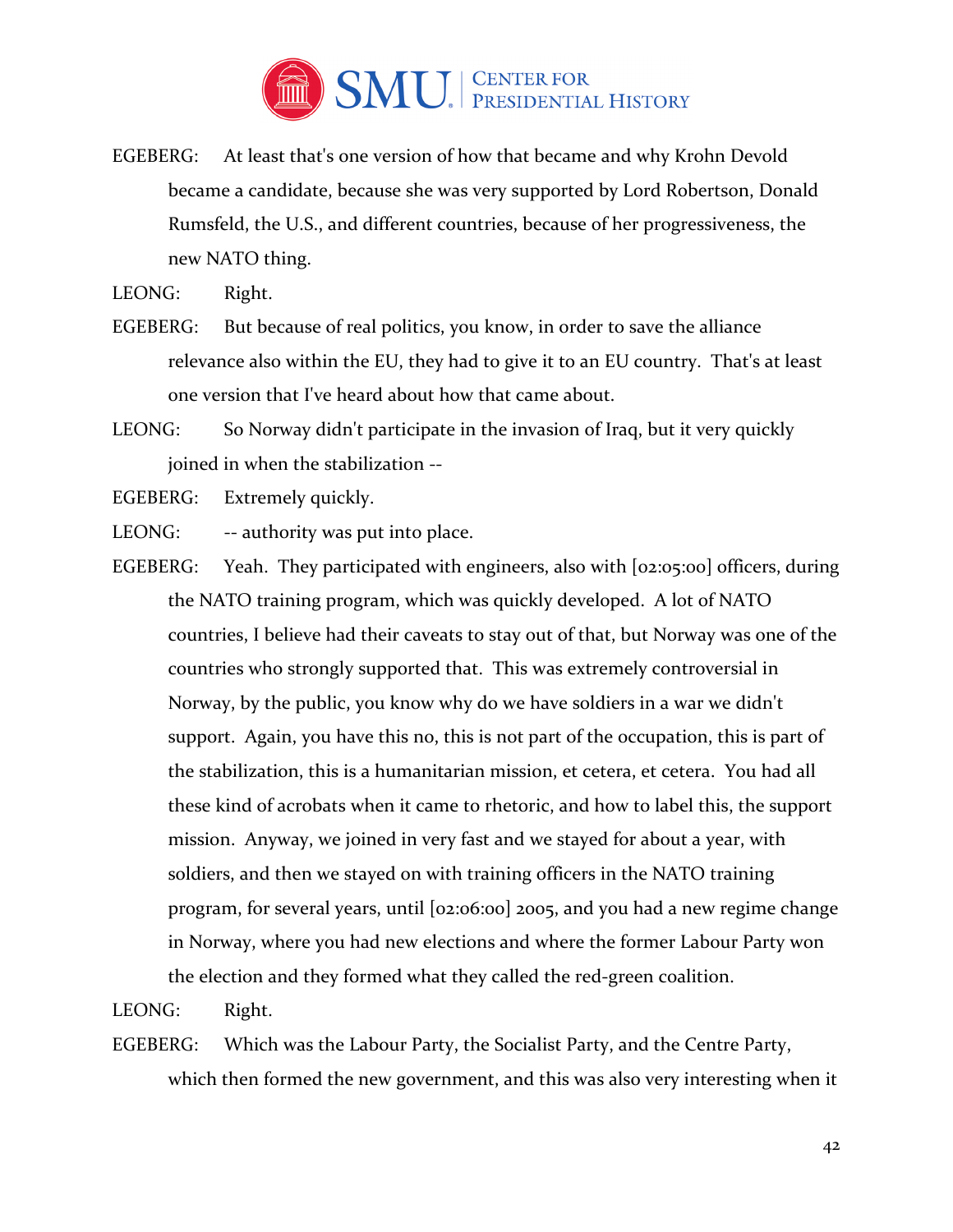

came to the U.S.-Norwegian relationship, as far as I've researched. It went really wrong already, from that election day.

LEONG: You're talking about the phone call.

EGEBERG: Yeah, I'm talking about the phone call. What happened then was -- it's a very interesting story. It was written, it's written quite a bit about [02:07:00] in Norway as well, but I think it still hasn't -- you know all the elements have still not been disclosed and what really happened, but I've done my part and that was my first, also my first experience with the George W. Bush Library, trying to get information about exactly that phone call, because at the eve of this election, when the Labour Party Leader, Mr. Jens Stoltenberg, was declared the winner and was anticipated to form the new government, George W. Bush, President Bush, called him to congratulate him. This, obviously is a very important phone call for any European leader, when the U.S. president calls to congratulate, but at this time, when it's a big [02:08:00] discussion, both during the election and which would become a focal point after the election, was Norway pulling their support out of the Iraq War. This was one of the big promises that the oncoming government had during the election campaign, that they would pull out the Norwegian military support in the Iraq conflict. This is something, coming out from that phone call with President Bush, Jens Stoltenberg said that, "I made clear to President Bush that we would pull our troops out of Iraq," and he declared this with a kind of bravado, you know, I had a strong message, et cetera, et cetera. This is still disputed, because from the U.S. side, nobody heard this at all, [02:09:00] and as far as we know, this did not go well when the U.S. diplomats saw this cited in newspapers and in TV reports and all over the news wires, that this new prime minister-elect in Norway kind of told the president that he would pull his support out of Iraq, when he actually did not do that in the phone call. There has been many disputed kind of different messages after this and how, you know, what was said, what was not said. One theory was that this was during the Katrina disaster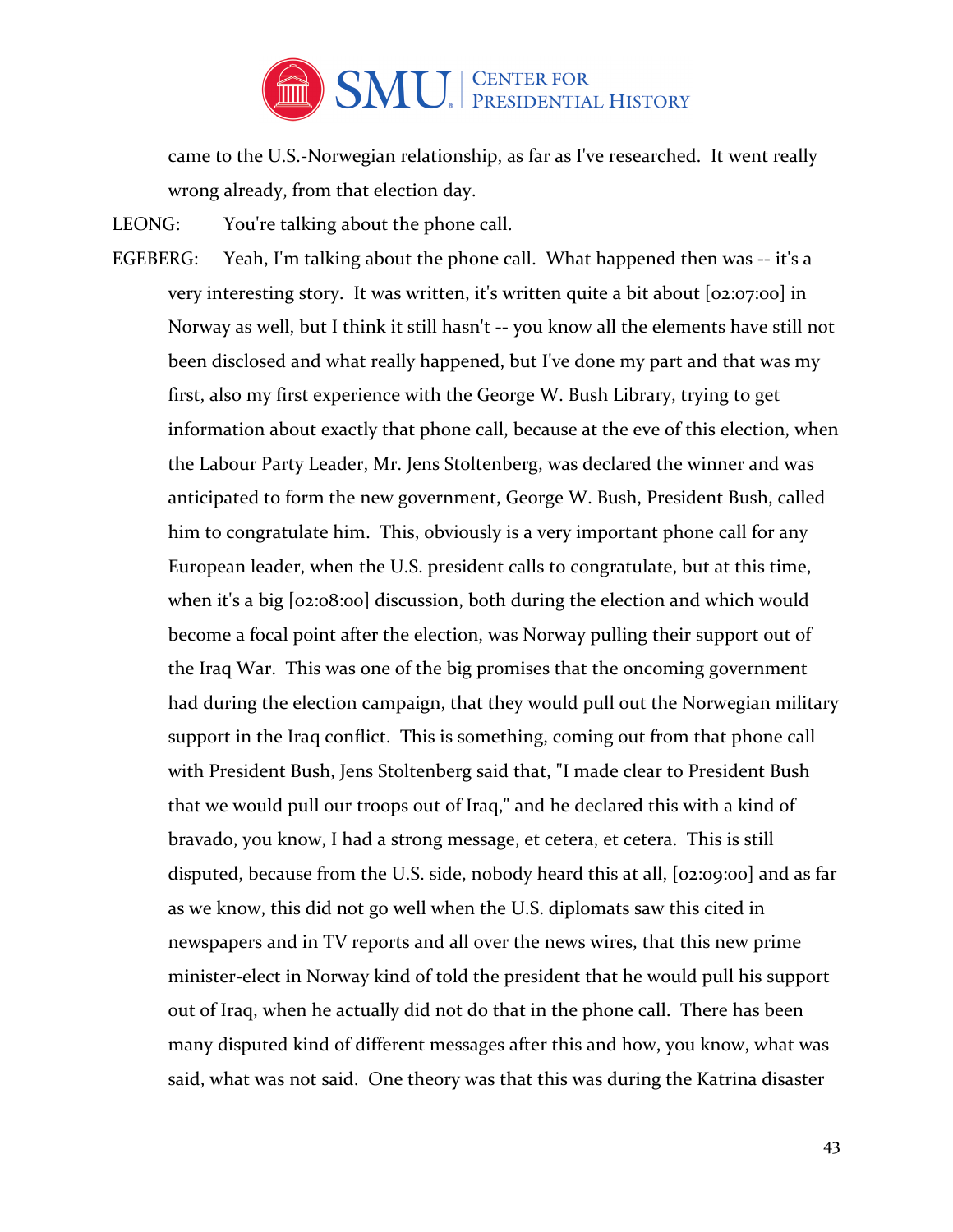

in the U.S., that President Bush was on Air Force One, on the way to New Orleans at that time and had a very bad telephone connection, so maybe he didn't really hear what [02:10:00] Mr. Stoltenberg said, or that he didn't understand or that he didn't pay attention, or whatever, but all these versions have been, in one way or another, that Mr. Stoltenberg said this but maybe not in a way that could be understood as that he really said it.

 Anyway, one mission during my work with this book, was at least to rule out, or in, if he was on Air Force One or not, and as far as I know, getting a Freedom of Information Act, I got at least the diary, the presidential diary for that day, and he was sitting in the Oval Office, having, I think, a five or seven minute phone call with Mr. Stoltenberg, and it was quite a good setting for getting the wordings, listening in, and it even states the three [02:11:00] persons in the ops, listening in on this call. So if Stoltenberg really said this, it was misinterpreted by four people and not only the president, and I tend to believe that maybe the message from the prime minister-elect was not as strong to the president as it was to the public after this phone call, that maybe he pushed it a bit far. But the result, I think was devastating, that President Bush did not trust this man after that, and this was immediately, a result of this was putting Norway in the freezer, as we call it. I think this was both a combination of not trusting the prime minister-elect, and also obviously, because this was looked upon as a socialist [02:12:00] elected government and not a conservative, as the latter one, and I think for anyone not really understanding Norwegian policy and how, how small differ from the Norwegian conservatives, to the Norwegian socialists or social Labour Party, that these are pretty much, you know shades of the same color. In Scandinavia, everything is kind of social, democratic, in a way there is not at all like viewing American politics and the Republican and Democrats. Obviously, during my research, I could see many tendencies for the government, having prejudice against this oncoming government long before they actually took to office. You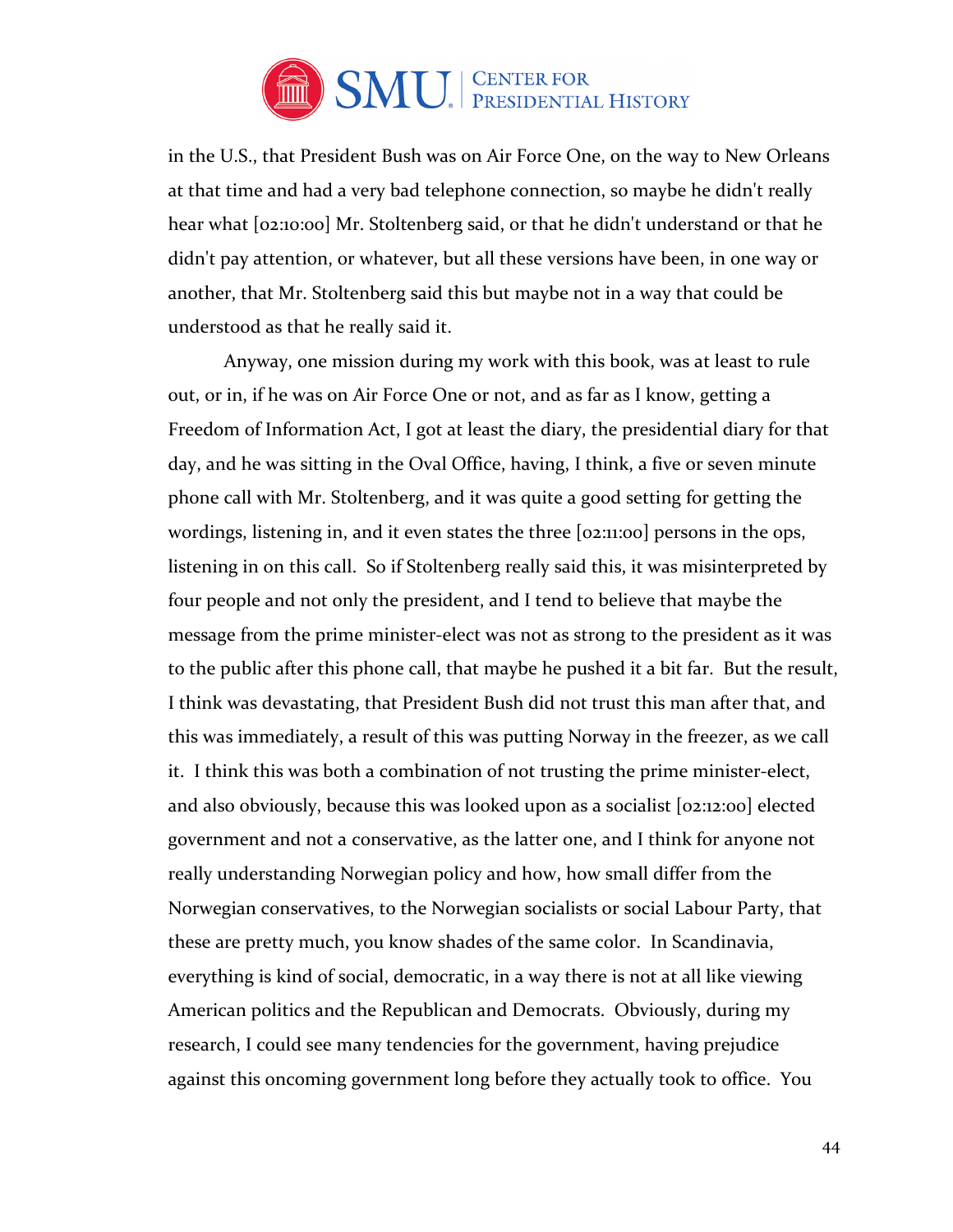

also have this [02:13:00] in how Donald Rumsfeld met the new secretary of defense. As we all know, he had a fantastic relationship to Kristin Krohn Devold, the new secretary of defense, she was also a woman. Anne-Grete Strøm Erichsen was received quite differently. This was during NATO, the first meeting between the Norwegian Secretary of Defense and Donald Rumsfeld, was during, I think it was a NATO meeting in Sicily, which was kind of forming the scene, because as it's repeated to me it was like a mafia, mob meeting, down in the cellar. I don't actually know if it was in the cellar, but everyone from the Norwegian side participating in this bilateral meeting with Donald Rumsfeld, [02:14:00] has this perception of this happening in the cellar, because it was like a mob setting, where they came in and Don Rumsfeld was sitting behind a big desk and he was having a pencil, which he was pounding to the table while he was kind of firing very critical questions; why haven't you met the 2 percent goal, why haven't you built up this? He was very aggressive, very aggressive, very aggressive, against this new minister of defense. But she was a very experienced domestic politician, former mayor of Bergen, the second largest city in Norway, which is known for pretty harsh politics. She tells me, during my research, that you know okay, I immediately understood that we [02:15:00] will never have a good relationship, so I would just have to work pragmatic with this guy, but I've seen several guys like this, you know trying to dominate women in politics. He would not be the first one and he would not be the last one, so I will just have to make the best of it; that's her version of it. At that time, the new chief of staff and chief of the armed forces, he tells another version of this, how they had to kind of step in and support their minister because Mr. Rumsfeld was so aggressive during this meeting.

But anyway, it pretty much set the kind of tone of things, that things would not develop further after this change of government, that the relationship with the former government would be as good [02:16:00] as it would get. It would not be a warmer and stronger relationship after the transition. This endured, I think until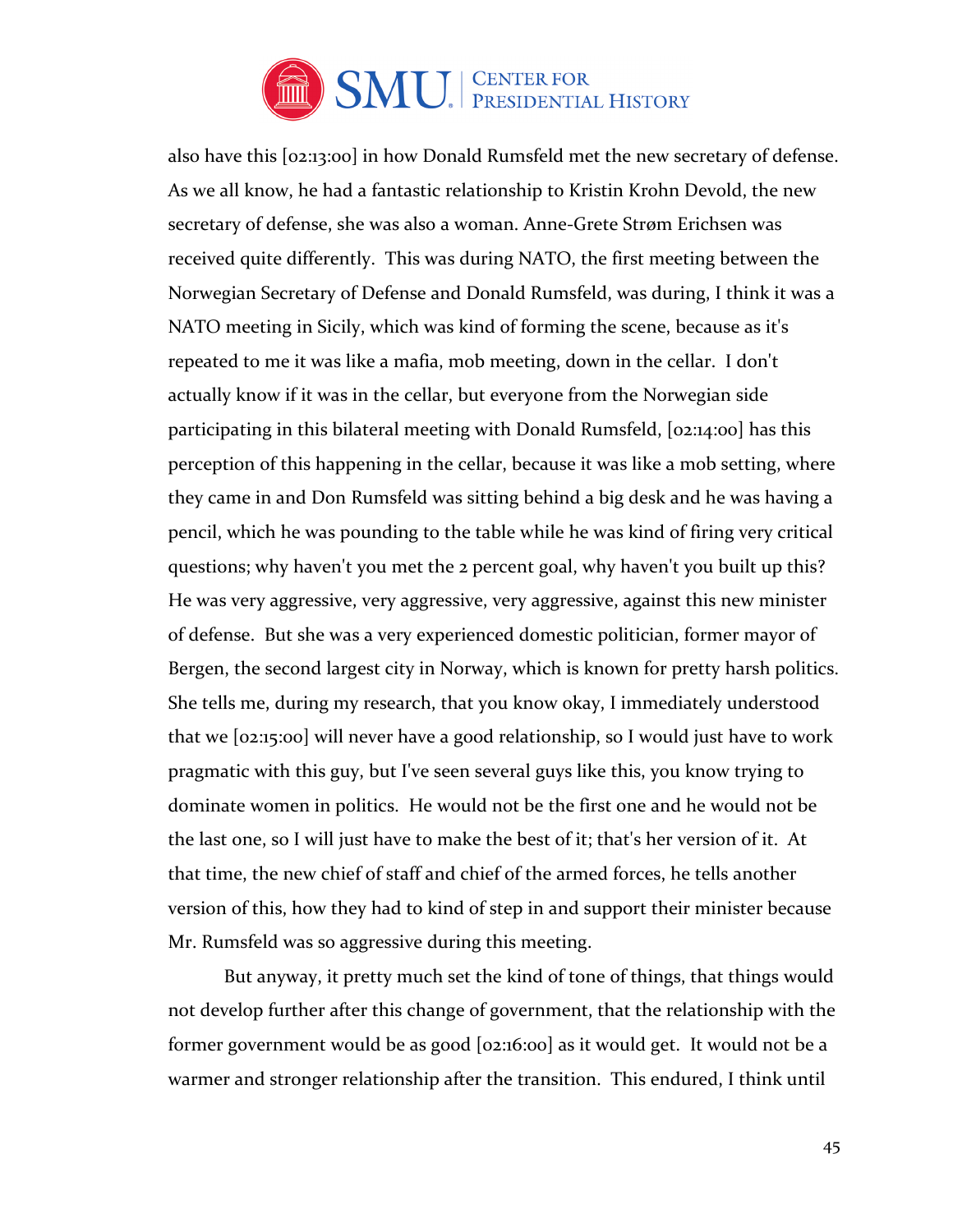

Donald Rumsfeld left office, and I think it was Robert Gates who took over, and the relationship got more stable and more constructive on the defense side after Mr. Gates, Secretary Gates, took office. They had a better kind of chemistry and working relationship. They more or less avoided -- and I'm not really sure if they ever had any meetings with Rumsfeld after this famous Sicily meeting down in the cellar, or whatever. [02:17:00] So, it's quite interesting to hear these stories from the people who were there today, how this strong relationship immediately deteriorated. This was on the defense side.

On the foreign policy side, it's very interesting, because this time, from 2005 and forward, really correlates to the timespan for the Cablegate leaks from Wikileaks, which gave me a trove of cables from the embassy in Oslo, regarding their stance and how they viewed the new Norwegian Government. This is really exciting to study, in the perspective of what we're talking about, the foreign [02:18:00] relations, because at the time when the leaks came out, a lot of people were focused on combat operations in Afghanistan or in Iraq or whatever scandal they could find, but if you view these as more a diary of the deteriorating relationship between the government of Norway and the embassy in Oslo, and how the U.S. sees on this, it's very interesting. Because of this phone call, they had anyway, almost, if I could have a tabloid version of this, given up Prime Minister Jens Stoltenberg as kind of not trustworthy. But, they had great anticipations in his secretary of state, Mr. Jonas Gahr Støre, he's portrayed in the early cables as a star, as [02:19:00] a world diplomat, as the strongest force of dialogue between the U.S. and Norway, and as the guy to put their trust in, to mend this relationship. But he disappoints the U.S. Mr. Støre has a very clear vision of bringing back the peace broker theme, the UN oriented world order. They mentioned peace, Norway as being the peace broker and the peace nation in their platform, for governmental, and he's kind of the main broker for Norway being something else, being not this war against terror, but as being [02:20:00] something else, to bring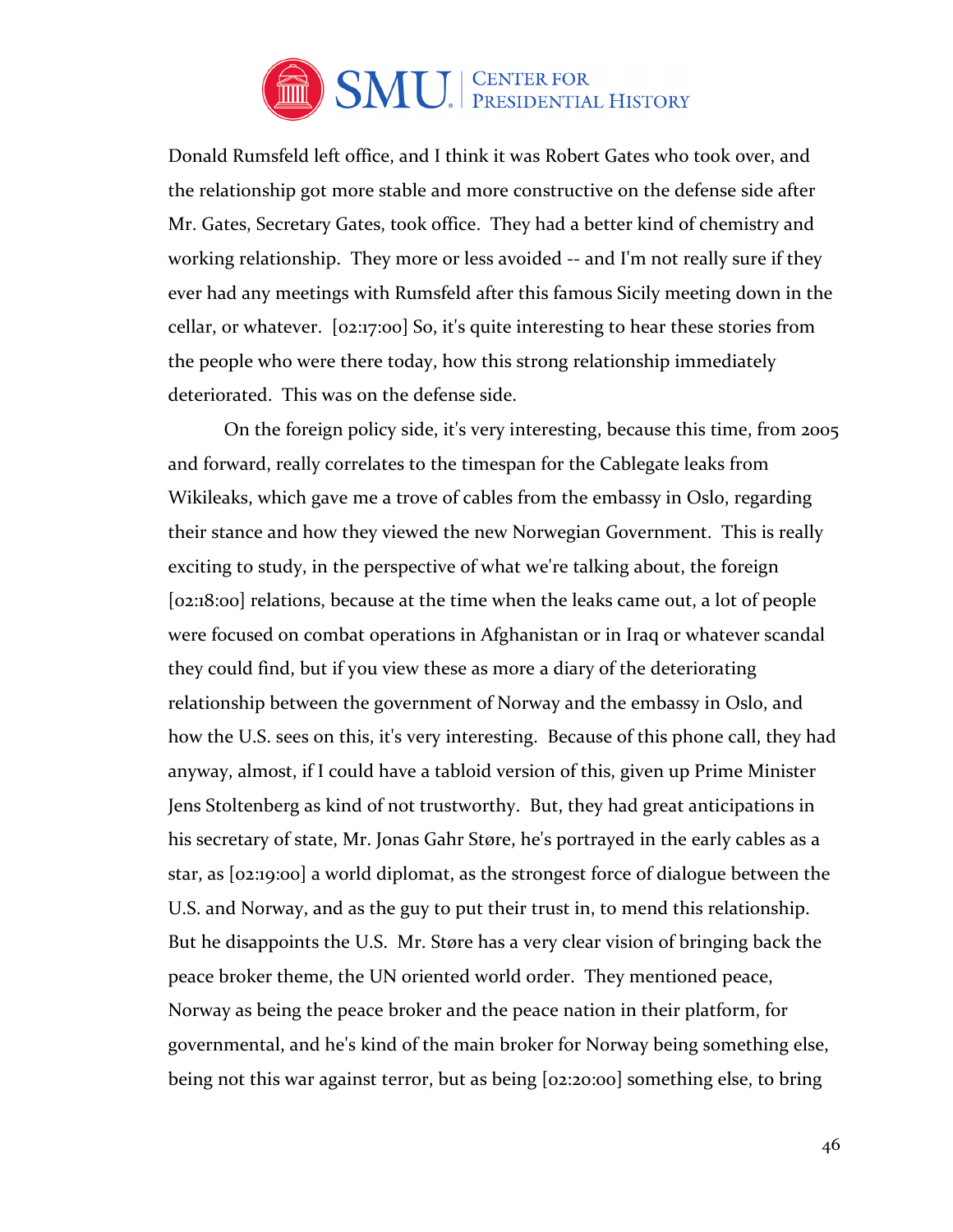

back kind of this whole concept of Norway being this mediator in the world, promoting the UN and promoting human rights, promoting code of conduct, et cetera, et cetera, all these things that they actually was elected to do. But also, he's seen by the U.S. embassy as very arrogant, not able to listen. Superior is repeated again and again in these cables. They become more and more frustrated because you know, they do not listen to sense, in the U.S. perspective.

LEONG: Right.

- EGEBERG: They don't want to listen that you know, sometimes we have to be pragmatic. [02:21:00] Also, in this eager of changing the course, finding a mission, a UN mission, finding some peace to broker somewhere in the world, the U.S. feels that Norway is stepping on toes. This was very visual, for example in the Middle East, where Norway was very strong in keeping a dialogue with Hamas while the U.S. was pressuring everyone, the U.S. and Israel was pressuring everyone, including the EU, to take a stance against Hamas, while Norway was a firm believer that without Hamas, you could never broker peace in the Middle East. This was not looked good upon by the U.S., who wanted to put Hamas on the terrorist [02:22:00] list, et cetera, and the EU, et cetera. This was kind of directly against U.S. policies. You had the same with Cuba, where Norway wanted to soften up their stance against the Cuban regime, which was not looked good upon by the U.S., and you had other initiatives that where Mr. Støre was actually called a busy bee, by the U.S. Embassy, that you know, he's a loose cannon and a busy bee, and he doesn't understand what's good, you know that Norway should know their place.
- LEONG: That's ironic, because I think it was mentioned in your book that Mr. Vollebaek, and then later even Mr. Petersen, had come around to this idea that one way that Norway could make itself useful was actually to be involved in these places and become a [02:23:00] broker between the U.S. and these other actors.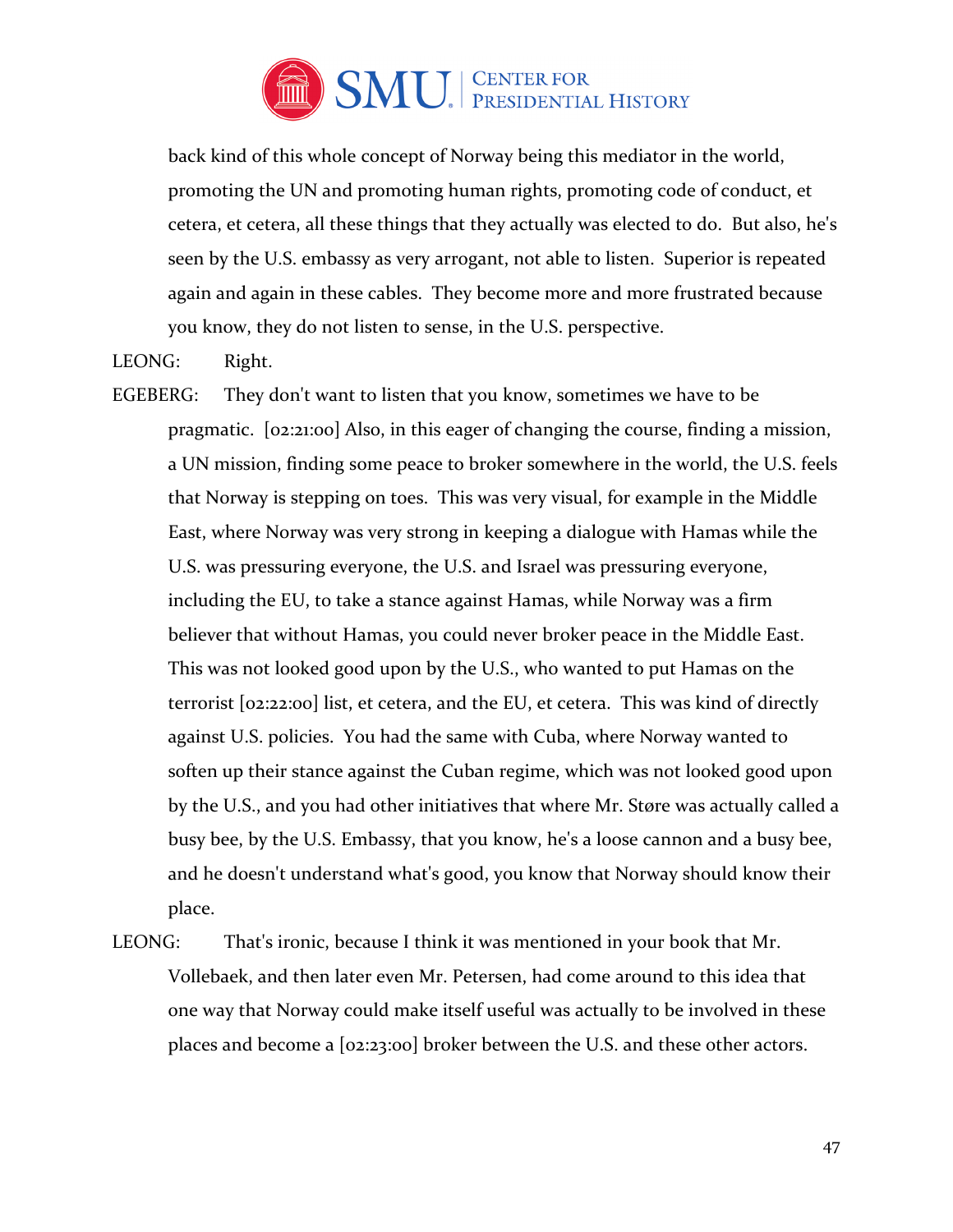

- EGEBERG: Yeah, and I think this shows kind of a difference, or kind of how hard it is also, for a country like Norway, to understand the shifts in U.S. policy. I mean the huge shift between the Clinton White House and the Bush White House, and the huge difference between the U.S. before 9/11 and the U.S. after 9/11. As Mr. Vollebaek explains, you know, even how diplomats, if you forgot your flag pin, you could really have a big problem, because of the patriotism, the whole kind of shift in the U.S. spirit after 9/11, which was quite hard for countries like Norway to understand. I don't think really, a lot of countries in Europe never really understood how [02:24:00] -- what strong impact this had, not only on policies, but also on patriotism, on kind of the U.S., the American people. So, kind of drifted apart in a way, in understanding each other, and this is what is clearly also when Norway wants to go back to this kind of what worked and what made Norway something special, not only a good ally, but also something more than Poland, something more than other countries; someone who also had an equal kind of place at the table. The U.S. was not really interested, or the Bush regime was not really interested, in having anyone at the table, you know they would lead and we would follow. This is very different from the world view that [02:25:00] Norway wants to promote, where everybody sits around the table and has an equal voice. This is why this really was a mismatch, and this is why also, Norwegian politicians on both sides of the left/right, had such big anticipations to Obama when he rose as a candidate, as being something more like the Clinton White House, something more liberal and more of a UN friendly, consensus, everyone around the same table president, while Bush, at this time you know, was seen as someone [02:26:00] who wanted the whole table for himself.
- LEONG: Right. What was Norway's view, both the public and the elite, view of Condoleezza Rice?
- EGEBERG: Oh, I think very mixed, and that comes to me too because I think, I think at the time, not only in the U.S. and in the State Department, where a lot of people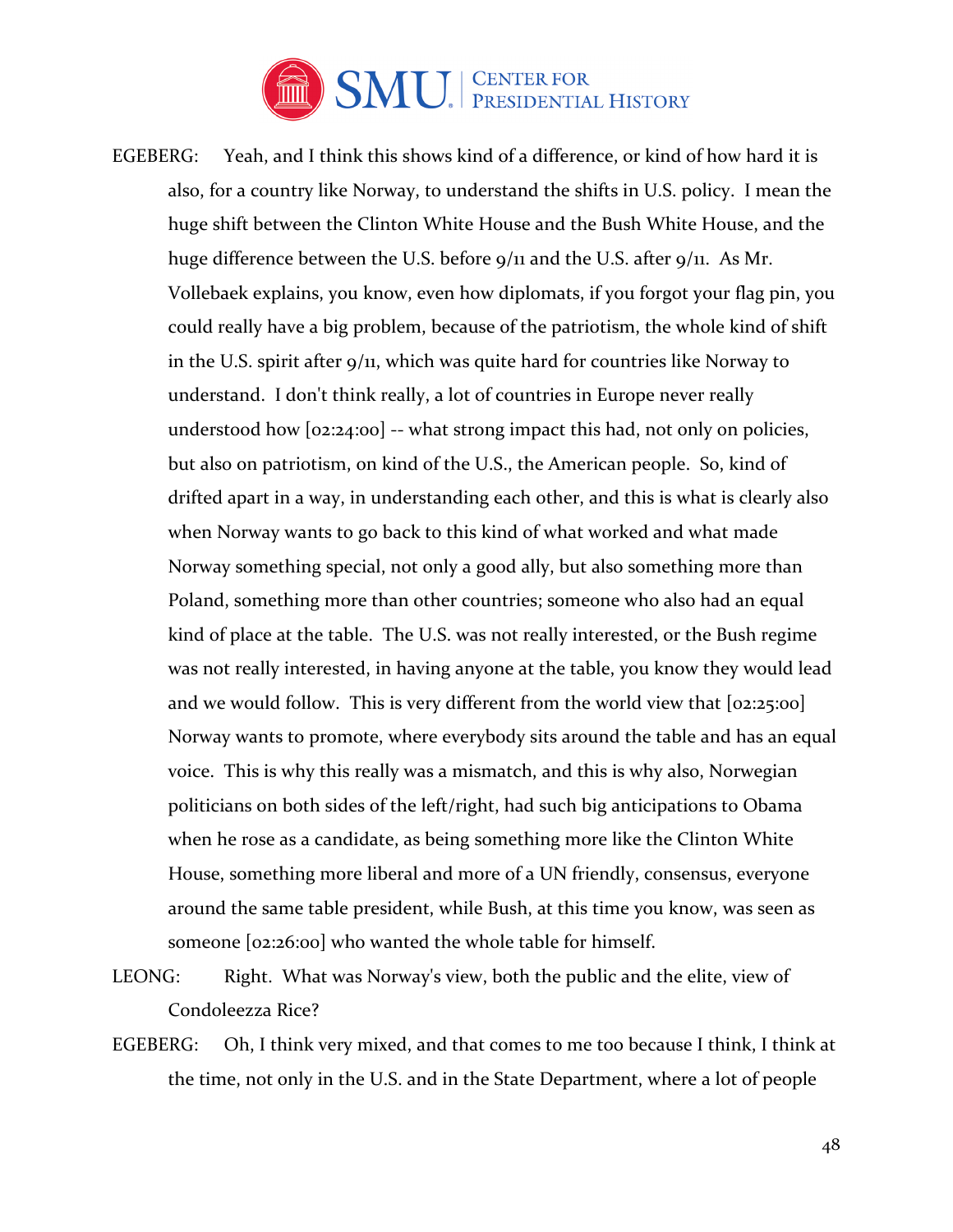

had lost faith in Colin Powell and his you know -- and if he would be able to make any difference anyway.

LEONG: Right.

EGEBERG: I think he became a disappointment by many, not only because of the war against terror, but he was not a very outgoing, open [02:27:00] secretary of state. I think a lot of people had anticipated him to be a greater force than he became in the cabinet. So I think the shift to Condoleezza Rice, this taken from memory, and I mean this is many years ago, I think was welcomed. It was a very interesting change, not because I think a lot of people viewed Condoleezza Rice as something very different, as someone very educated, very able, and being a woman, being African American, being highly regarded by many sides. I think [02:28:00] it was an anticipation that she would be able to be kind of a voice of reason, a pragmatic voice of reason within the Bush Cabinet. I also believe that she at least was perceived in Norway as a better listener than Colin Powell was. If you ask Mr. Støre, he would say that they had a great working relationship and that they kind of spoke more of the same language because they both are highly educated and have kind of academic [02:29:00] background. She was a very interesting change in the U.S. Government. I'm not sure if she met the expectations. I think also, to be quite frank, people may have anticipated that she being a woman would make her softer, which I do not believe she was at all, quite on the contrary. She was more --

EGEBERG: [Speaks Norwegian]

CREW: Clear.

EGEBERG: Yeah, she was very clear. I mean, I think she was easier to -- plainspoken [02:30:00] and easier to kind of cooperate with than the former, also because she was stronger and she had a lot more influence within the cabinet. She became a more important partner than Colin Powell was.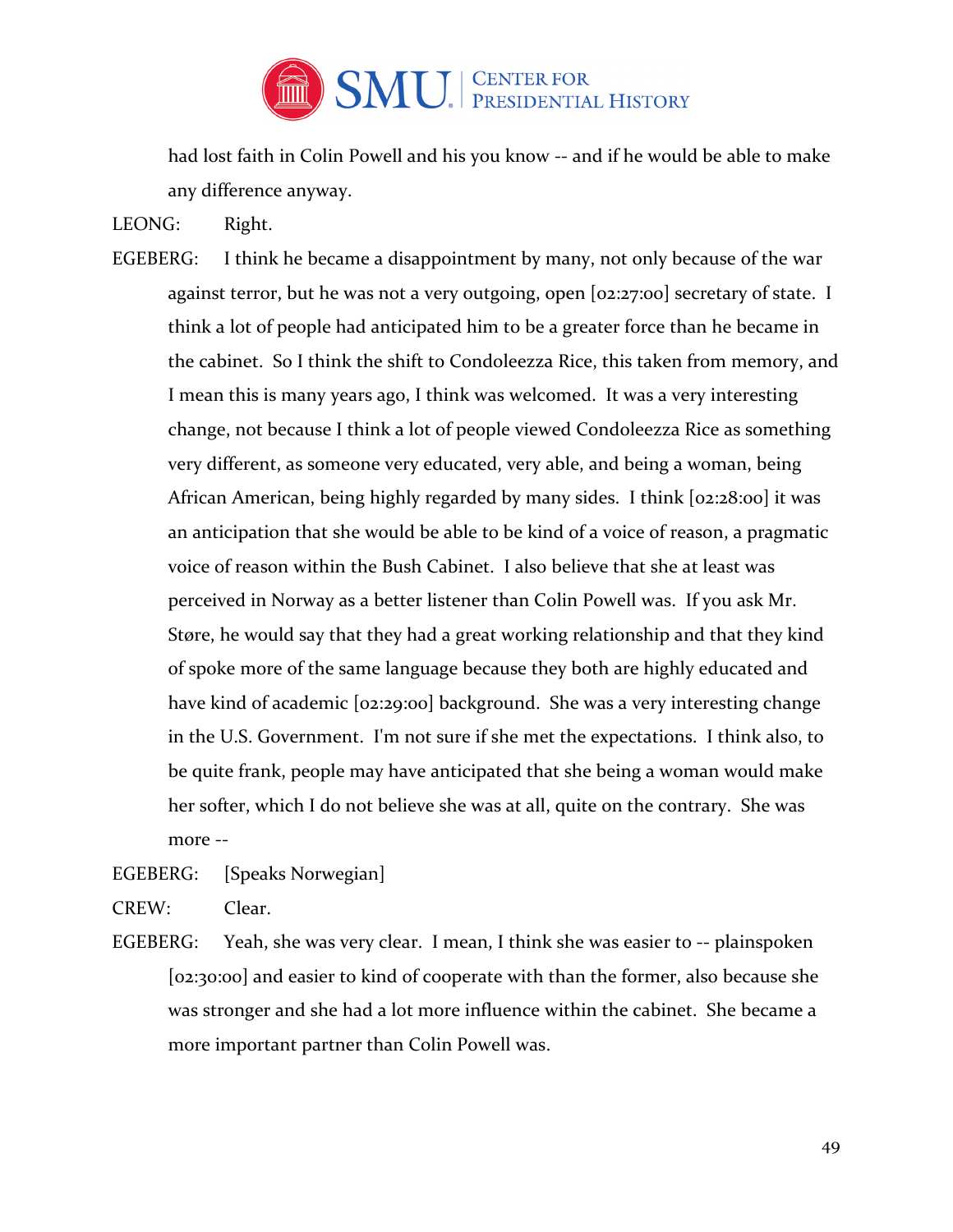

- LEONG: Was she considered maybe more reassuring, because she was also a Russia expert?
- EGEBERG: I think so, yes, absolutely, and that became very obvious, a kind of, at least a wanted relief with the government change, because a very key issue also, for the Stoltenberg government, was to orientate things back to the high north. This was one of the big kind of projects after the Stoltenberg government, and the focus was to bring [02:31:00] attention back to the high north, away from Iraq, away from the war against terror, to bring attention back to Russia, to the high north, to the future. Obviously, Condoleezza Rice was viewed as an expert, I mean a real expert academic, very well orientated, very up-to-date, and also a Republican, conservative Republican, who also was concerned about the new rise of Russia and Putin, et cetera. This was also a dilemma, which was also one of the mismatch between the U.S. policy and the Norwegian policies, that Norway trying to please everybody. This is very well read in the Cablegate, but I also asked journalists at that time, working with this foreign policy, I had a lot of contacts, as I mentioned, both in the U.S. State Department, in Pentagon, but also [02:32:00] at the embassy, the British Embassy, the German Embassy, et cetera, I was working these relations.

Especially a couple of things angered, really, really angered the U.S., you had two episodes which were really not well taken. When Mr. Stoltenberg visited St. Petersburg and Putin, and this was during the debate about the rocket shield over Europe, which was a major policy for Bush, which Norway was, and the Norwegian Government, was very reluctant against and even voiced, during the meeting with Putin in St. Petersburg. I remember very strongly, that high level U.S. policymakers actually [02:33:00] used the words, that he was conducting himself as Putin's parrot, he was parroting Putin, which is quite strong language, but it also says something about -- you know, I think at that time, people were really angry on the U.S. side and also on the British side. They were really, they felt that Mr. Stoltenberg was actually working against the alliance and doing harm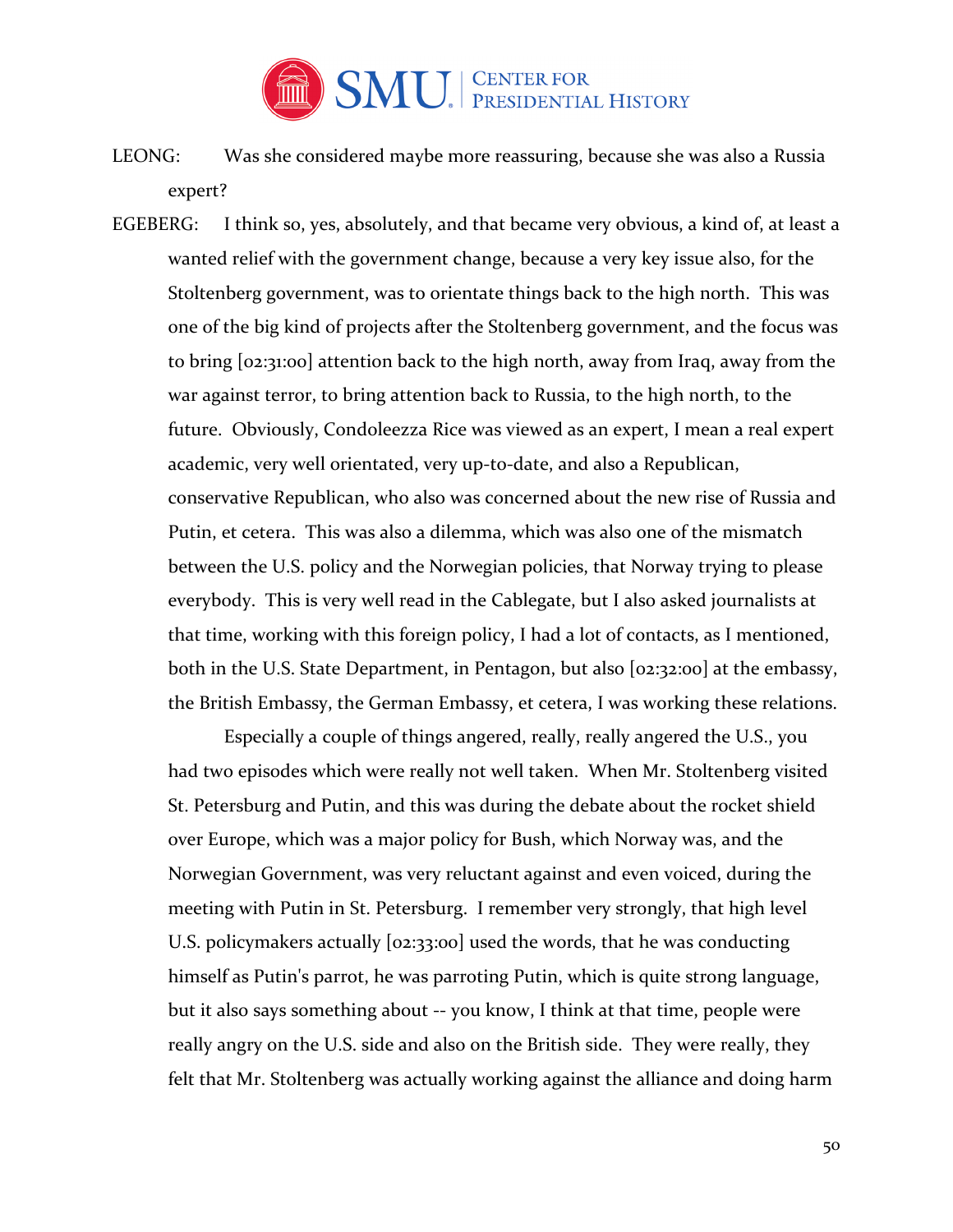

on this topic, going to Russia and speaking in a way that was seen as against the mission shield, supporting, almost viewed as, in a way, supporting Putin, and this was not received well at all.

You had another incident that I remember at the time, [02:34:00] when I was working these topics as a journalist, was really -- became an issue in diplomatic community, was when Mr. Raymond Johansen, the deputy secretary of state or vice secretary of state, went to Iran during the Iran nuclear program debate, the six-party talks, and this was a really hot topic and suddenly, this Norwegian diplomat pops up in Tehran and I believe speaks about you know, maybe being a backdoor, brokering again, brokering some kind of deal to end the nuclear program, which was not cleared by the EU and it was not cleared by the U.S. It was kind of seen as kind of a [02:35:00] lone Norway being a busy bee and meddling in this ongoing effort on you know, brokering a nuclear deal with Iraq, with the EU. This was not well received at all and this was then in line with also the efforts towards Hamas and brokering peace in the Middle East and softening to Cuba. So there was a lot of issues where Norway and the U.S. did not at all agree upon. That said, this was totally aligned with how Norway in general, and the red-green government especially, had always conducted things, for the last year, so it should not [02:36:00] have come as a surprise. In many ways, this was, if you really knew the Stoltenberg government, they should have anticipated that they would make real efforts in doing it the Norwegian way.

LEONG: I thought a point that you made in your book that was very interesting also, is not only how domestic politics affected foreign relations, but also how -- correct me if I'm wrong -- I think you also made the argument that because of the War on Terror, because of the way the U.S. conducted itself, it actually pushed the Labour [02:37:00] Party more left.

EGEBERG: Absolutely.

LEONG: To the degree that it makes a difference.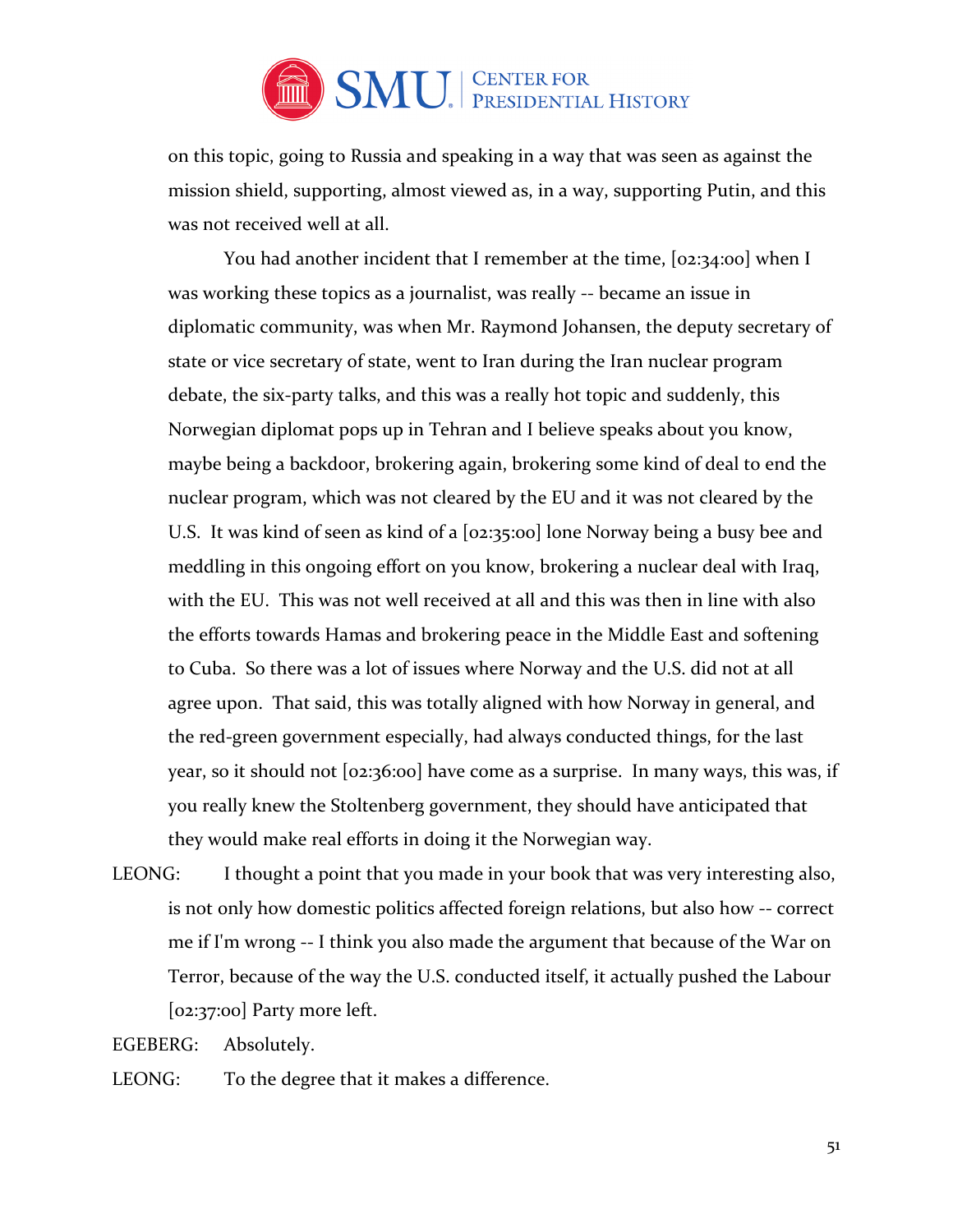

EGEBERG: Absolutely. This is very clear in how Norway conducted itself in Afghanistan. Because the Labour Party, which has always been -- or this Labour Party, who really has been very close to the center, was pulled left by having the coalition with the Socialist Party, which is pretty far left, and the Centre Party. The Centre Party really not being the big issue here, but -- and more aligned with the normal good standing with U.S. and a pretty pragmatic party when it comes to these kinds of issues. But you have the Socialist Party, who really had to work out their stance on NATO before they even could become a part of this red-green, from this being traditionally anti-NATO party, had to do a lot of work in accepting NATO as the prime alliance [02:38:00] for Norway, but obviously against the War against Terror, against Enduring Freedom, against Iraq, against any kind of warlike operations, at best peace operations, but absolutely against any kind of offensive warlike operations. So this obviously was a dilemma for the Labour Party, always having to balance this in their policies when it came to the War against Terror and especially Iraq and ISAF. The first move was to move everything in Afghanistan had to be within the frameworks of ISAF and not Enduring Freedom. So they pulled out of Enduring Freedom in Iraq, in Afghanistan, and so everything would be framed within the NATO structure and ISAF.

Also, we at that moment, already had committed ourselves north, but pretty fast, [02:39:00] 2005 and onwards, when the situation really deteriorated in the south of Afghanistan, more and more allies not primarily the U.S. but foremost, the British, the Netherlands, the Danes, et cetera, who were bogged down in the area around Kandahar, was asking Norway for support, for troops, for anything which could support them in this deteriorating environment in the south. This was something that the current army chief of staff really strongly felt that Norway was obliged to do, because these were our close allies, but because of the policy, was more or less absolutely out of the question for the Socialist Party. They drew the line somewhere around Kabul, that south from this point [02:40:00]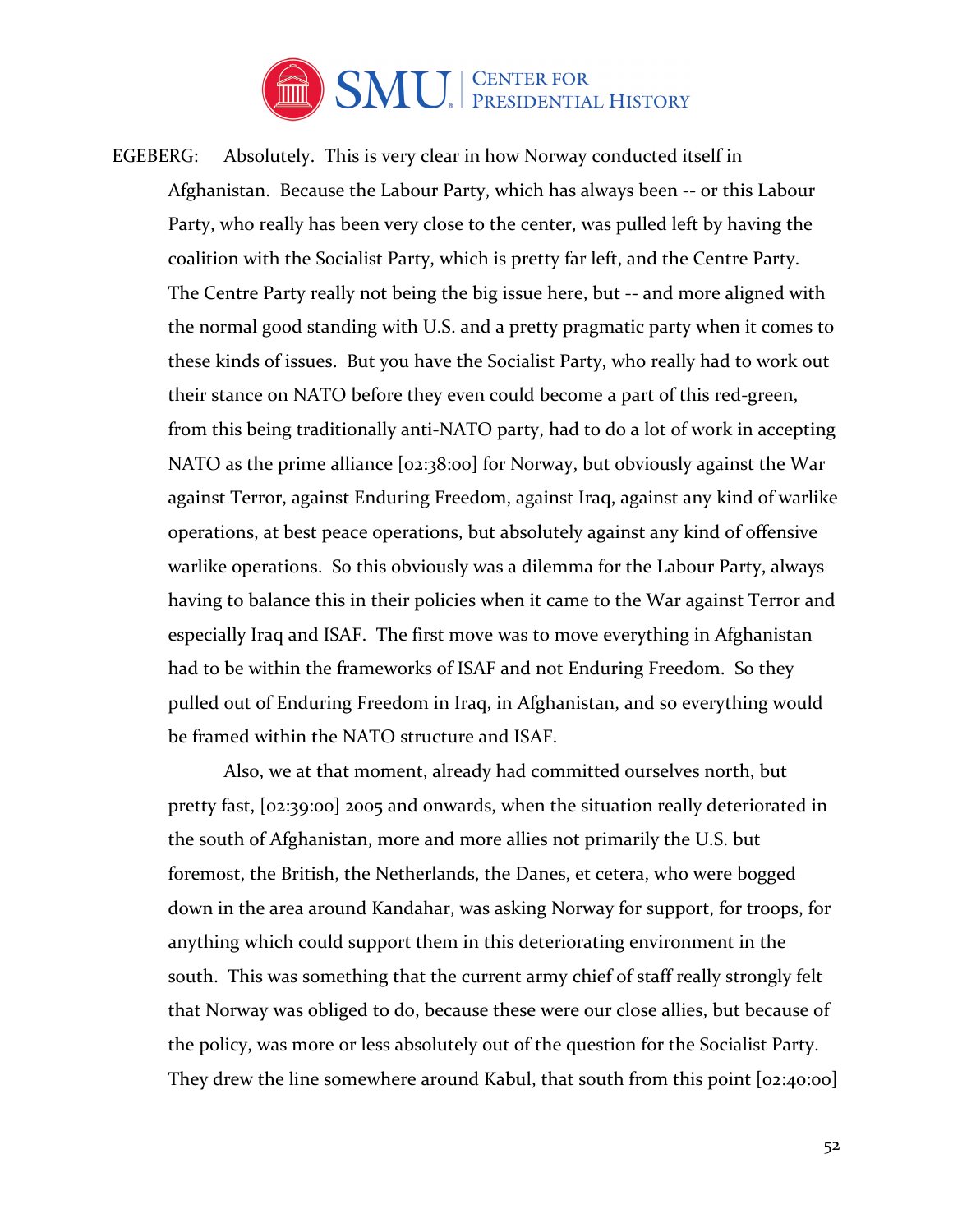

was a very clear line on the map, south of this point is war, north of this is peace, is peacekeeping and this is war. It was kind of a very strange line to put.

LEONG: Arbitrary.

EGEBERG: Because both were ISAF, both were NATO, both were the same mission, but this was kind of a line put in government, in policy, that made it impossible for the Labour Party to agree to support the troops south of Kabul. This was the biggest rift in the red-green government, as Iraq, participating in the war in Iraq, was for the former government, but this was drawn out of a much longer timespan. More or less for eight years, [02:41:00] you had this extreme tension between the Socialists not really wanting to participate at all and eager to pull the troops out and eager to find the UN mission, and the Labour Party, being traditionally a strong supporter of NATO and a strong supporter of the alliance, trying to balance this for a working relationship. The Socialist Party, several times, threatened to leave, to break the government if anything warlike happened with Norwegian troops in Afghanistan. This was a dilemma during these eight years, and long after the Bush presidency.

You had [02:42:00] Libya, which really is a study for itself, but as we agreed, it is not part of this, but obviously also the strong fatigue against Bush in the Socialist Party, you know was a big factor. Things were initially better when Obama took over, it was easier after Obama took over, but any efforts to participate in the hard environment in south Afghanistan was effectively blocked by the Socialist Party. This became a problem within the alliance, where I think both the Netherlands, the British, [02:43:00] and obviously the Americans, felt that Norway should have supported more where they were needed. But this kind of equalized itself later on, where the environment up north, where Norway had its PRT, started to become really, really bad, from 2006, 2007 and onwards, it was increasingly bad. Also, south and Norwegian troops were more and more pulled into combat, and huge combat operations there, which really kind of made this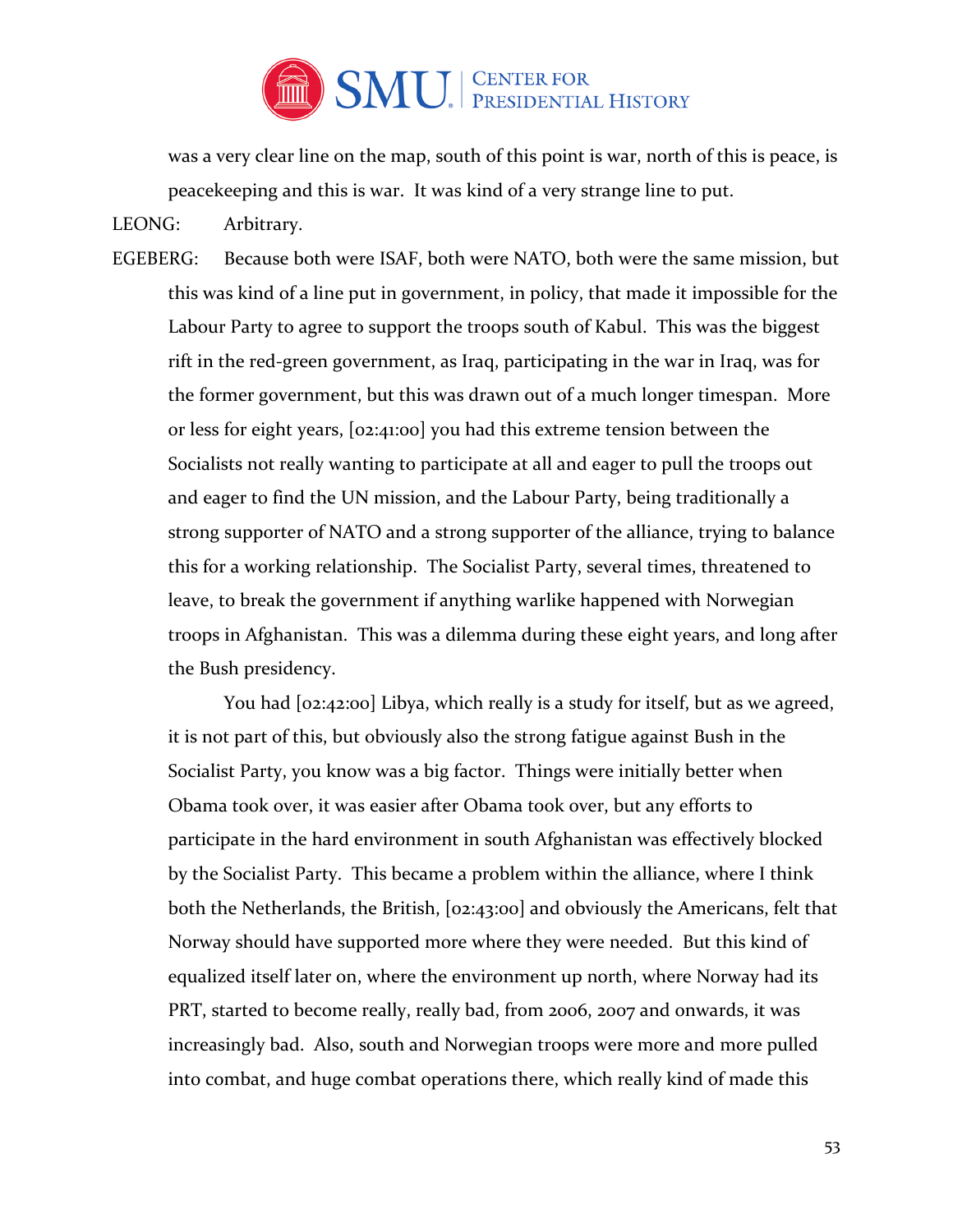

problem go away, but in 2005, 2006, 2007, this was a big issue within the Norwegian Cabinet, in order to support. This also played out in the whole Middle East  $[02:44:00]$  thing.

 There's a story in my book about -- and this happened very early in this, where Kristin Halvorsen, the Ministry of Finance, but also the leader of the Socialist Party. The Socialist Party traditionally has been vocal, been very vocal about boycotting Israel because of the Middle East crisis, in the support for the Palestinians. Obviously, this works well when you're in opposition, in the opposition party, but when you're in government, this is not as easy, and when you are Ministry of Finance and a cabinet member of the Norwegian Government, it's not taken well in Israel, or in the U.S., when you speak up about a boycott against Israel. So this became a huge issue and [02:45:00] Mr. Vollebaek, the ambassador, Norwegian Ambassador in Washington, D.C., was actually called into the Congress in the U.S., and he will tell a story about how former congressman, trying to -- the only Holocaust survivor in Congress. I'm trying to catch his name.

LEONG: We'll have to look it up.

EGEBERG: I'll look it up.

LEONG: I'm embarrassed that it doesn't come to mind. I should know this.

EGEBERG: You should remember this, yeah?

LEONG: I should know it. I should know it.

EGEBERG: Yeah, here it is, I think. No, no, it's later on. Ah, Lantos. [02:46:00]

LEONG: Lantos.

EGEBERG: Lantos, yeah, Congressman Lantos, a Democrat, I believe, and traditionally a very strong supporter of Norway, a very strong supporter of Fridtjof Nansen and the Norwegian kind of -- the whole mentality of Norway, being a peace broker in the world. He was a strong supporter of the UN and he spoke in Congress, about Trygve Lie being the first UN Secretary General, and they spoke very warmly and it was kind of a very strong friend of Norway in Congress, for many, many years.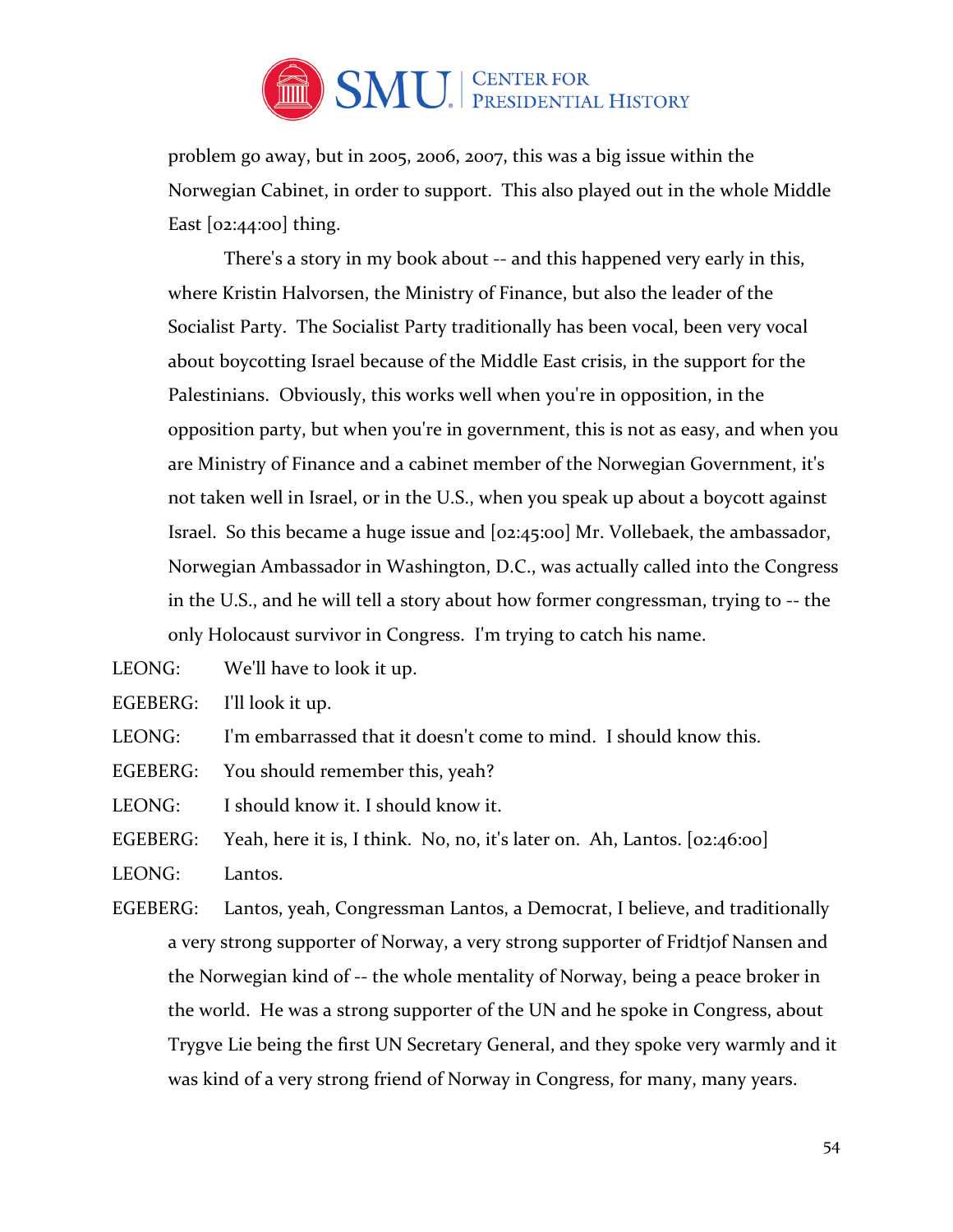

Phil, I think Phil Lantos, Congressman Lantos. Anyway he, being a Holocaust survivor, he was so extremely upset about the Norwegian Government actually [02:47:00] talking about boycotting, or elements in the Norwegian Government talking about this boycott against Israel. He used the F word against Ambassador Vollebaek in Congress, he was so angry that you know, he was red-faced and couldn't control himself, as I'm told, and scolded the Norwegian Ambassador in front of other members of Congress. This was quite unlike Congressman Lantos. The temperature was really, really high, and what happened within the Norwegian parliament was that they actually had to intervene, and both Prime Minister Stoltenberg and [02:48:00] Secretary of State Støre had to you know, make the Finance Ministry, Kristin Halvorsen, apologize for this and stop this talk about boycott, because it became so contentious internationally. This again, a bit like I told you, the aftermath of 9/11, this kind of trying to speak one voice to the public and one voice internationally and one voice to the foreign policy, not being in war, being in war. This whole kind of split and different ways of explaining the world we're in, two different publics. Someone would call it two-faced or even three or four-faced, someone would call it [02:49:00] diplomacy, someone would call it, I mean a very hard balance to make. It was awkward and I think that describes the whole kind of thrive of trying to both distance themselves from President Bush and to keep itself as a center of the alliance in NATO, both being a friend and being a critic, being a diplomat also, participating, et cetera. It was a really, really hard balancing act which, for the U.S.-Norwegian relationship, was played out better, I think, by the former government [02:50:00] than the latter, but from a public perspective or EU or European perspective, I think you would have very different views on how they conducted themselves, but absolutely no doubt about the strong relationship becoming much stronger during the period from 2001 to 2005, and how it really deteriorated through the last period of President Bush, until Obama took office, and things very slowly started to mend.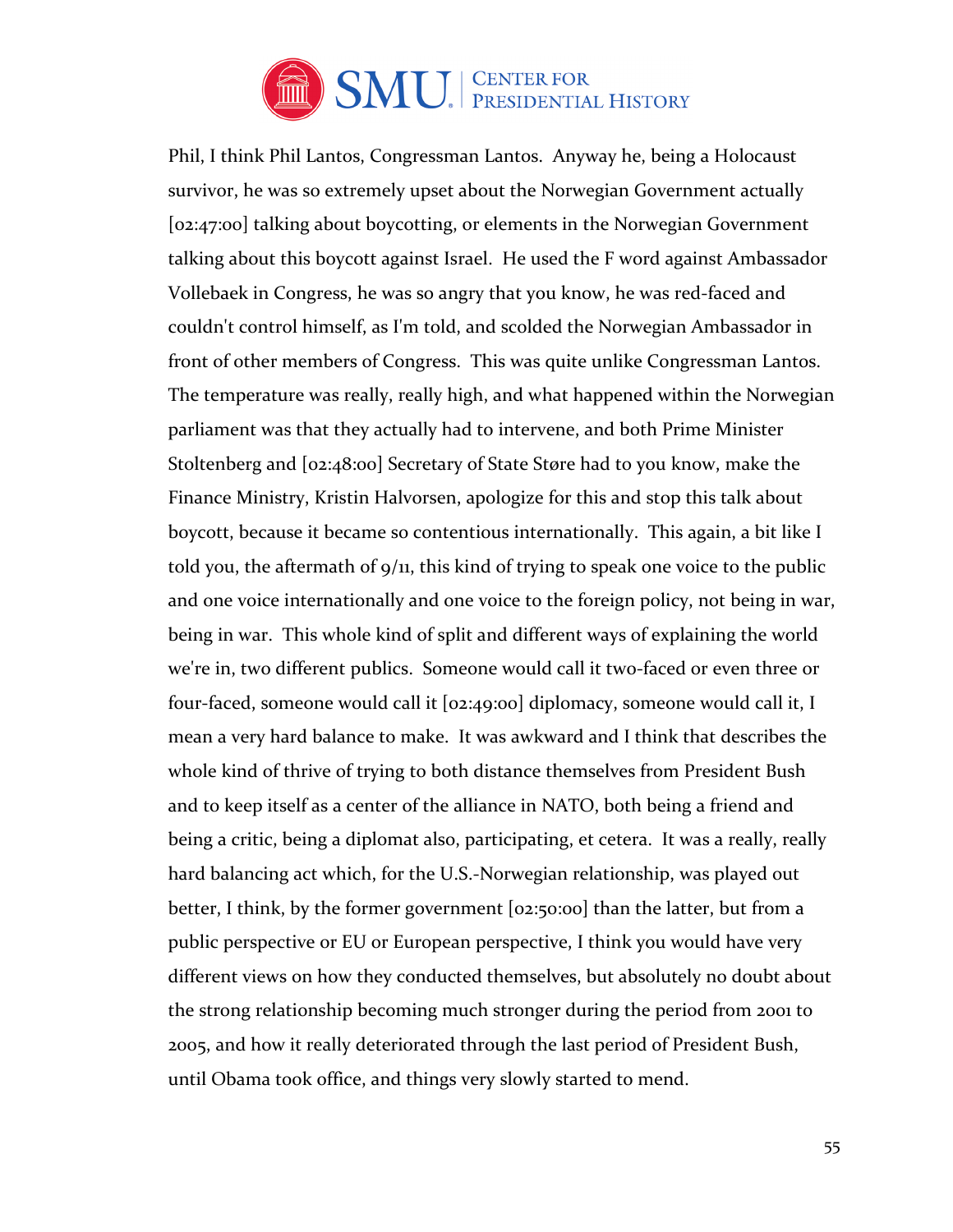

LEONG: I want to ask you also, about the commission on Afghanistan that was led by Former Minister Godal. It found that Norway had three goals in Afghanistan and really only achieved one.

EGEBERG: Yeah.

- LEONG: Would you talk more about that?
- EGEBERG: Yeah, absolutely. This is [02:51:00] very in line with my own research on the topic as well, and this especially I think, relates to the red-green period from 2005 until we pulled out of Afghanistan. Initially, in 2001-2002, the goal was to kill al-Qaeda and topple the Taliban regime. Obviously, in no way they achieved this, but it was more a combat operation. But then it became a NATO allied regime change, stabilizing mission, and this is kind of what this report is about. There you could state the three goals was to stabilize [02:52:00] the humanitarian goal and to support our allies. As we know today, nothing we or anybody else did in Afghanistan really stabilized Afghanistan. It's very unstable, the Taliban is not toppled. You have armed elements and different groups, I mean it's very unstable. We did not build a strong democracy in Afghanistan. On the humanitarian side, I think you will -- it's hard to say. Of course, in the whole, things are probably better off in Afghanistan today than during the Taliban regime. It's not as stable, but you have a better healthcare system, child deaths are lower than ever. [02:53:00] Women can actually work and go to school in parts of Afghanistan, the education system is better, the healthcare system is better. I mean as a whole, it really has done something, but when it comes down to the Norwegian part of this, the Norwegian effort, it hasn't really done much of a difference. That's what this report also did. Norway was pretty much bogged down in a small area up north, in Meymaneh, in Afghanistan, and neither put the efforts in, neither humanitarian or military efforts, enough to do anything different, to make a difference. It was kind of a mission where nothing really was adequate to do anything more than [02:54:00] whatever else happened in Afghanistan. It was too few troops, too little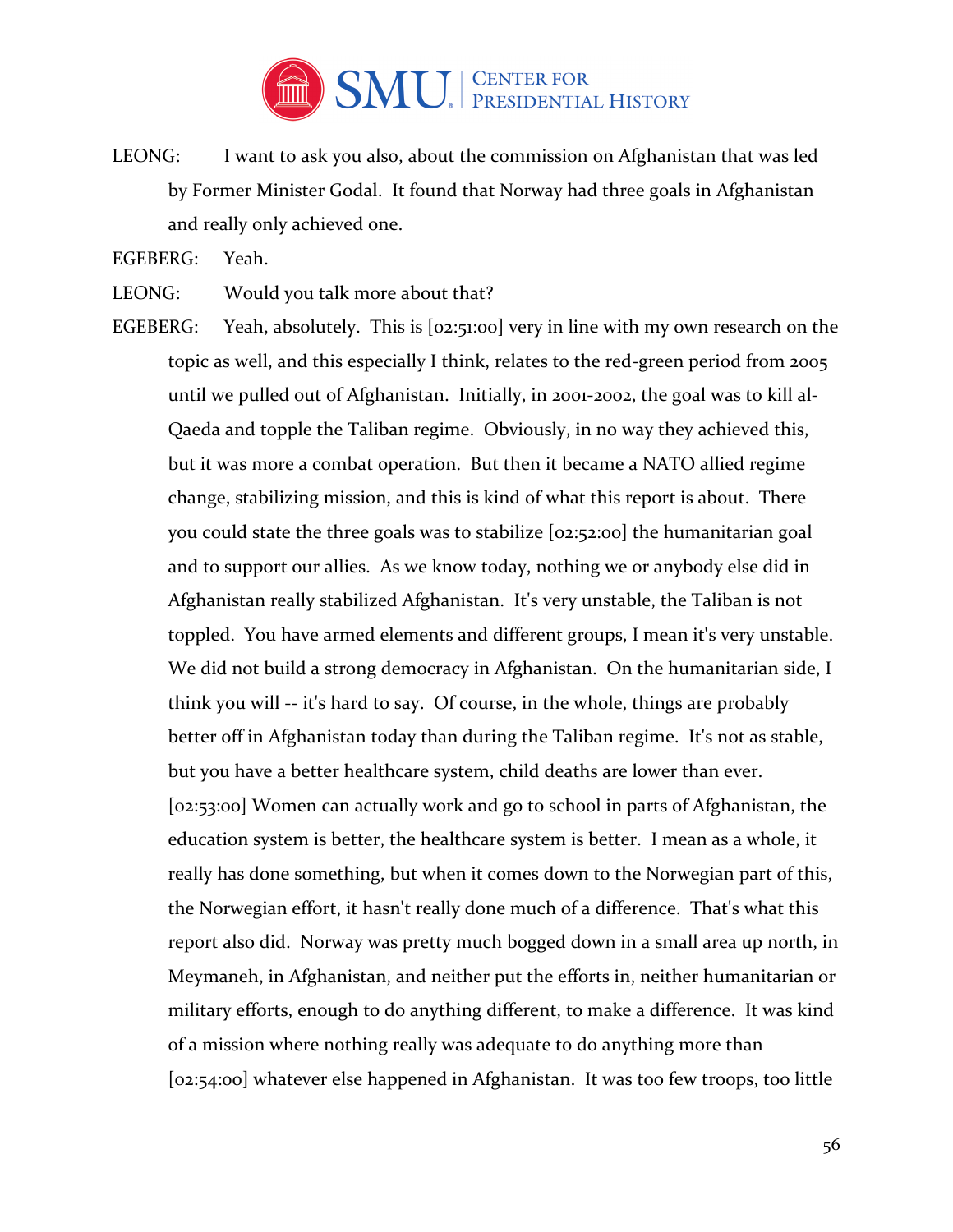

humanitarian, too little aid, badly coordinated, et cetera, but we were very good allied.

LEONG: Right. Why was there such a failure on the two scores? Would it be fair to say that it was because Norway was much more focused on showing that it was a good ally?

EGEBERG: Yes.

LEONG: Without really putting considerable effort. Would that be fair?

EGEBERG: Yeah, it would be fair to say that, and that has been a problem. We were eager to show that we are with and not against, but we gradually scaled down and tried to do this and still try to do this the cheapest possible way. [02:55:00] In many ways, obviously, which is not wrong, to try to keep the troops out of harm's way, but we had really problems in scaling this mission to be something other than just participating, to make a difference. On the humanitarian and aid side, we were often contradictory to NATO policies and to U.S. policies. Norway conducted a totally different view on what COIN should be. Our COIN concept was to establish a very airtight gap between what is [02:56:00] military and what is humanitarian. There should be absolutely no military aid. Military troops should not win hearts and minds, should not build wells, build bridges, and do anything for the civilian effort. They should only stabilize. They even wanted to change the PRT, which was Provincial Reconstruction Taskforce, I think was the NATO name, to be PST, Provincial Stabilization Teams, to really show also, in name, that they are not doing any reconstruction, that is not a military task. This was the policy of Norway, which was quite different from what NATO agreed upon, that COIN operations should be a tightly integrated military and aid, civilian aid, to kind of work hand in hand. This is because of the red-green policies on this, because of the region [02:57:00] policies, and this is one of the things that made kind of a problem with U.S. policy, is that the Norwegian way was not -- you know, there was no understanding. Why can't Norway listen? Why can't Norway listen to you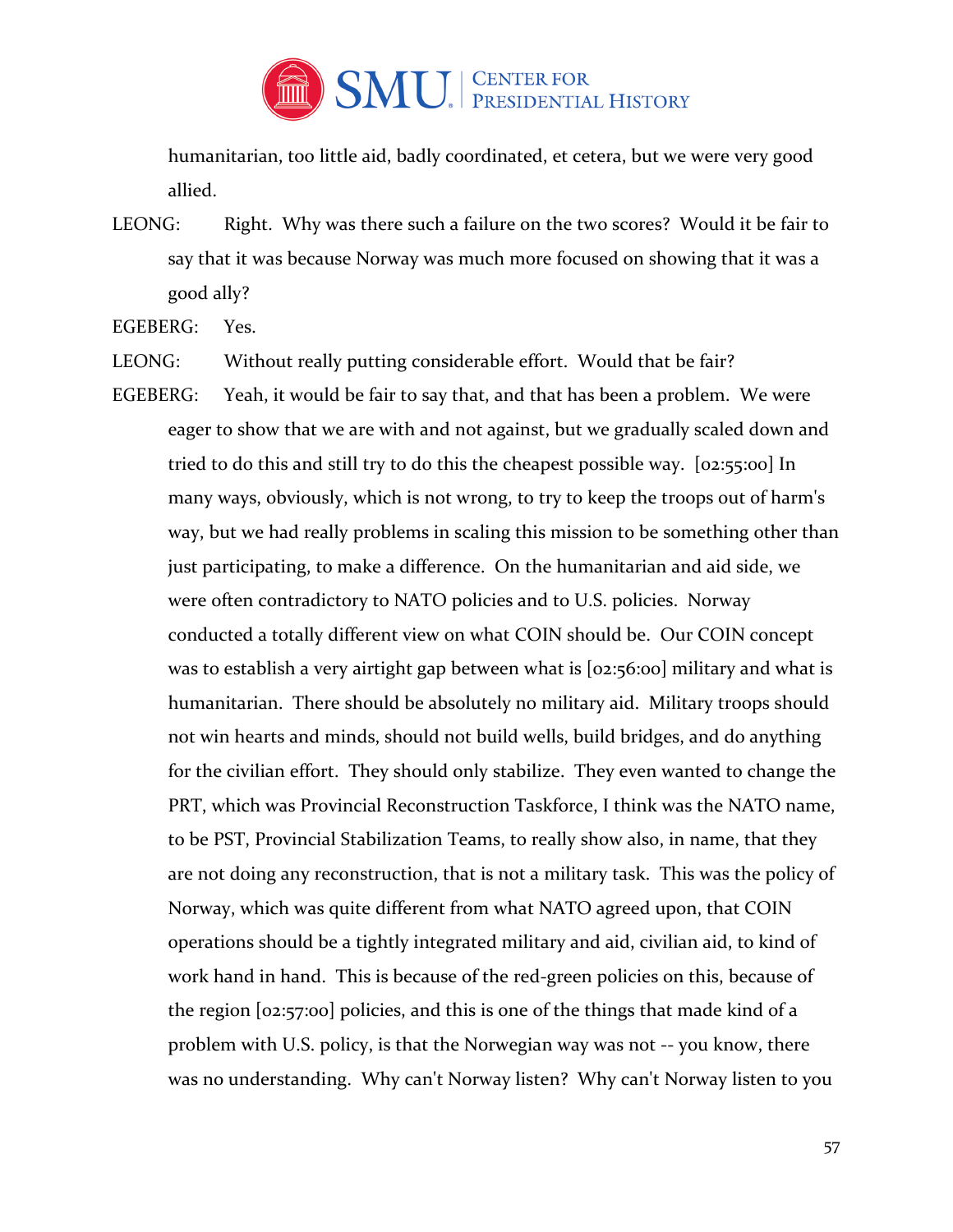

know, when everybody agreed on one thing, we go another way, go solo in a way. This happened also up north, in Afghanistan, and made it very difficult because also, Norway had a very strong policy to pull their aid, not to the area where they were operating, but through the UN and through Kabul, which makes sense of course from you know, a broader perspective, but it meant that they had a lot of troops in one area, who were not allowed to do any kind of service for the civil society. They were only there to be guns, to be a force, to fight any opposition or fight [02:58:00] any Taliban or armed groups, but they could not do any civil service. While the civil service did not really come to this area because it was far north, it was initially a quiet area, so this civil aid was used elsewhere. So you didn't really have a coordinated effort in the hand in hand with stability, comes reconstruction, which made people lose their faith in NATO I think, not only in this area but in all of Afghanistan and that's why it became a failed effort, I think, and that's why you can say that we really didn't achieve stabilization, because people lost their faith.

CREW: Go ahead.

LEONG: So the question was, how far has the transition actually been achieved, that started in the late 1990s?

EGEBERG: Well,  $[02:59:00]$  if you see on the military side, it has gone too far, that is one. Today, until 2011, things were very focused on making a kind of transition from the big, old, static defense force against invasion from the Soviet Union, to a small, lean, allied orientated expeditionary force. As many would say, we know now, more about how to defend ourselves in the deserts of Afghanistan, than to defend ourselves in the harsh winter climate in Norway, which I think is actually a quite interesting statement, because in many ways it's true, because we have gained so much combat experience abroad, in very different [03:00:00]missions environment than what our defense capabilities are meant for in the defense of Norway. I think this transition went too far. I think it's an acknowledgement on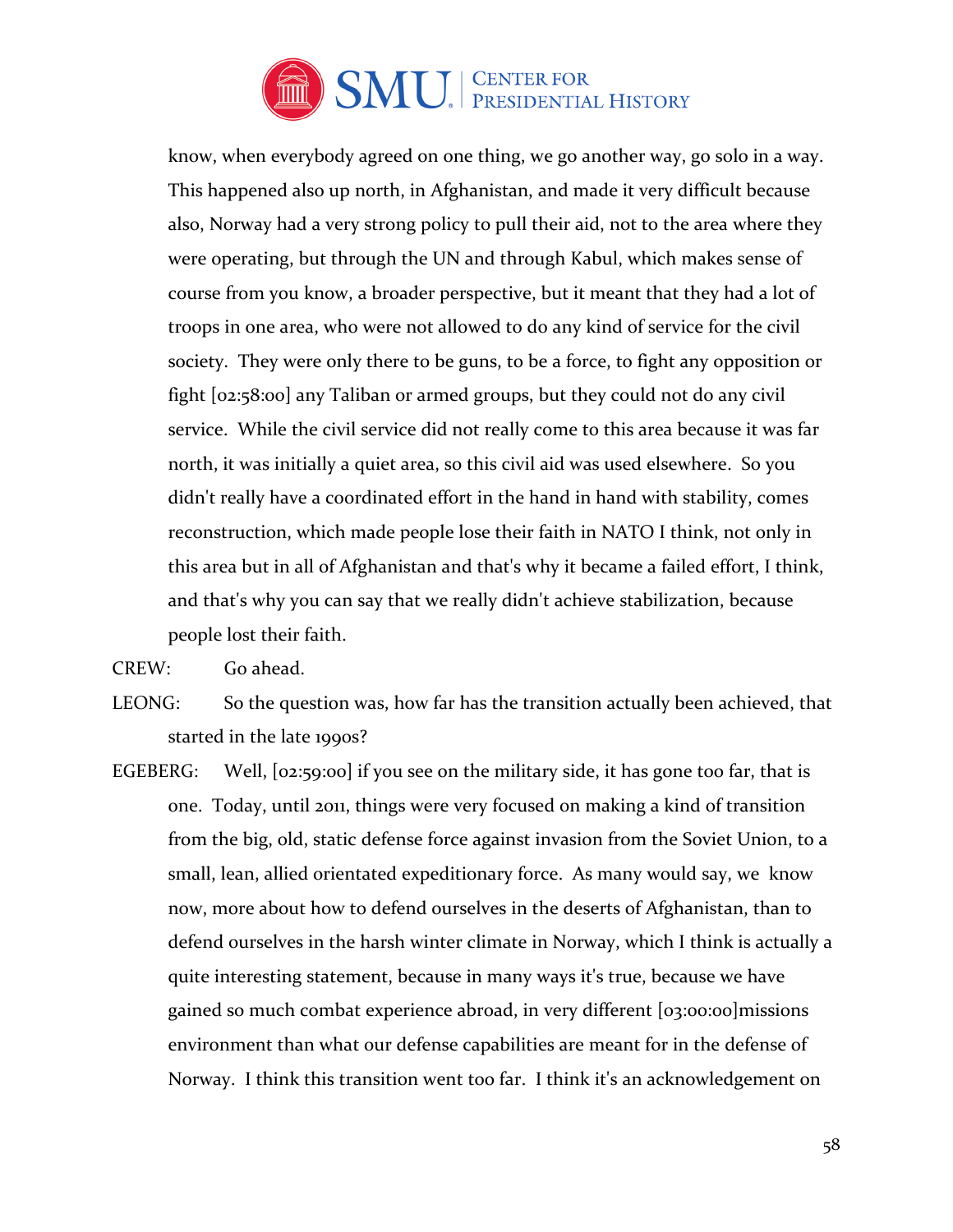

both sides of politics and in the public, that it went too far and they are struggling today, to kind of pull back and make -- keep a defense force for the defense of Norway. With the rise of Putin and the kind of new authoritarian kind of Russia showing muscles in the Ukraine, in Crimea.

The new landscape of [03:01:00] foreign policy with Trump and Brexit, I think it's extremely clear that it was too focused on pleasing the alliance and not enough focused on the possibility that these alliances can change overnight. This is what we are struggling with today, which was also acknowledged in the late eras after the red-green government, who kind of fulfilled the transition plan which was made in 1999, 2000, followed up by the conservative Bondevik [03:02:00] government and the red-green fulfilled the goal, the mission to make this small, mobile, alliance force, which was too small, too mobile and too little kind of robust, to actually tend to the defense of Norway, and this is what, from 2011, '12, '13, and in the new government now, has been struggling to kind of rebuild the army, rebuild the structures also to work domestically. This is a dilemma. So that's the military side.

This is also, since the pullout of Afghanistan, resulted in Norway not participating abroad nearly in the same level as before. If we go back to 1990 [03:03:00] when -- 1998, '99, Norway had almost 2,000 troops abroad, which is quite big for a small country like Norway. Today, 2018, I don't think the headcount is 200, maybe 150, 170, military personnel doing service abroad. It is almost nothing and it's just 10 percent of the capacity we had 20 years ago. If you ask both the Department of Defense and the High Command in Norway, they would say that 200 is too much, which is quite astonishing. So the change has actually reduced the capability [03:04:00] of Norway participating in the allied mission and reduced our capability to defend ourselves at home.

When it comes to policies, the wish, especially from the shift from 2005 to the red-green government, the strong urge to fulfill this role as a peace broker, to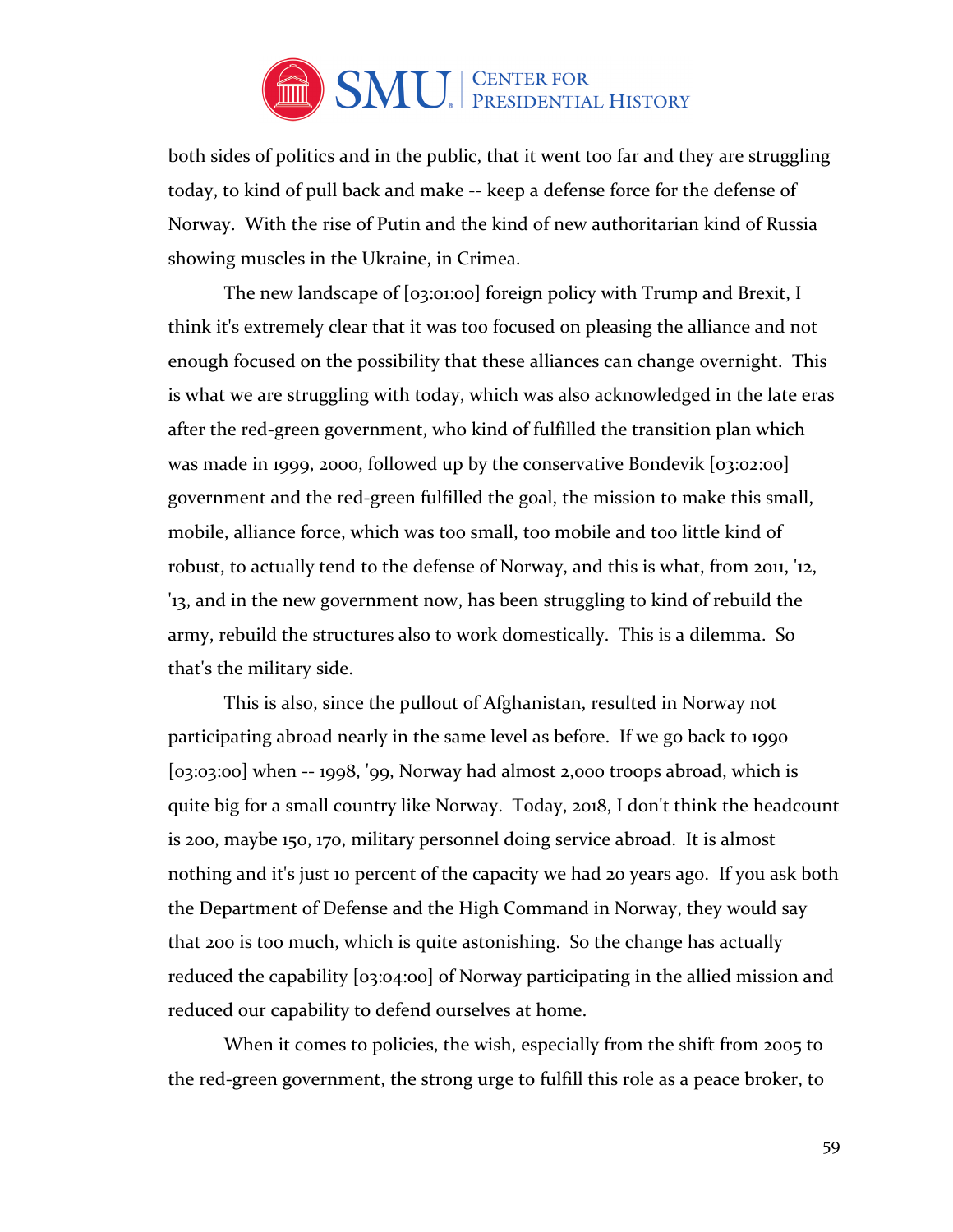

be a diplomat, worldwide diplomat, failed, not because of the Norwegian effort, not I think because of -- I mean this urge and this wish to make a difference, they really, really tried, but it failed in the Middle East because the Middle [03:05:00] East did not want to be brokered.

LEONG: Right.

EGEBERG: It failed in Afghanistan, the Taliban is not easy to negotiate with. It failed with Norway wanting to participate with troops more in the UN, not because Norway was not ready but because in Sudan, for example, where they wanted to participate, the president said no, and you need a consensus in the UN to participate. There were all these rocks, stopping this change of course for the redgreen government that you know, eventually made them much more pragmatic, not -- you know, acknowledging that they would not achieve these, some would say [03:06:00] lofty, I would say respectable goals they had when they took office, to actually change the course and do something different. The gravity just was too strong and it stopped this effort, and then you had Libya which came and surprised, I think everybody, and that gave a UN mandate and military wise, Norway fulfilled the circle by sending the most advanced fighter planes in NATO, the most upgraded, capable F-16s to that mission, and I think it's re-known that Norway's effort in the Libyan War, the air effort, the bombing effort in the Libyan War was absolutely world [03:07:00] class. They did more missions, hit more targets, faced more danger, than any other NATO nation during the operations in Libya, and they really, really, really did a stunning job military wise. They really showed that a ghost from 1999 and Kosovo was, you know, gone. But they also showed, with the results in Libya, that being the peace nation that we want to be, being the broker of peace, has failed. I think that was kind of the end of this vision of Norway as a peace nation, where even the [03:08:00] government, at reelection in 2009, changed their platform. In 2005, when they took office, they mentioned Norway as a peace nation three places in the platform, and it was the initial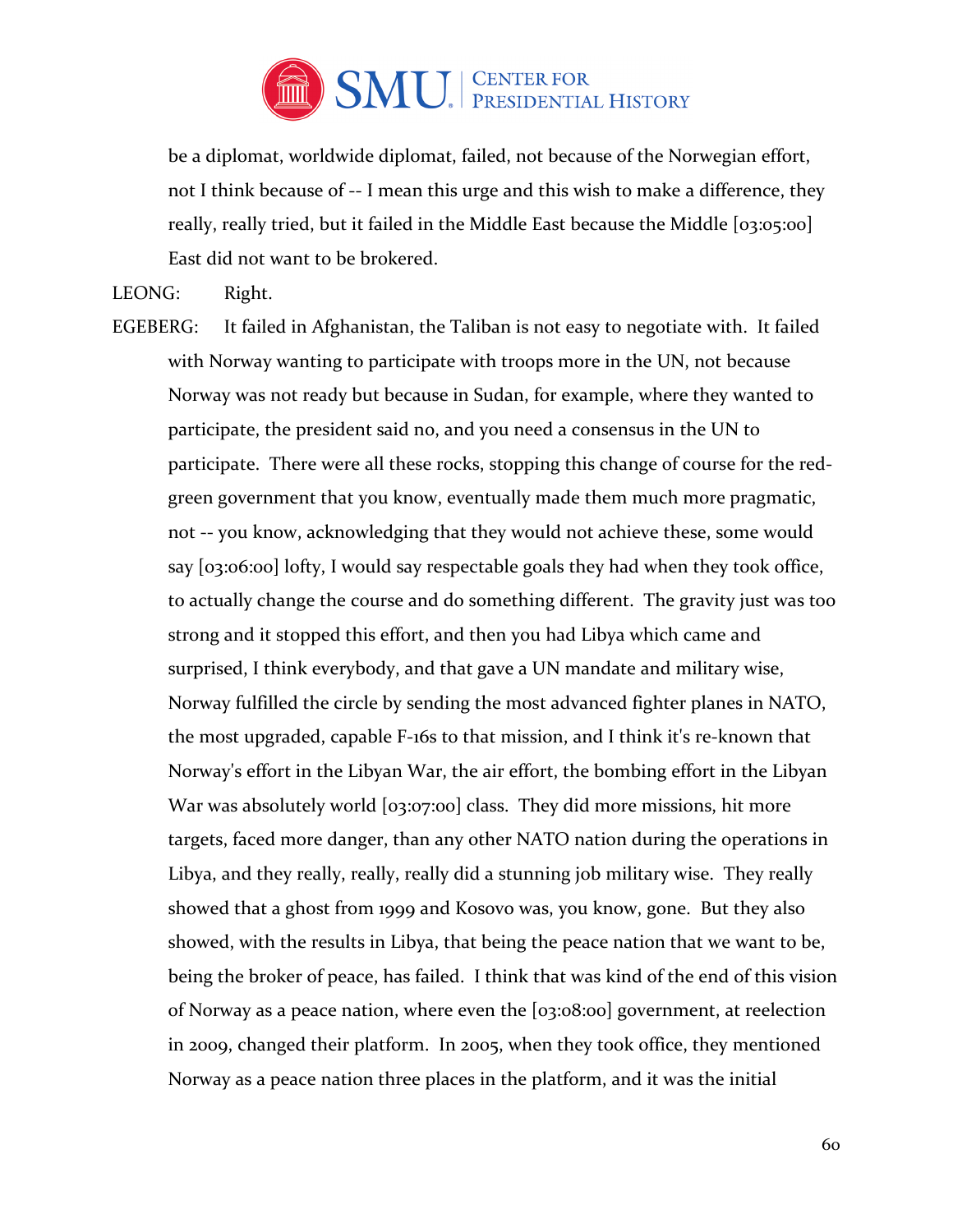

sentence in their foreign policy goals, was that Norway should be a peace nation. They write also, I think, 35 times, they mentioned the UN and how Norway will be UN orientated, and they state that Norway will work for a UN-led world order. In 2009, having failed at achieving a difference, they rewrote this platform when they won reelection. Every mention of Norway being a peace nation is stripped away, it's not mentioned at all. I think they reduced the mention of the UN to half, [03:09:00] about 15 times, and their very central sentence about which world order we should work for, a UN world order is changed to being -- *rettferdig*.

## CREW: Fair.

- EGEBERG: A fair world order. I think that is very significant. Someone went in and changed that Norway will work for a UN-led world order, to Norway will work for a fair world order. That's a significant change in policy and I think it also reflects us today, not being really where we once had ambitions to be this worldwide peace broker. This could change again, but at the moment, Norway is sitting very, very quiet in the boat, too quiet maybe in the boat, both [03:10:00] when it comes military-wise and when it comes to diplomacy, because we are a small country still, outside of the EU, struggling for NATO being the central point of the European-American relationship, in the European-American relationship which is not very good at the moment, with a president we do not understand, with Britain existing EU, EU struggling, and here we are, small and still the only country, you know, in which we feel in NATO, having their lone border in the high north with Russia.
- LEONG: I have a question that's maybe not directly related, that has to do with the July 22nd tragedy.

EGEBERG: Yeah, yeah.

LEONG: Do you think that if Norway [03:11:00] had not participated -- and I'm asking you to speculate here, I realize, but do you think that if Norway had not participated in the Global War on Terror and have been so supportive of U.S.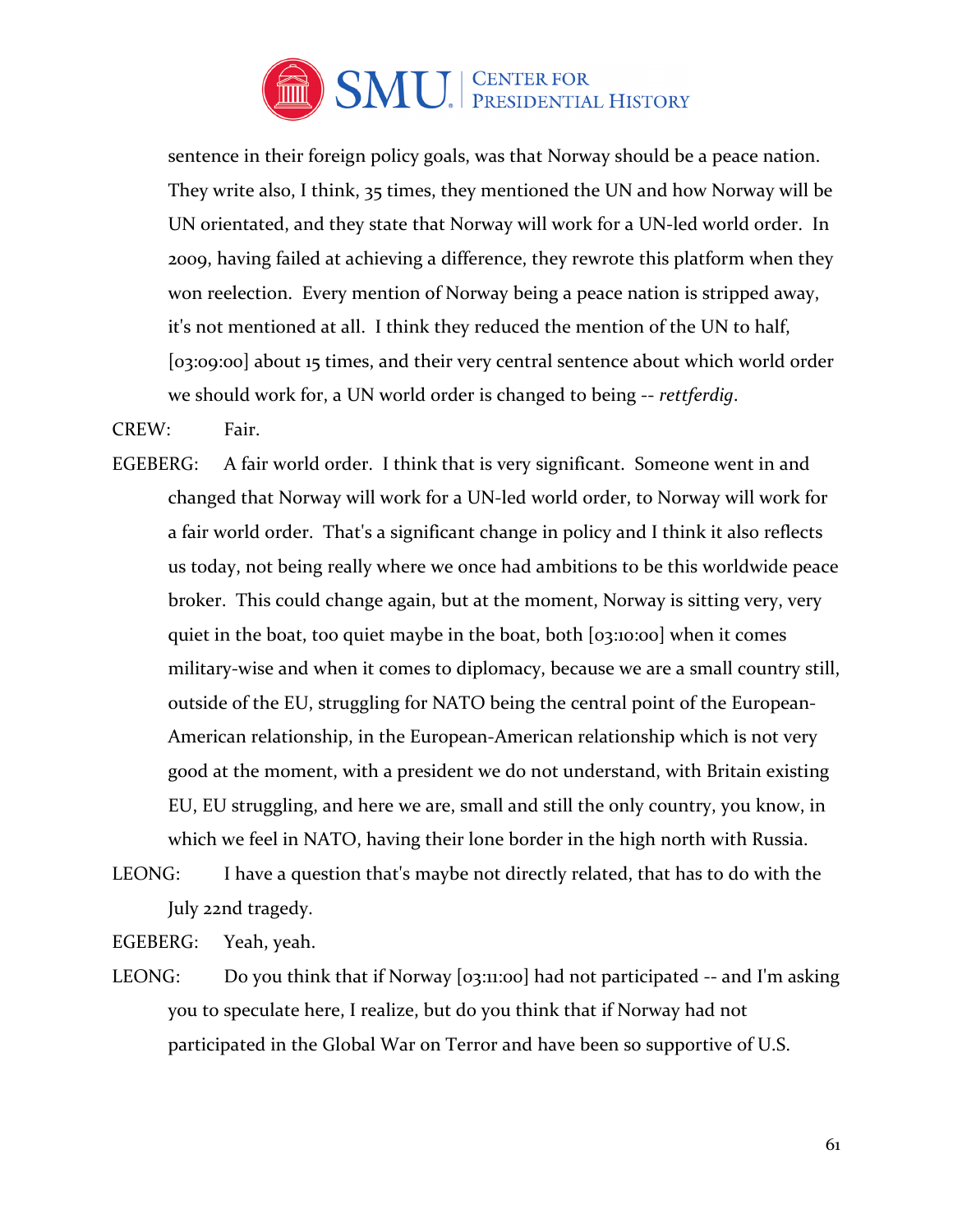

actions, and perhaps focused public attention on Muslim terrorists, that someone like Breivik would have come along anyway?

EGEBERG: To be quite honest, I think he is a unique case among, sadly, probably more unique cases which we see all over the world. I'm afraid that what happened there probably has to do with a much older, looming [03:12:00] kind of tradition in Norway. I mean, we have had neo-Nazis in Norway long before 9/11 and long before that again, in the '80s, in the '70s. You have had frictions between the socialists and the conservatives, and I think the extremists you see both in Norway, but also in the rest of Europe. So on both sides, they've always been there. Obviously, 9/11 and the War against Terror, has been a catalyst. The war against Libya and the refugees have been a catalyst for different motions within this, but need I think, to be quite honest, unique personalities like Breivik. I'm [03:13:00] not sure if those were his catalysts or if he just managed that all on his own. I think that it's very hard to see what made [Speaks Norwegian] in the '70s and the '80s, what made -- you had in Norway, Arne Myrdal and the very far right Nazi movement, very active in the '80s. You had other far left movements being very active, doing military style demonstrations, throwing Molotov cocktails and extremists on both sides, all through history, since the Second World War and before that. So I think you always will have these elements [03:14:00] which are dangerous, more or less influences or more or less individual crackpots. I think you can maybe explain it, or even apologize it in a way, with you know, big happenings like the war against terrorists and stuff, but obviously, it has been - could I rephrase that? I have to think about that.

LEONG: Maybe it's an unfair question.

EGEBERG: No, but I think obviously, the environment we are in, the polarization of east-west, no not east-west but yeah Middle East-west, western world, against the western world, et cetera. The [03:15:00] rhetoric, the strong rhetoric in the aftermath of 9/11 has obviously done something to the whole public discourse, not